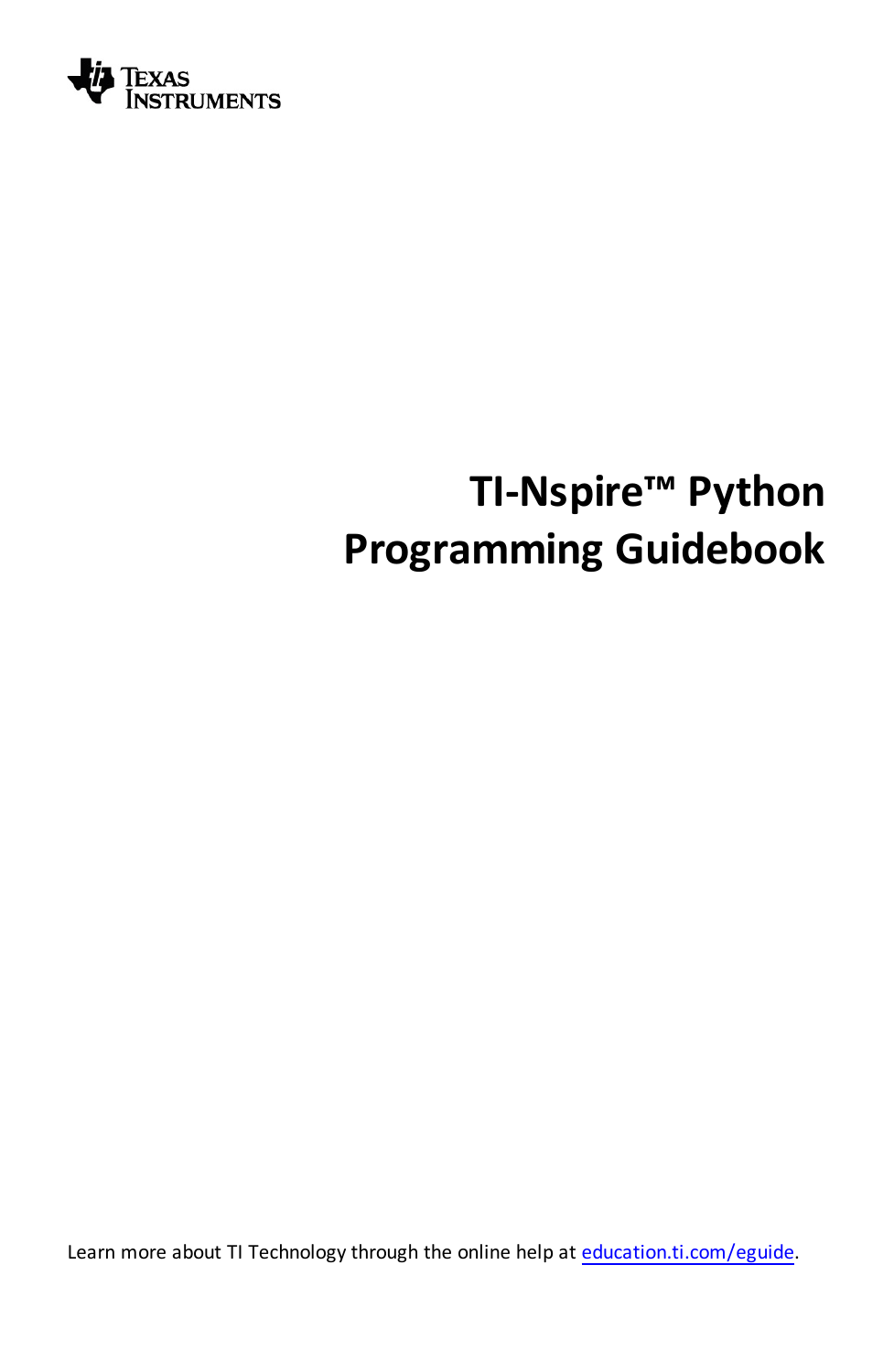## *Important Information*

Except as otherwise expressly stated in the License that accompanies a program, Texas Instruments makes no warranty, either express or implied, including but not limited to any implied warranties of merchantability and fitness for a particular purpose, regarding any programs or book materials and makes such materials available solely on an "as-is" basis. In no event shall Texas Instruments be liable to anyone for special, collateral, incidental, or consequential damages in connection with or arising out of the purchase or use of these materials, and the sole and exclusive liability of Texas Instruments, regardless of the form of action, shall not exceed the amount set forth in the license for the program. Moreover, Texas Instruments shall not be liable for any claim of any kind whatsoever against the use of these materials by any other party.

#### © 2021 Texas Instruments Incorporated

"Python" and the Python logos are trademarks or registered trademarks of the Python Software Foundation, used by Texas Instruments Incorporated with permission from the Foundation.

Actual products may vary slightly from provided images.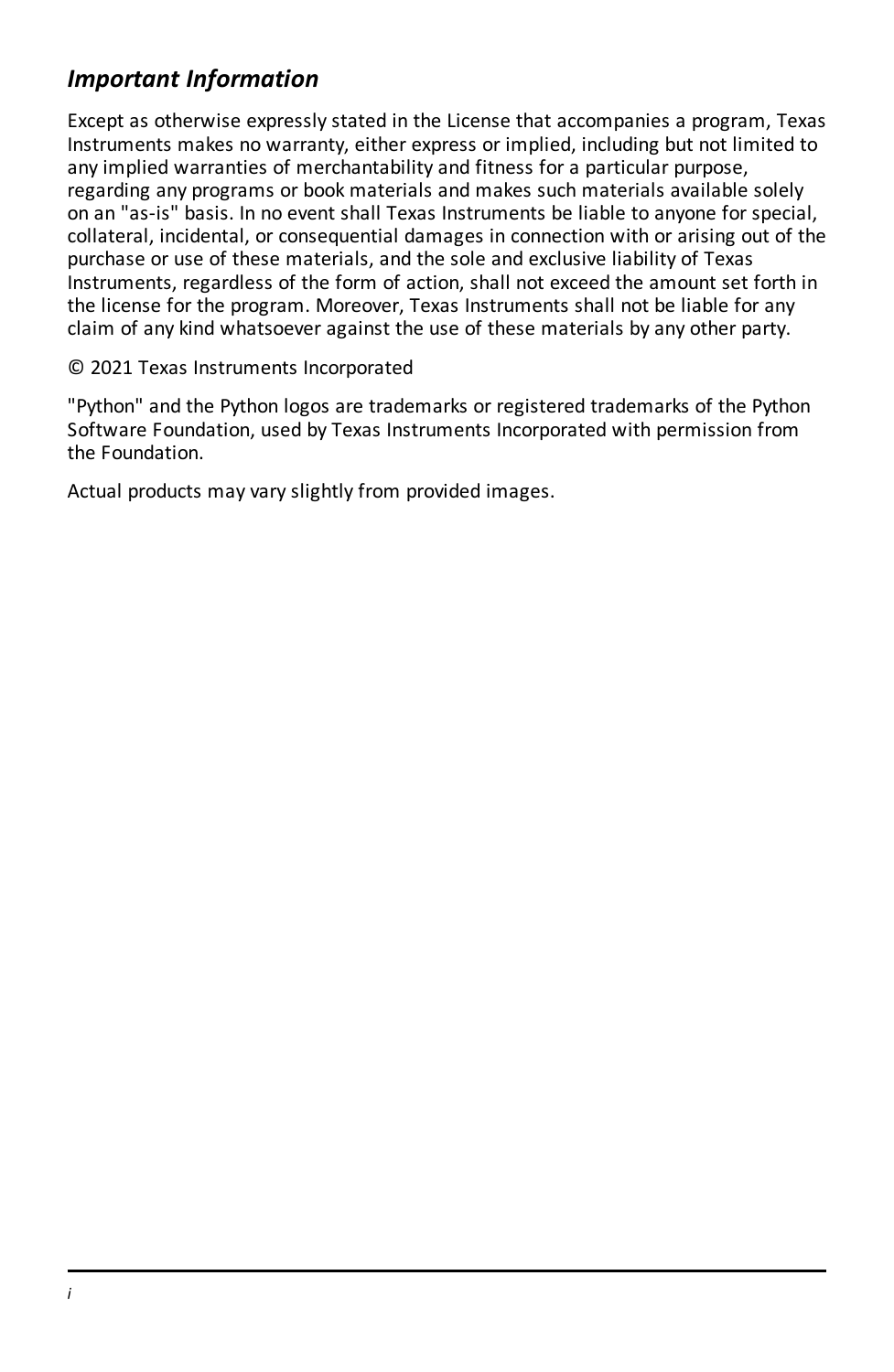## *Contents*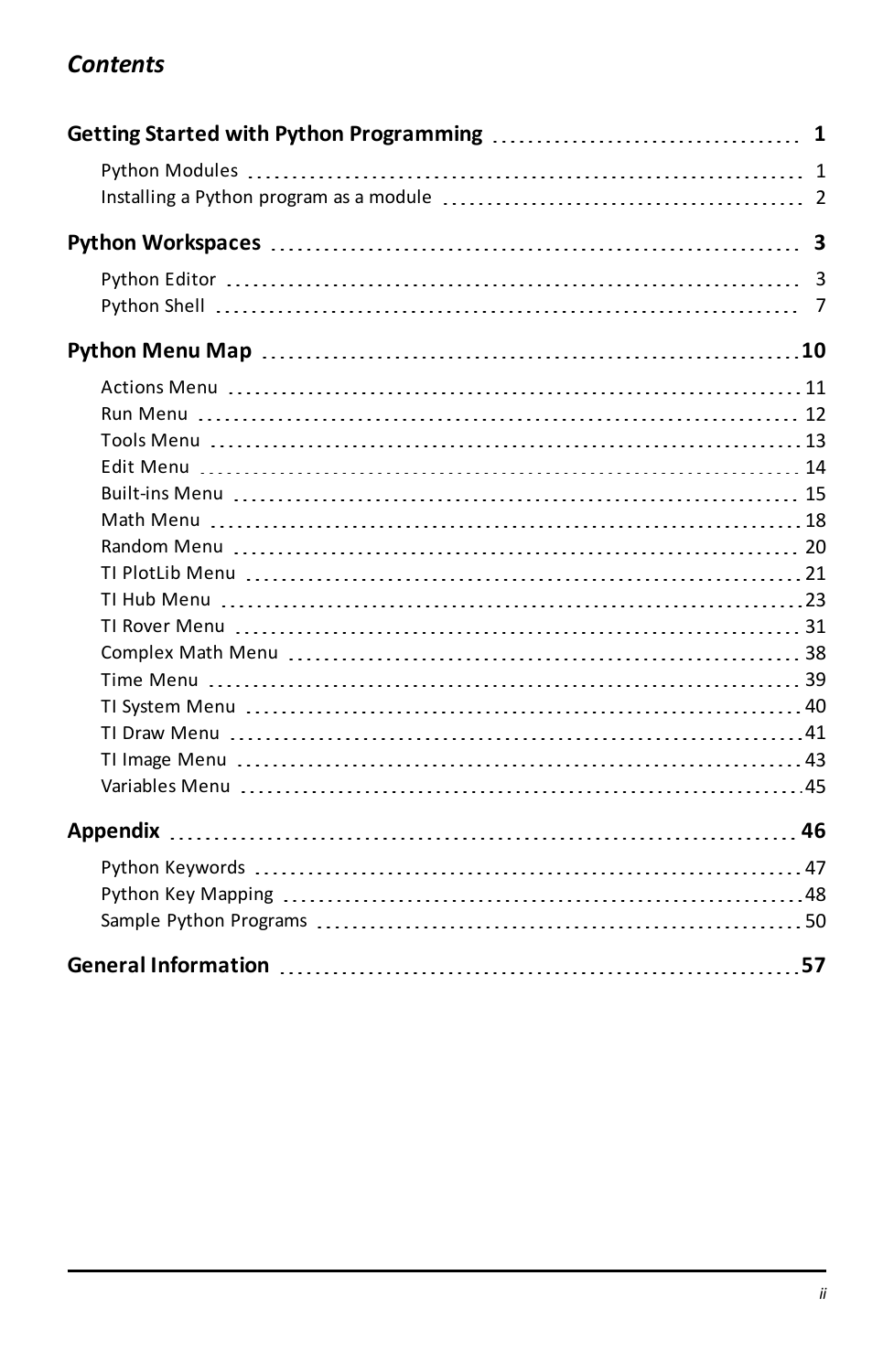## <span id="page-3-0"></span>**Getting Started with Python Programming**

Using Python with TI-Nspire™ products you can:

- add Python programs to TNS files
- create Python programs using templates
- interact and share data with other TI-Nspire™ apps
- interact with the TI-Innovator™ Hub and TI-Innovator™ Rover

The TI-Nspire™ Python implementation is based on MicroPython, which is a small subset of the Python 3 standard library designed to run on microcontrollers. The original MicroPython implementation has been adapted for use by TI.

**Note:** Some numeric answers may vary from the Calculator results due to differences in the underlying math implementations.

Python is available on these TI-Nspire™ products:

| <b>Handhelds</b>       | <b>Desktop Software</b>                    |
|------------------------|--------------------------------------------|
| TI-Nspire™ CX II       | TI-Nspire™ CX Premium Teacher Software     |
| TI-Nspire™ CX II CAS   | TI-Nspire™ CX CAS Premium Teacher Software |
| TI-Nspire™ CX II-T     | TI-Nspire™ CX Student Software             |
| TI-Nspire™ CX II-T CAS | TI-Nspire™ CX CAS Student Software         |
| TI-Nspire™ CX II-C     |                                            |
| TI-Nspire™ CX II-C CAS |                                            |

**Note:** In most cases, functionality is identical between the handheld and the software views, but you may see some differences. This guide assumes that you are using the handheld device or the Handheld view in the software.

## <span id="page-3-1"></span>*Python Modules*

TI-Nspire™ Python includes the following modules:

| <b>Standard Modules</b> | <b>TI Modules</b>                                                 |
|-------------------------|-------------------------------------------------------------------|
|                         |                                                                   |
| Math (math)             | TI PlotLib (ti_plotlib)                                           |
| Random (random)         | TI Hub (ti_hub)                                                   |
| Complex Math (cmath)    |                                                                   |
| Time (time)             |                                                                   |
|                         | TI Rover (ti_rover)<br>TI System (ti_system)<br>TI Draw (ti_draw) |
|                         | TI Image (ti_image)                                               |

**Note:** If you have existing Python programs created in other Python development environments, you may need to edit them to run on the TI-Nspire™ Python solution. Modules may use different methods, arguments, and ordering of methods in a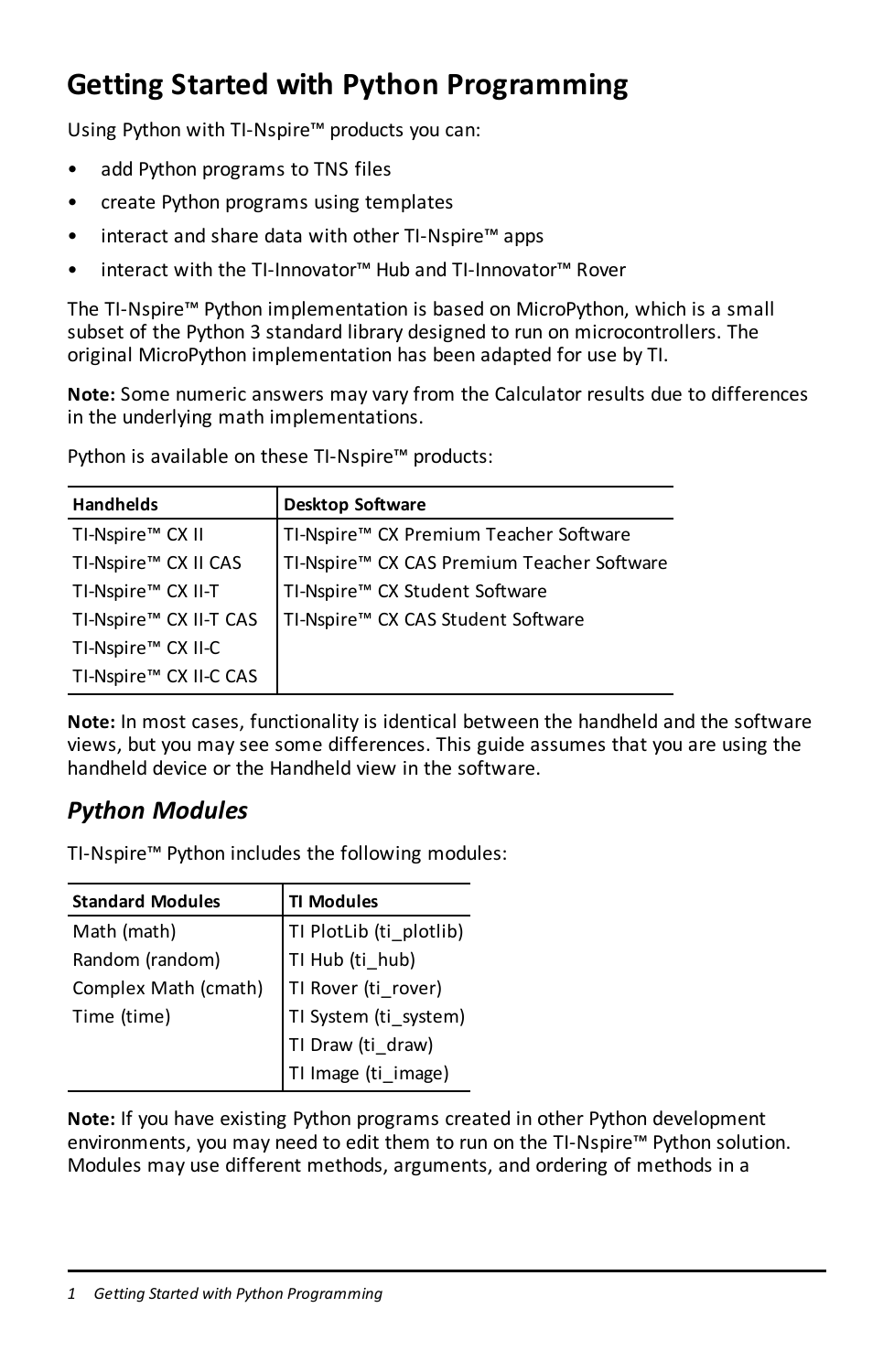program compared to the TI modules. In general, be aware of compatibility when using any version of Python and Python modules.

When transferring Python programs from a non-TI platform to a TI platform OR from one TI product to another, remember:

- Programs that use core language features and standard libs (math, random, etc.) can be ported without changes.
- Programs that use platform-specific libraries such as matplotlib for PC or TI modules will require edits before they will run on a different platform. This may be true even between TI platforms.

As with any version of Python, you will need to include imports to use any functions, methods, or constants contained in a given module. For example, to execute the cos() function from the math module, use the following commands:

```
>>>from math import *
>><sub>cos</sub>(0)1.0
```
For a list of menus with their items and descriptions, please see the [Menu](#page-12-0) Map section.

## <span id="page-4-0"></span>*Installing a Python program as a module*

#### **To save your Python program as a module:**

- In the Editor, select **Actions > Install as Python Module**.
- In the Shell, select **Tools > Install as Python Module**.

After selection, the following occurs:

- The Python syntax is checked.
- The file is saved and moved to the PyLib folder.
- A dialog appears confirming that the file has been installed as a module.
- The file is closed and the module is ready for use.
- The module name will be added to the **More Modules** menu with a **from <module> import \*** menu item.

If you plan to share this module with others, it is recommended that you follow these guidelines:

- Store only one module per TNS file.
- The module name matches the name of TNS file (e.g. "my program" module is in the "my\_program.tns" file).
- Add a Notes page before the Python Editor that describes the intent of the module, the version, and the functions.
- Use the ver() function to display the version number of the module.
- (Optional) Add a help function to display the list of methods in the function.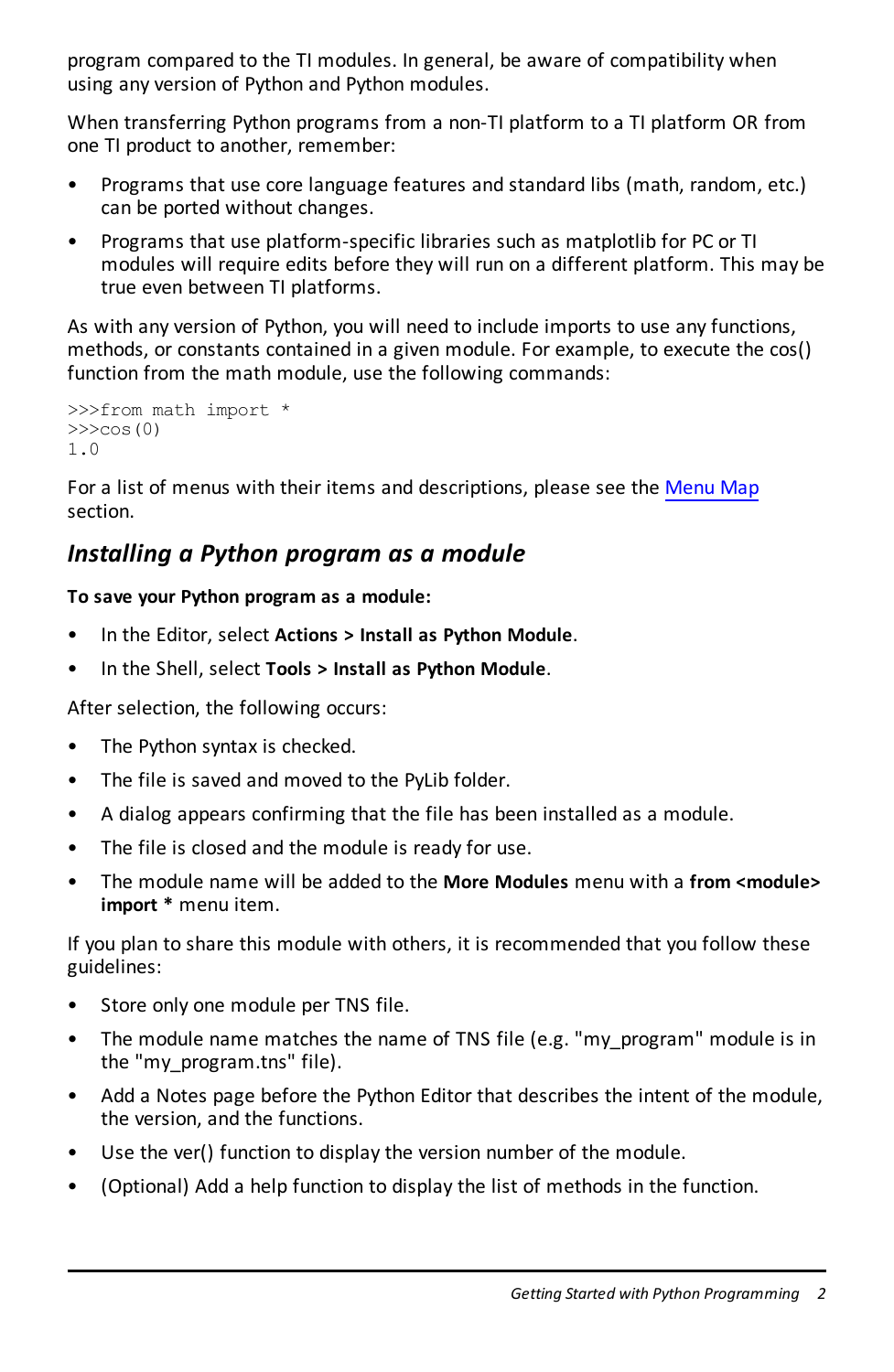## <span id="page-5-0"></span>**Python Workspaces**

There are two workspaces for your Python programming: The Python Editor and the Python Shell.

|  | <b>Python Editor</b>                                                                     |   | <b>Python Shell</b>                                                                                         |
|--|------------------------------------------------------------------------------------------|---|-------------------------------------------------------------------------------------------------------------|
|  | Create, edit and save Python<br>programs                                                 |   | Run Python programs                                                                                         |
|  |                                                                                          |   | Convenient for testing small code                                                                           |
|  | Syntax highlighting and auto-<br>indentation                                             |   | fragments                                                                                                   |
|  |                                                                                          |   | Interaction with Shell history to select<br>previous inputs and outputs for re-use                          |
|  | Inline prompts to guide with<br>function arguments                                       | ٠ |                                                                                                             |
|  | Tooltips to show range of valid<br>values                                                |   | $\overline{var}$ key lists global user variables<br>defined in the last program ran in the<br>given problem |
|  | [var] key lists global user variables<br>and functions defined in the current<br>program |   |                                                                                                             |
|  | Keypad shortcuts                                                                         |   |                                                                                                             |

<span id="page-5-1"></span>**Note:** Multiple Python programs and Shells can be added to a problem.

## *Python Editor*

The Python Editor is where you can create, edit and save Python programs.

#### **Adding a Python Editor page**

To add a new Python Editor page in the current problem, press **menul** and select Add **Python > New**.



You can create a blank program, or you can select a template.

*Blank program Template*

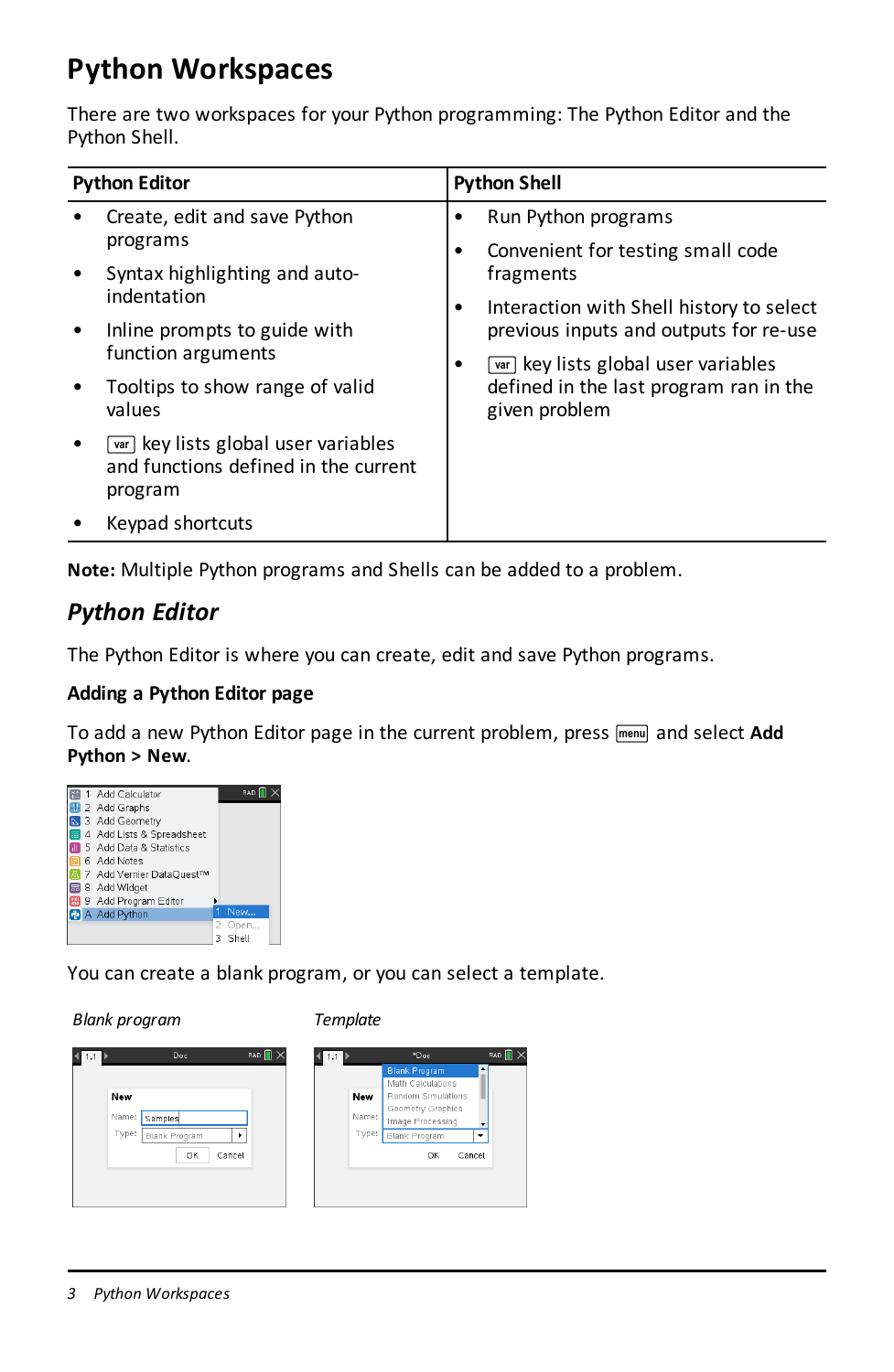After creating the program, the Python Editor is displayed. If you selected a template, the necessary import statements are automatically added (see below).

**Note:** You can have multiple programs in a single TNS file just like other apps. If the Python program is intended to be used as a module, the TNS file can be saved in the PyLib folder. That module can then be used in other programs and documents.

*Math Calculations Random Simulations*

| 1.1                 | *Doc                                | RAD |
|---------------------|-------------------------------------|-----|
| Templates.py        |                                     | 5/5 |
| # Math Calculations |                                     |     |
| from math import *  | #================================== |     |
|                     | =================================== |     |
|                     |                                     |     |
|                     |                                     |     |
|                     |                                     |     |
|                     |                                     |     |



 $\overline{6k}$ 

#### *Geometry Graphics Image Processing*

### $\left\langle \overline{\mathbf{m}}\right\rangle$ Templates.py

.<br>from ti limage import rom ti\_draw import get\_screen\_dim



#### *Plotting (x,y) & Text Data Sharing*





#### *TI-Innovator Hub Project TI-Rover Coding*



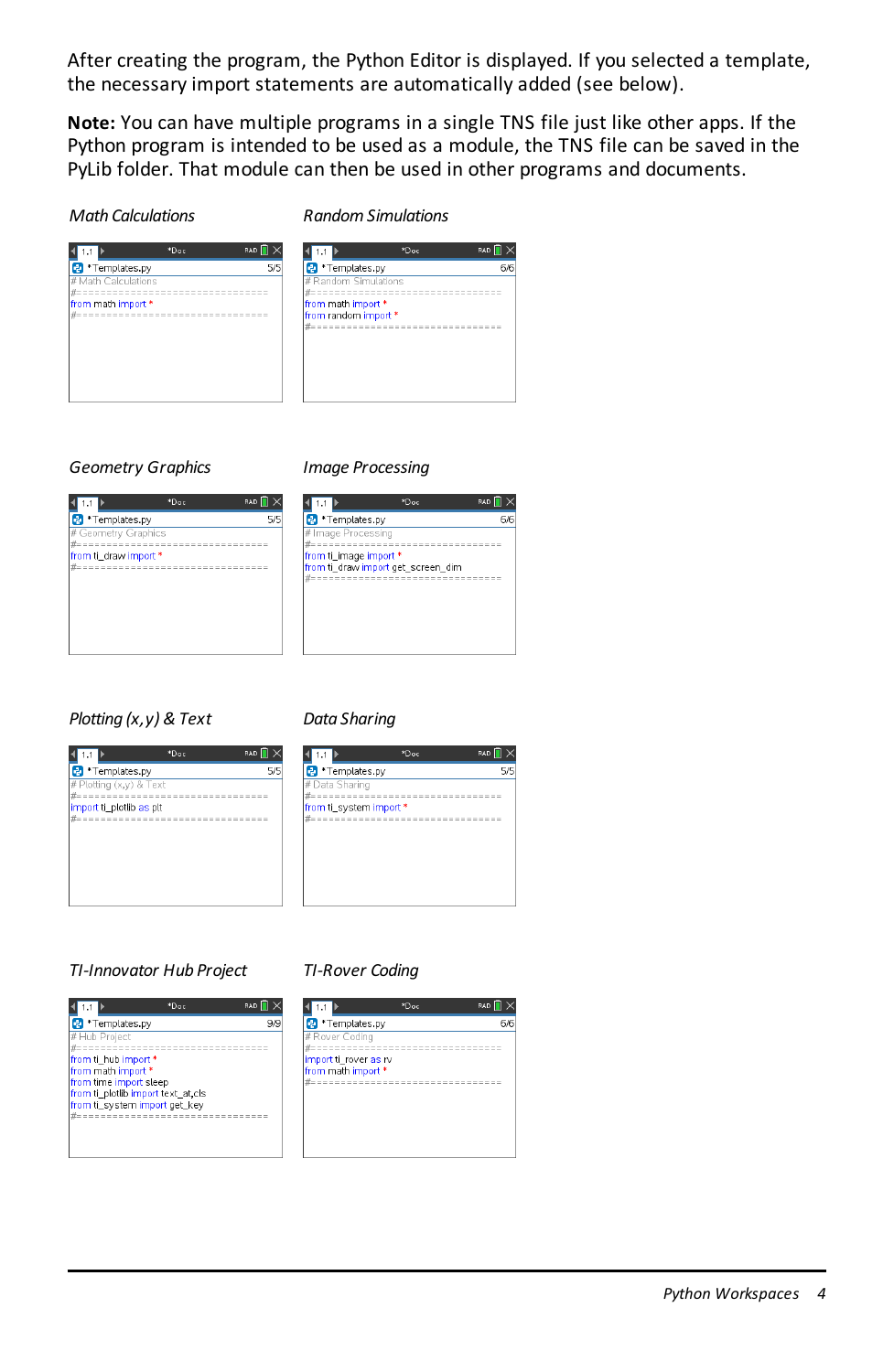#### **Opening a Python Program**

To open an existing Python program, press ~ and select **Insert > Add Python > Open**. This will display a list of programs that have been saved in the TNS file.

If the Editor page used to create the program has been deleted, the program is still available in the TNS file.

#### **Working in the Python Editor**

Pressing menul displays the Document Tools menu. With these menu options you can add, move, and copy blocks of code for your program.

*Document Tools menu*

|  | <b>1</b> Actions       | <b>PD</b> oc | <b>RAD</b> $\blacksquare$ $\times$ | ÷   | 1 Actions                     | <b>D</b> Doc                    |                          | <b>RAD</b> $\blacksquare$ $\times$ |
|--|------------------------|--------------|------------------------------------|-----|-------------------------------|---------------------------------|--------------------------|------------------------------------|
|  | D 2 Run                | ٠            | 1/1                                |     | $D$ 2 Run                     |                                 |                          | 1/1                                |
|  | <b>國3 Edit</b>         |              |                                    |     | 巴 3 Fdit                      |                                 |                          |                                    |
|  | If. 4 Built-ins        |              |                                    |     | $\text{tr}$ 1 def function(): | Functions $\blacktriangleright$ |                          |                                    |
|  | $\sqrt{s}$ 5 Math      |              |                                    |     | $\sqrt{k}$ 2 return           | Control                         | $\overline{\phantom{a}}$ |                                    |
|  | CO <sub>6</sub> Random |              |                                    |     | 印 6 Random                    | 3 Ops                           |                          |                                    |
|  | ピ 7 TI PlotLib         |              |                                    |     | 区 7 TI PlotLib                | 4 Lists                         |                          |                                    |
|  | $Q$ 8 Ti Hub           |              |                                    |     | $98$ TI Hub                   | 5 Type                          |                          |                                    |
|  | <b>₹</b> 9 TI Rover    |              |                                    |     | ◆ 9 TI Rover                  | 6 1/0                           |                          |                                    |
|  | & A More Modules       |              |                                    |     | & A More Modules ▶            |                                 |                          |                                    |
|  | var B Variables        | ٠            |                                    | var | <b>B</b> Variables            |                                 |                          |                                    |

Items selected from the module menus will automatically add a code template to the Editor with inline prompts for each part of the function. You can navigate from one argument to the next by pressing  $\overline{f_{\text{lab}}}$  (forward) or  $\sqrt{\frac{c_{\text{shiff}}}{f_{\text{lab}}}}$  (backward). Tooltips or pop-up lists will appear when available to help you select the proper values.

*Inline prompts Tooltips*

| 4 1.1                              | *Doc | <b>RAD</b> $\blacksquare$ $\times$ | 1.1                                      | *Doc | <b>RAD</b> |
|------------------------------------|------|------------------------------------|------------------------------------------|------|------------|
| Samples.py                         |      | 3/4                                | Samples.py                               |      | 3/3        |
| from ti_draw import *              |      |                                    | from ti draw import *                    |      |            |
| def unction (argument):<br>++block |      |                                    | set_color(red, green, blue)<br>$0 - 255$ |      |            |

*Pop-up lists*



The numbers to the right of the program name reflect the current line number of the cursor and the total number of lines in the program.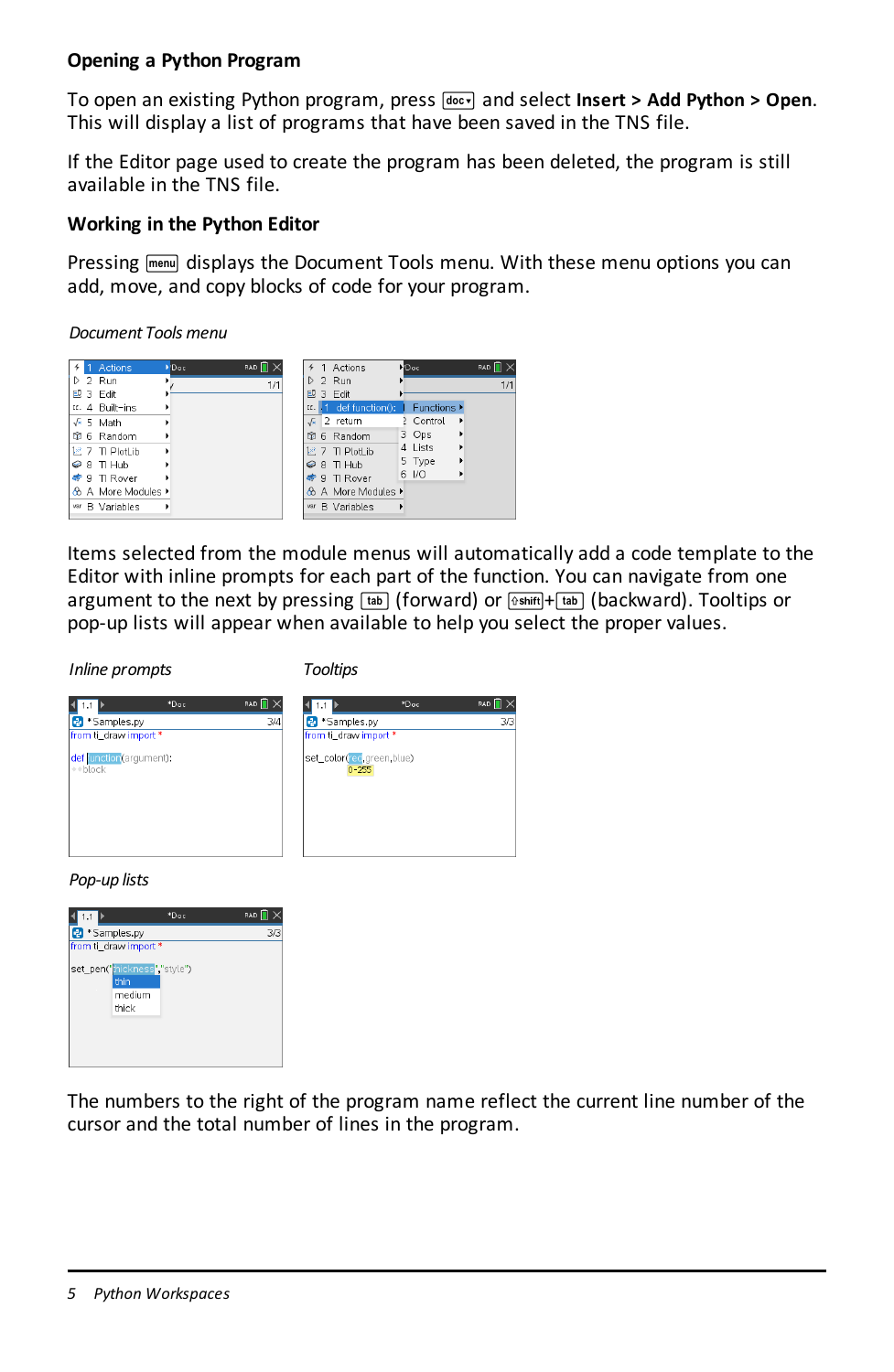| 1.1                                      | Samples | RAD <sup>[</sup> |
|------------------------------------------|---------|------------------|
| a<br>Samples.py                          |         | 7/12             |
| from math import *                       |         |                  |
| $x=2$<br>$y=4.5$<br>z=pi                 |         |                  |
| $\text{def } f1(\bigcirc)$ :<br>return 2 |         |                  |
| $deff2(n)$ :<br>** return n**3           |         |                  |

Global functions and variables defined in the lines above the current cursor position can be inserted by pressing  $\sqrt{var}$  and selecting from the list.

|                               | Samples          | <b>RAD</b> |
|-------------------------------|------------------|------------|
| Samples.py<br>la.             |                  | 11/11      |
| from math import *            |                  |            |
| $x=2$<br>$v = 4.5$<br>z=pi    | fol F1<br>for f2 |            |
| def f1(n):                    | var x            |            |
| +return n**2                  | var V            |            |
|                               | var 7            |            |
| $def f2(n)$ :<br>·return n**3 |                  |            |

As you add code to your program, the Editor displays keywords, operators, comments, strings and indents in different colors to aid in identifying the different elements.



#### **Saving and running programs**

When your are finished with your program, press  $\overline{m_{\text{mu}}}$  and select **Run** > Check Syntax & **Save**. This will check the syntax of the Python program and save it to the TNS file.

**Note:** If you have unsaved changes in your program, an asterisk will display next to the program name.



To run the program, press menul and select **Run > Run**. This will run the current program in the next Python Shell page or a new one if the next page is not a Shell.

**Note:** Running the program automatically checks the syntax and saves the program.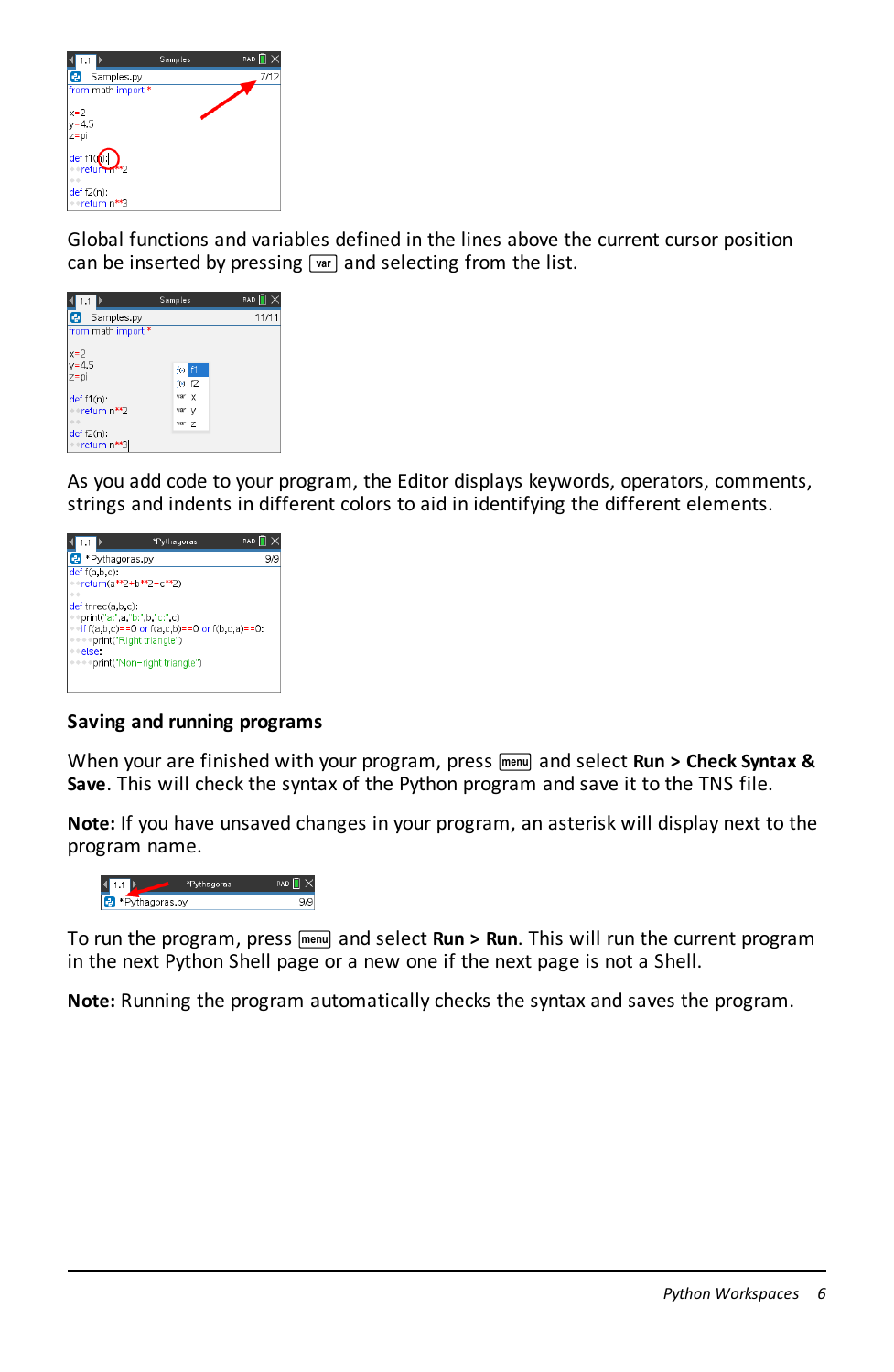## <span id="page-9-0"></span>*Python Shell*

The Python Shell is the interpreter that executes your Python programs, other pieces of Python code, or simple commands.

*Python code Simple commands*

|                                            | *Doc | RAD <sup>n</sup> |
|--------------------------------------------|------|------------------|
| Python Shell                               |      | 10/10            |
| >>>for i in range(5):                      |      |                  |
| $\leftrightarrow$ print(i <sup>+*j</sup> ) |      |                  |
|                                            |      |                  |
|                                            |      |                  |
|                                            |      |                  |
|                                            |      |                  |
|                                            |      |                  |
|                                            |      |                  |
| 256                                        |      |                  |
| >                                          |      |                  |
|                                            |      |                  |

| *Samples | <b>RAD</b> $\blacksquare$ $\times$   |
|----------|--------------------------------------|
|          | 11/12                                |
|          |                                      |
|          |                                      |
|          |                                      |
|          |                                      |
|          |                                      |
|          |                                      |
|          |                                      |
|          |                                      |
|          |                                      |
|          |                                      |
|          |                                      |
|          | 0.6666666666666666<br>>>>z=x**2+y**2 |

#### **Adding a Python Shell page**

To add a new Python Shell page in the current problem, press **menul** and select Add **Python > Shell**.



The Python Shell can also be launched from the Python Editor by executing a program by pressing  $\boxed{\text{mean}}$  and selecting **Run** > **Run**.



#### **Working in the Python Shell**

Pressing menul displays the Document Tools menu. With these menu options you can add, move, and copy blocks of code.

*Document Tools menu*

| $\overline{\mathbf{x}}$ 1 Tools | <b>FDoc</b> | <b>RAD</b> $\blacksquare$ $\times$ | $\star$ 1 Tools                  | <b>D</b> Doc   | <b>RAD</b> |
|---------------------------------|-------------|------------------------------------|----------------------------------|----------------|------------|
| EQ 2 Fdit                       |             | 1/1                                | 凹 2 Edit                         |                | 1/1        |
| tr. 3 Built-ins                 |             |                                    | $\mathbf{u}$   1 def function(): | Functions >    |            |
| $\sqrt{4}$ A Math               |             |                                    | $\sqrt{s}$ 2 return              | > Control<br>٠ |            |
| CD 5 Random                     |             |                                    | 60 5 Random                      | 3 Ops          |            |
| 区 6 TI PlotLib                  |             |                                    | 区 6 TI PlotLib                   | $4$ lists      |            |
| $Q$ 7 Ti Hub                    |             |                                    | $97$ TI Hub                      | 5 Type         |            |
| ₹ 8 TI Rover                    |             |                                    | ◆ 8 TI Rover                     | 6 1/0          |            |
| <b>&amp; 9 More Modules ▶</b>   |             |                                    | <b>&amp; 9 More Modules ▶</b>    |                |            |
| var A Variables                 | ٠           |                                    | var A Variables                  |                |            |
|                                 |             |                                    |                                  |                |            |
|                                 |             |                                    |                                  |                |            |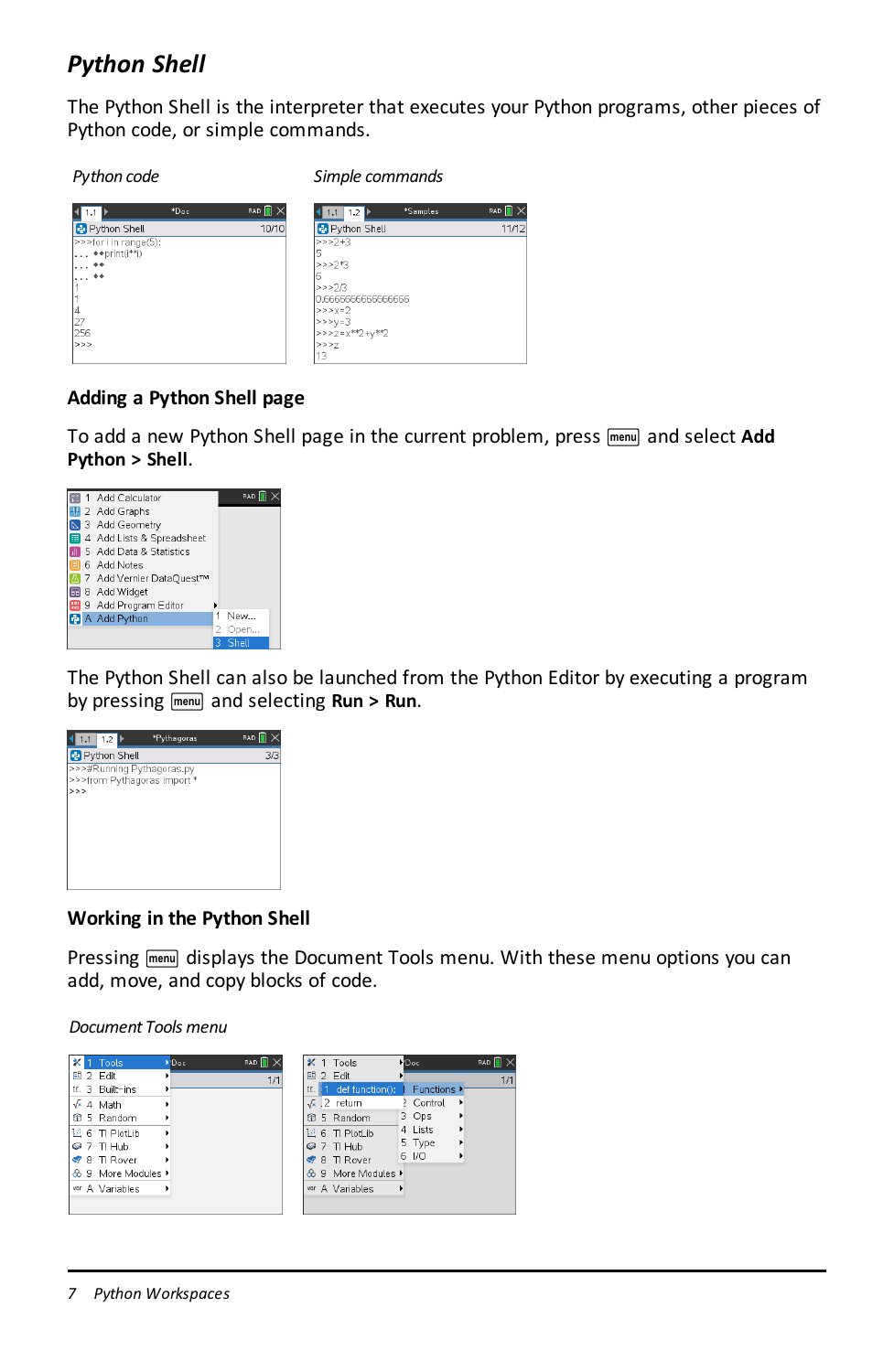**Note:** If you use any method from one of the available modules, be sure to execute an import module statement first as in any Python coding environment.

Interaction with the Shell output is similar to the Calculator app where you can select and copy previous inputs and outputs for use elsewhere in the Shell, Editor, or other apps.

*Up arrow to select, then copy and paste to the desired location*



Global functions and variables from the last run program can be inserted by pressing hor/+L and selecting from the list or press b and select **Variables > Vars: Last Run Program**.

To choose from a list of global functions and variables from both the last run program and any imported modules, press **menul** and select **Variables** > Vars: All.

*Variables menu*

|          | $\times$ 1 Tools         | <b>Damples</b>    | $RAD$ $\vert \vert$ >  |
|----------|--------------------------|-------------------|------------------------|
| 印 2 Fdit |                          |                   | 3/3                    |
|          | $\text{tr.}$ 3 Built-ins |                   |                        |
|          | $\sqrt{4}$ Math          | Port <sup>*</sup> |                        |
|          | 60 5 Random              |                   |                        |
|          | 区 6 TI PlotLib           |                   |                        |
|          | $Q$ 7 Ti Hub             |                   |                        |
|          | 8 TI Rover               |                   |                        |
|          | ☆ 9 More Modules ▶       |                   |                        |
|          | var A Variables          | ۰                 | Vars: Last Run Program |
|          |                          | 2 Vars: All       |                        |

*Last Run Program variables All variables*



All Python Shell pages in the same problem share the same state (user-defined and imported variable definitions). When you save or run a Python program in that problem, or press  $\overline{\text{mean}}$  and select **Tools > Reinitialize Shell**, the Shell history will then have a gray background indicating that the previous state is no longer valid.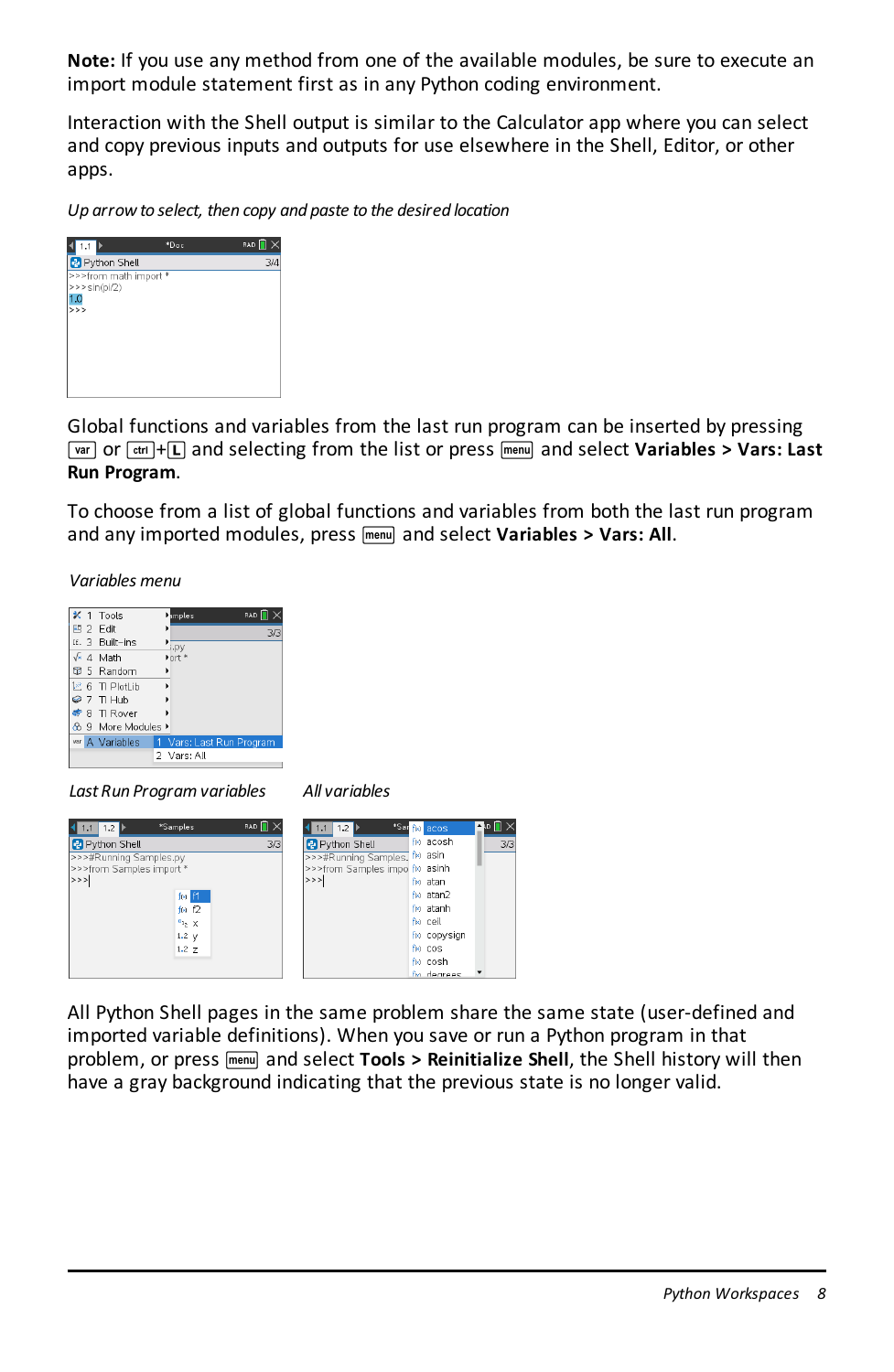#### *Before saving or reinitializing After saving or reinitializing*



**Note:** The **<u>Menual</u>** Tools > Clear History option clears the screen of any previous activity in the Shell, but variables are still available.

#### **Messages**

Error and other informational messages may display while you are in a Python session. If an error is displayed in the Shell when a program executes, a program line number will display. Press  $\boxed{cm}$  menul and select **Go to Python Editor**. In the Editor, press  $\boxed{remu}$  then select **Edit** > Go to Line. Enter the line number and press [enter]. The cursor will display on the first character of the line where the error occurred.

#### **Interrupting a Running Program**

While a program or function is running, the busy pointer  $\odot$  is displayed.

- ▶ To stop the program or function,
	- Windows®: Press the **F12** key.
	- Mac®: Press the **F5** key.
	- Handheld: Press the <a>
	Handheld: Press the<br/>  $\sqrt{\mathbf{a}^T \mathbf{b}}$  haven.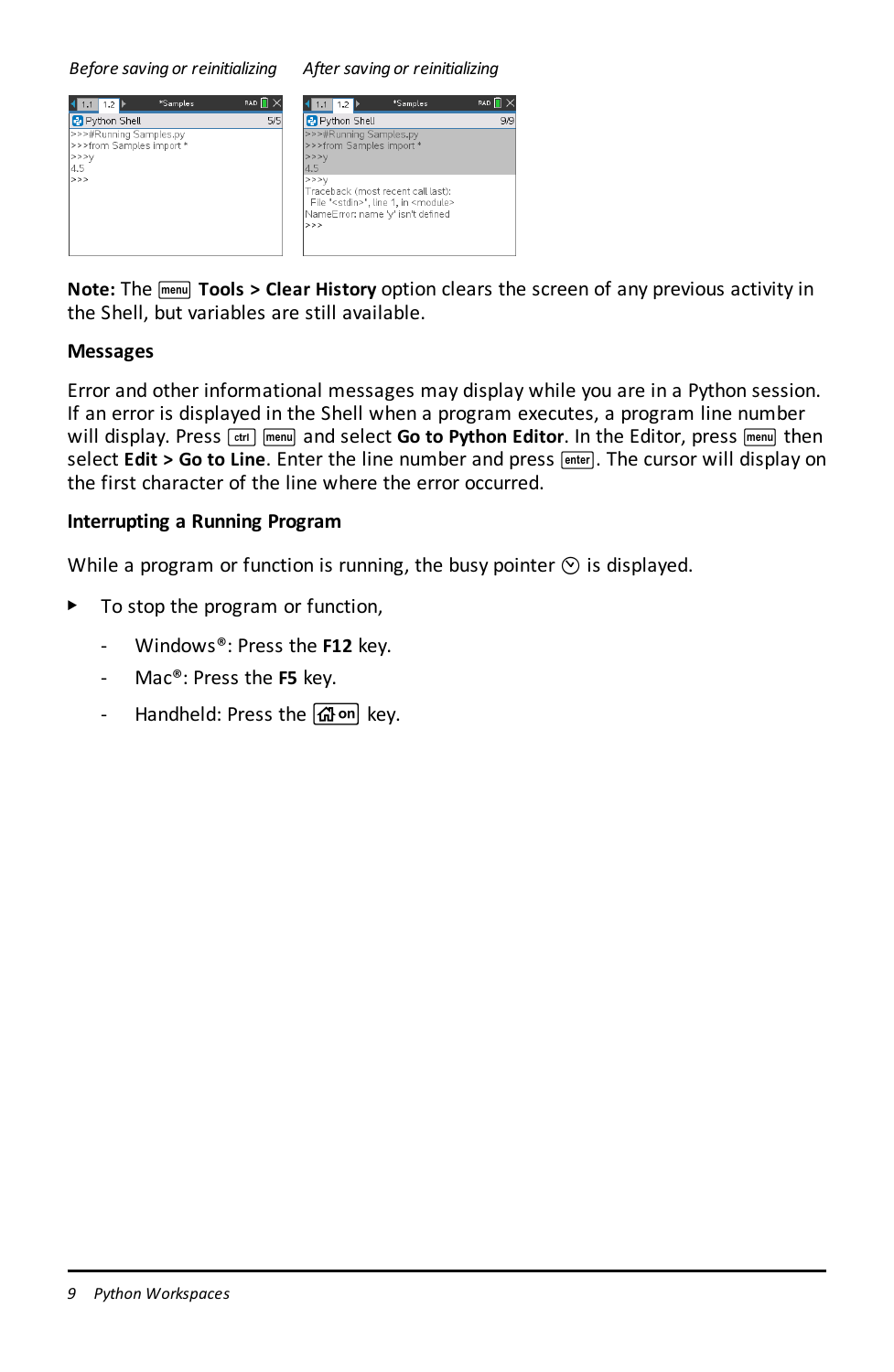## <span id="page-12-0"></span>**Python Menu Map**

This section lists all of the menus and menu items for the Python Editor and Shell and a brief description for each one.

**Note:** For the menu items that have keyboard shortcuts, Mac® users should substitute " (**Cmd**) anywhere **Ctrl** is used. For a complete list of TI-Nspire™ handheld and software shortcuts, see the TI-Nspire™ Technology eGuide.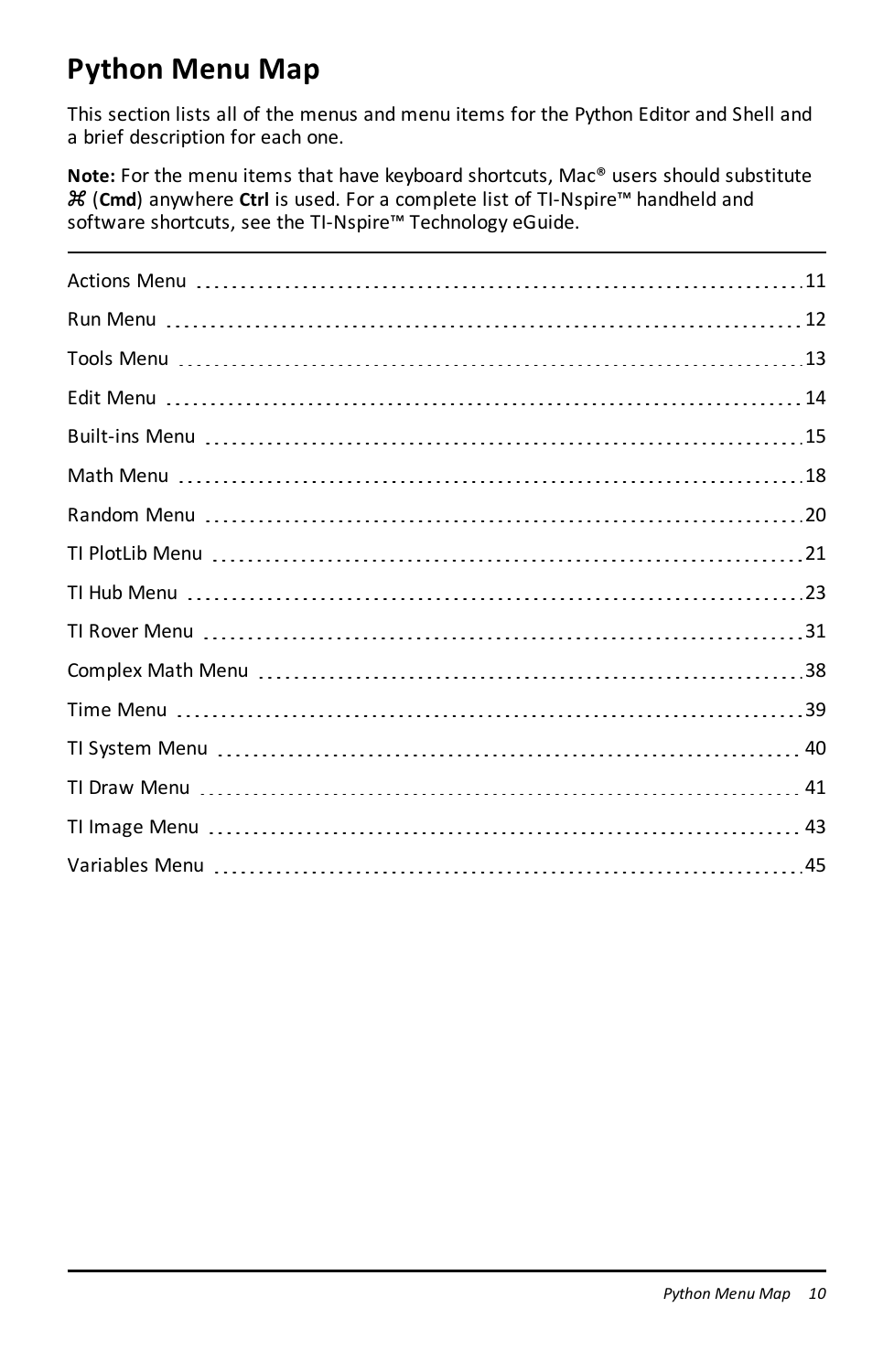## <span id="page-13-0"></span>*Actions Menu*

**Note:** This applies to the Editor only.

| Item                        | Description                                                                                               |
|-----------------------------|-----------------------------------------------------------------------------------------------------------|
| <b>New</b>                  | Opens the <b>New</b> dialog box where you enter a name and select a<br>type for your new program.         |
| Open                        | Opens a list of programs available in the current document.                                               |
| Create Copy                 | Opens the Create Copy dialog box where you can save the current<br>program under another name.            |
| Rename                      | Opens the <b>Rename</b> dialog box where you can rename the current<br>program.                           |
| Close                       | Closes the current program.                                                                               |
| Settings                    | Opens the <b>Settings</b> dialog box where you can change the font size<br>for both the Editor and Shell. |
| Install as Python<br>module | Checks the Python syntax of the current TNS file and moves it to<br>the PyLib folder.                     |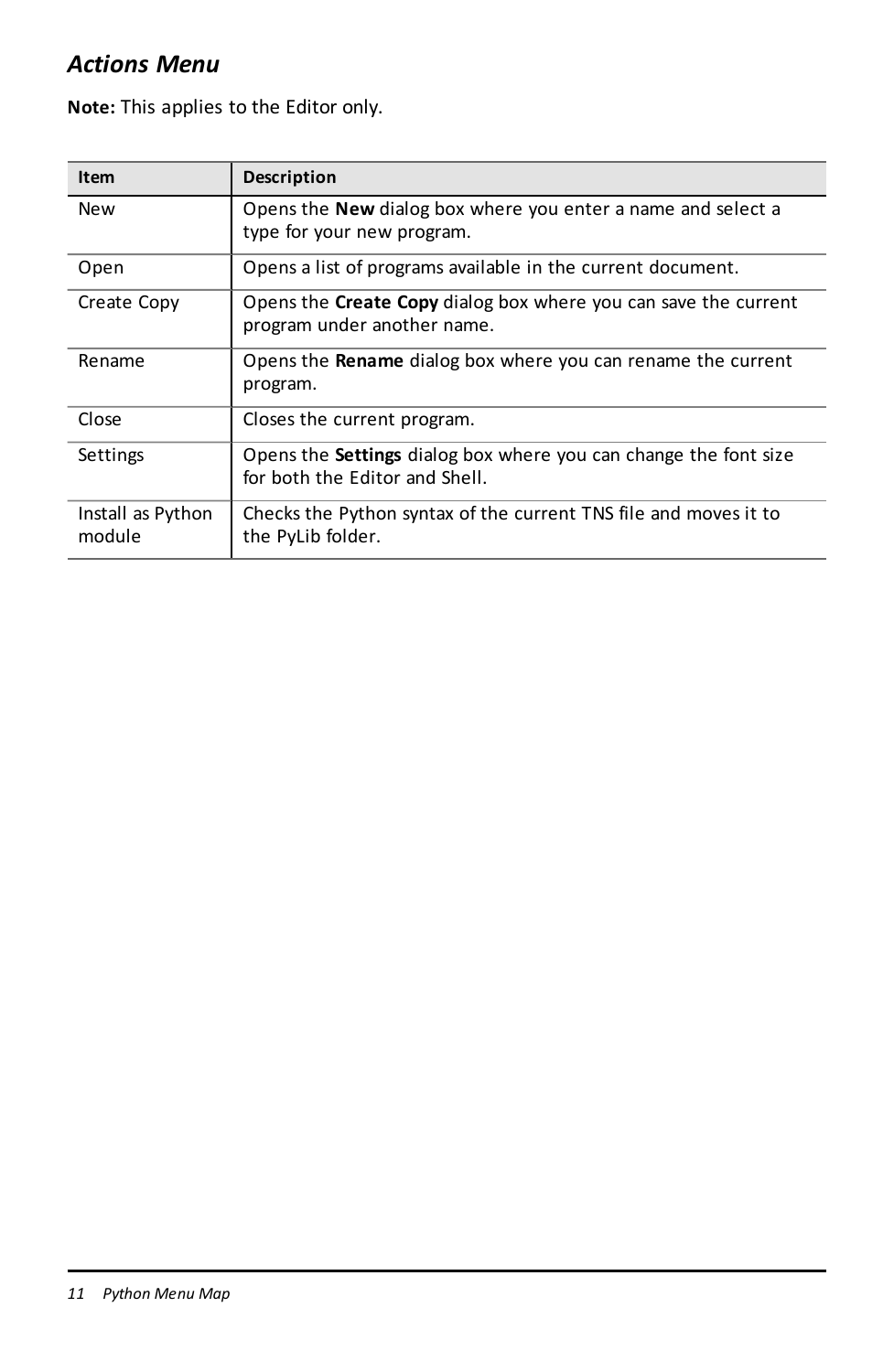## <span id="page-14-0"></span>*Run Menu*

**Note:** This applies to the Editor only.

| Item                | <b>Shortcut</b> | Description                                                                                                  |
|---------------------|-----------------|--------------------------------------------------------------------------------------------------------------|
| Run                 | $Ctrl + R$      | Checks syntax, saves program, and executes in a<br>Python Shell.                                             |
| Check Syntax & Save | $Ctrl + B$      | Checks syntax and saves program.                                                                             |
| Go to Shell         | N/A             | Shifts focus to the Shell related to the current<br>program or opens a new Shell page next to the<br>Editor. |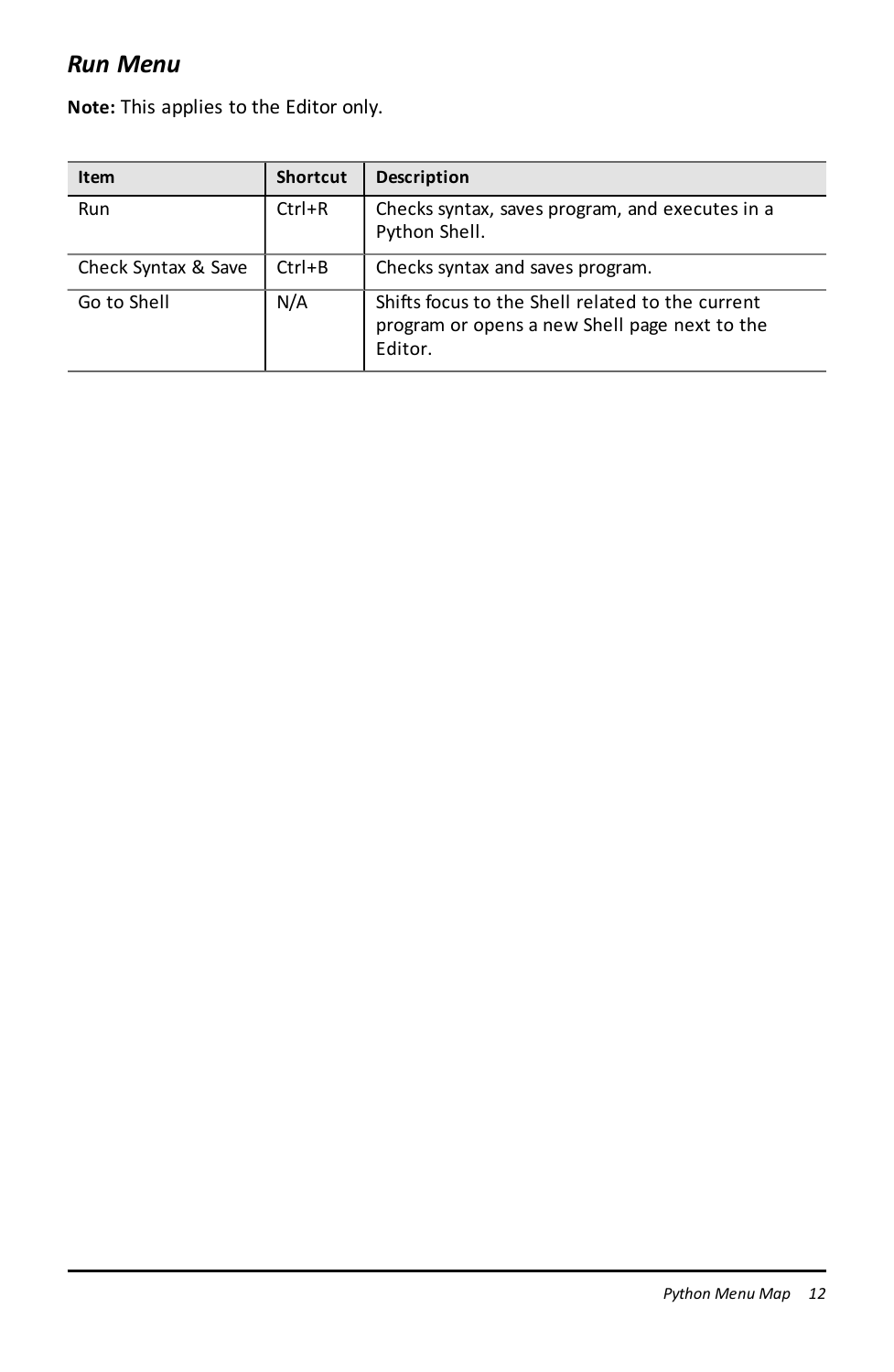## <span id="page-15-0"></span>*Tools Menu*

**Note:** This applies to the Shell only.

| Item                     | <b>Shortcut</b> | Description                                                                                      |
|--------------------------|-----------------|--------------------------------------------------------------------------------------------------|
| Rerun Last Program       | $Ctrl + R$      | Reruns the last program related to the current<br>Shell.                                         |
| Go to Python Editor      | N/A             | Opens the Editor page related to the current<br>Shell.                                           |
| Run                      | N/A             | Opens a list of programs available in the<br>current document.                                   |
|                          |                 | After selection, the chosen program is run.                                                      |
| Clear History            | N/A             | Clears the history in the current Shell but<br>does not reinitialize the Shell.                  |
| Reinitialize Shell       | N/A             | Resets the state of all open Shell pages in the<br>current problem.                              |
|                          |                 | All defined variables and imported functions<br>are no longer available.                         |
| dir()                    | N/A             | Displays list of functions in the specified<br>module when used after the import<br>statement.   |
| From PROGRAM import *    | N/A             | Opens a list of programs available in the<br>current document.                                   |
|                          |                 | After selection, the import statement is<br>pasted in the Shell.                                 |
| Install as Python Module | N/A             | Enabled only for modules in binary format.<br>Moves the current TNS file to the PyLib<br>folder. |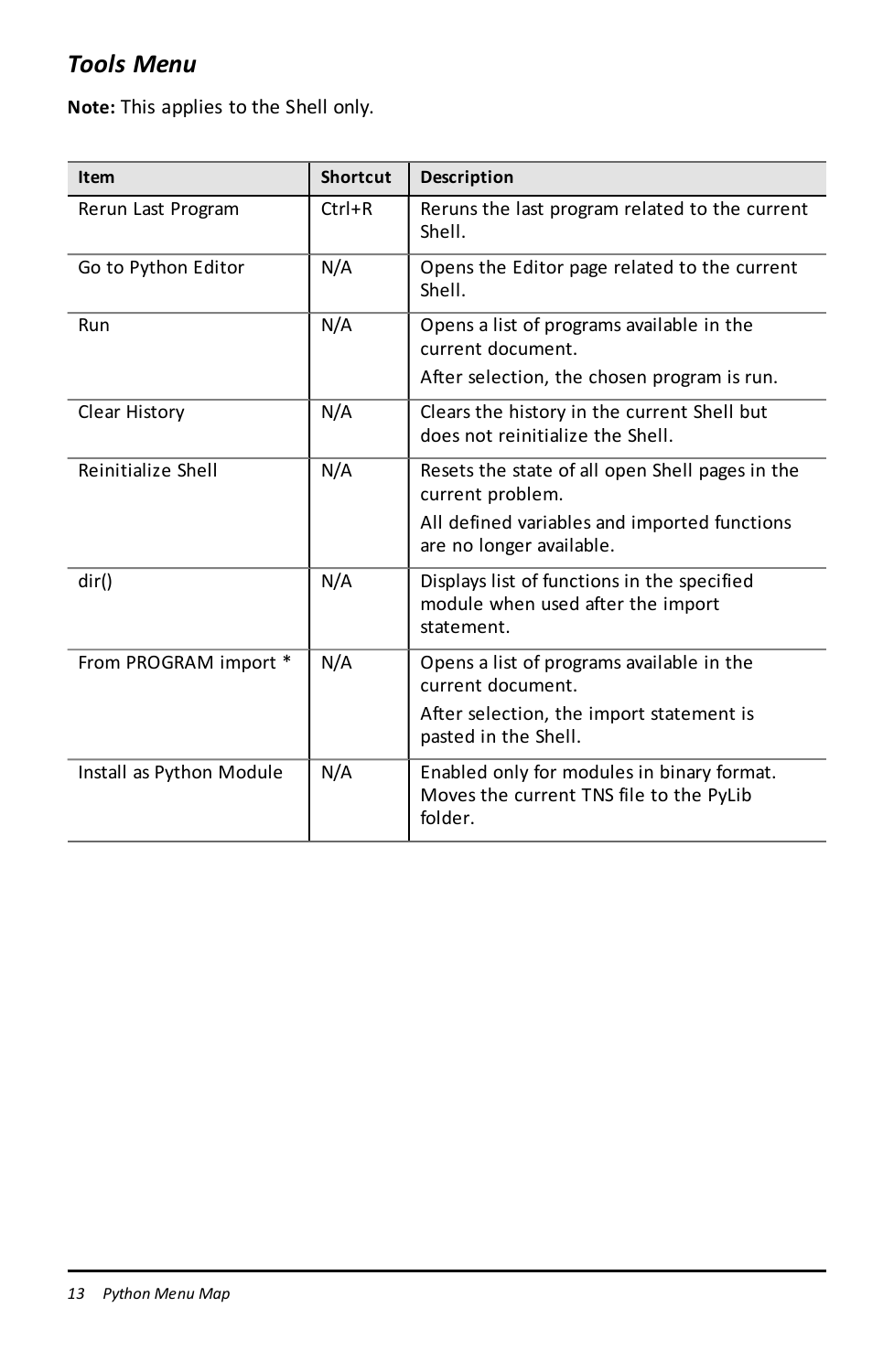## <span id="page-16-0"></span>*Edit Menu*

**Note:** Ctrl+A selects all lines of code or output for cutting or deleting (Editor only), or copying and pasting (Editor and Shell).

| Item                     | <b>Shortcut</b> | Description                                                                                              |
|--------------------------|-----------------|----------------------------------------------------------------------------------------------------------|
| Indent                   | TAB*            | Indents text on the current line or selected<br>lines.                                                   |
|                          |                 | * If there are incomplete inline prompts,<br>TAB will navigate to the next prompt.                       |
| Dedent                   | Shift+TAB**     | Dedents text on the current line or selected<br>lines.                                                   |
|                          |                 | ** If there are incomplete inline prompts,<br>Shift+TAB will navigate to the previous<br>prompt.         |
| Comment/Uncomment        | $Ctrl+T$        | Adds/removes comment symbol to/from the<br>beginning of the current line.                                |
| Insert Multi-line String | N/A             | (Editor only) Inserts multi-line string<br>template.                                                     |
| Find                     | Ctrl+F          | (Editor only) Opens Find dialog box and<br>searches for the entered string in the current<br>program.    |
| Replace                  | Ctrl+H          | (Editor only) Opens Replace dialog box and<br>searches for the entered string in the current<br>program. |
| Go to Line               | $Ctrl + G$      | (Editor only) Opens Go to Line dialog box and<br>jumps to the specified line in the current<br>program.  |
| Beginning of Line        | $Ctrl + 8$      | Moves cursor to the beginning of the current<br>line.                                                    |
| End of Line              | $Ctrl + 2$      | Moves cursor to the end of the current line.                                                             |
| Jump to Top              | $Ctrl + 7$      | Moves cursor to the beginning of the first<br>line in the program.                                       |
| Jump to Bottom           | $Ctrl + 1$      | Moves cursor to the end of the last line in<br>the program.                                              |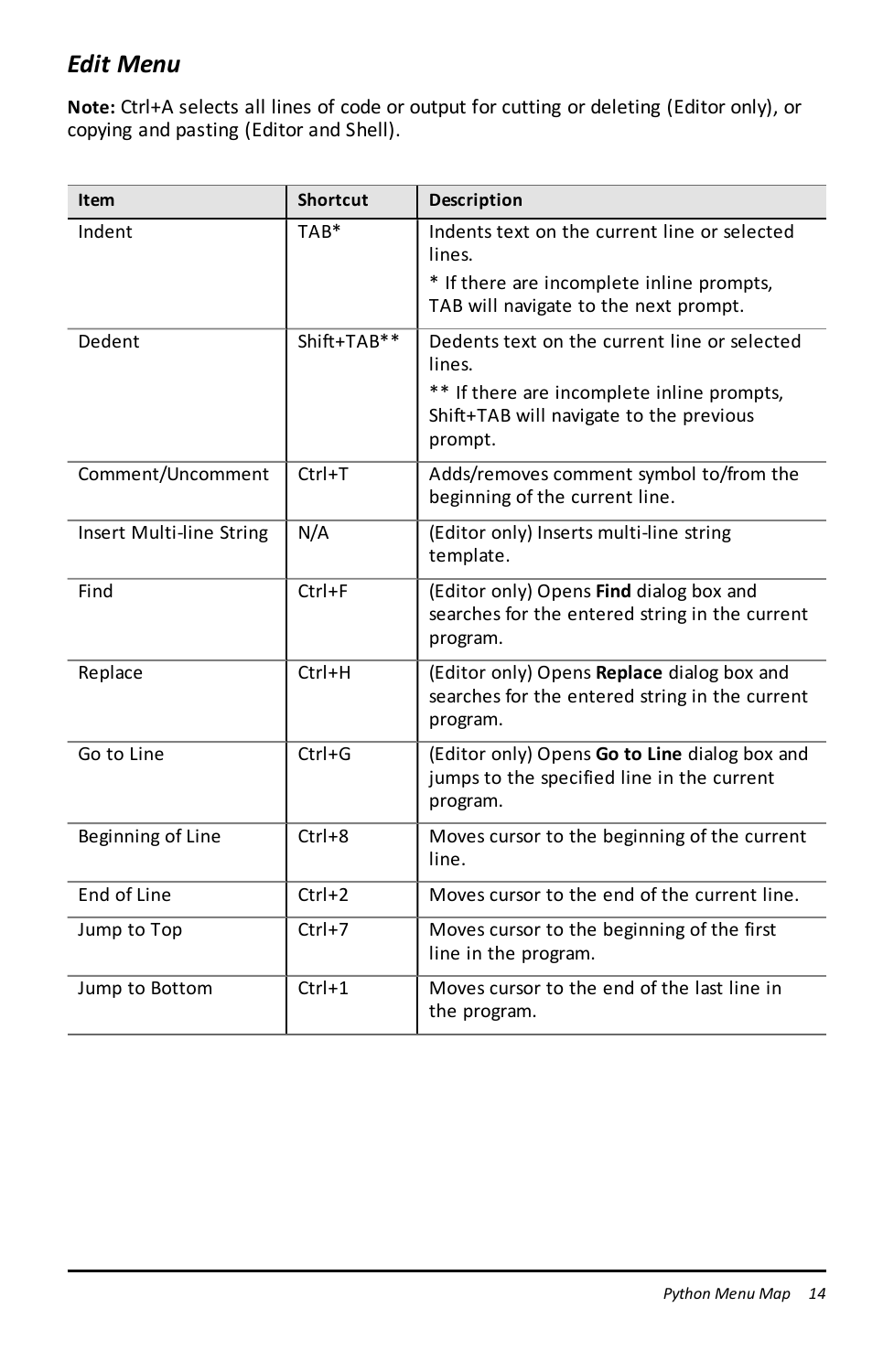## <span id="page-17-0"></span>*Built-ins Menu*

## **Functions**

| Item            | Description                                          |
|-----------------|------------------------------------------------------|
| def function(): | Defines a function dependent on specified variables. |
| return          | Defines the value produced by a function.            |

### **Control**

| Item                                    | Description                                                                  |
|-----------------------------------------|------------------------------------------------------------------------------|
| if                                      | Conditional statement.                                                       |
| if.else                                 | Conditional statement.                                                       |
| ifelifelse                              | Conditional statement.                                                       |
| for index in range(size):               | Iterates over a range.                                                       |
| for index in range(start, stop):        | Iterates over a range.                                                       |
| for index in range (start, stop, step): | Iterates over a range.                                                       |
| for index in list:                      | Iterates over list elements.                                                 |
| while                                   | Executes statements in a code block until a<br>condition evaluates to False. |
| elif:                                   | Conditional statement.                                                       |
| else:                                   | Conditional statement.                                                       |

#### **Ops**

| Item             | Description                                                                          |
|------------------|--------------------------------------------------------------------------------------|
| $x=y$            | Sets variable value.                                                                 |
| $x = y$          | Pastes equal to $(==)$ comparison operator.                                          |
| $x!=v$           | Pastes not equal to (!=) comparison operator.                                        |
| $\overline{x>y}$ | Pastes greater than (>) comparison operator.                                         |
| $x>=y$           | Pastes greater than or equal to $(>=)$ comparison operator.                          |
| x < y            | Pastes less than (<) comparison operator.                                            |
| $x < = v$        | Pastes less than or equal to $\left( \langle - \rangle \right)$ comparison operator. |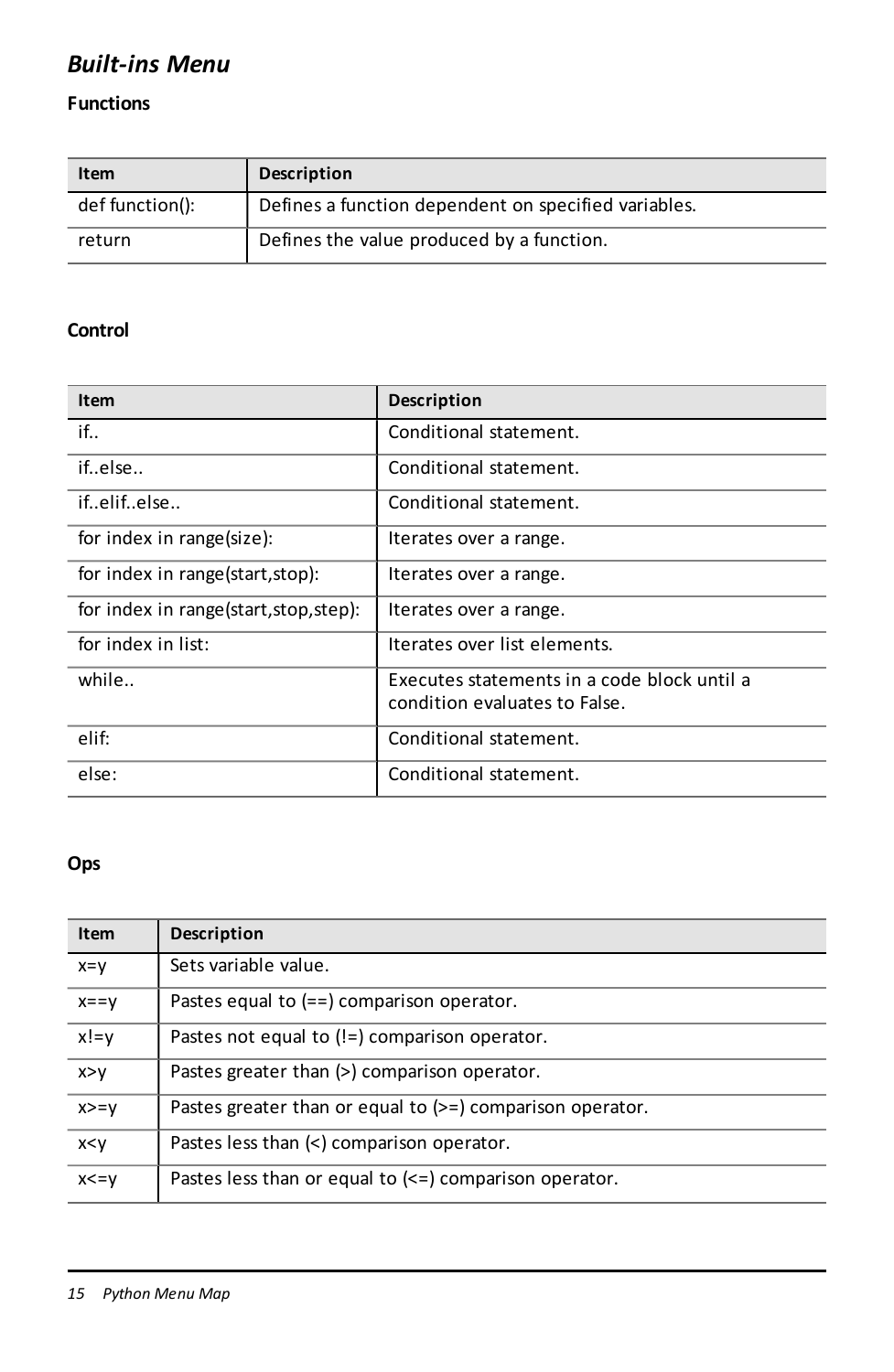| Item  | Description                        |
|-------|------------------------------------|
| and   | Pastes and (and) logical operator. |
| or    | Pastes or (or) logical operator.   |
| not   | Pastes not (not) logical operator. |
| True  | Pastes True Boolean value.         |
| False | Pastes False Boolean value.        |

## **Lists**

| Item                                  | Description                                                                  |
|---------------------------------------|------------------------------------------------------------------------------|
| П                                     | Pastes brackets ([]).                                                        |
| list()                                | Converts sequence into "list" type.                                          |
| len()                                 | Returns number of elements of the list.                                      |
| max()                                 | Returns maximum value in the list.                                           |
| min()                                 | Returns minimum value in the list.                                           |
| .append()                             | The method appends an element to a list.                                     |
| .remove()                             | The method removes the first instance of an<br>element from a list.          |
| range(start, stop, step)              | Returns a set of numbers.                                                    |
| for index in range(start, stop, step) | Used to iterate over a range.                                                |
| .insert()                             | The method adds an element at the specified<br>position.                     |
| .split()                              | The method returns a list with elements separated<br>by specified delimiter. |
| sum()                                 | Returns sum of the elements of a list.                                       |
| sorted()                              | Returns a sorted list.                                                       |
| .sort()                               | The method sorts a list in place.                                            |

## **Type**

| Item    | Description              |
|---------|--------------------------|
| int()   | Returns an integer part. |
| float() | Returns a float value.   |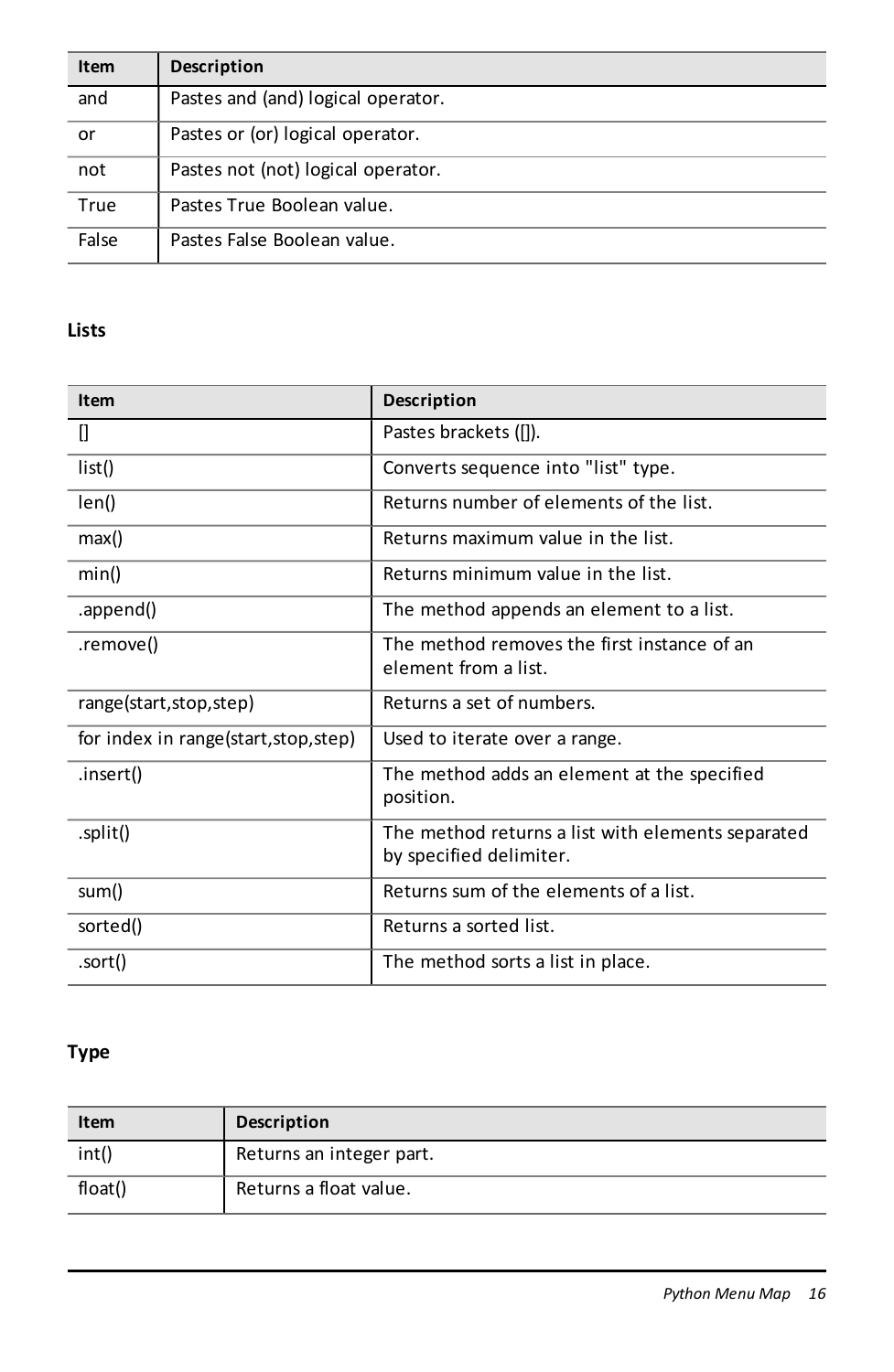| Item             | Description                                                                   |
|------------------|-------------------------------------------------------------------------------|
| round(x,ndigits) | Returns a floating point number rounded to the specified number of<br>digits. |
| str()            | Returns a string.                                                             |
| complex()        | Returns a complex number.                                                     |
| type()           | Returns the type of the object.                                               |

## **I/O**

| Item      | Description                                      |
|-----------|--------------------------------------------------|
| print()   | Displays argument as string.                     |
| input()   | Prompts user for input.                          |
| eval()    | Evaluates an expression represented as a string. |
| .format() | The method formats the specified string.         |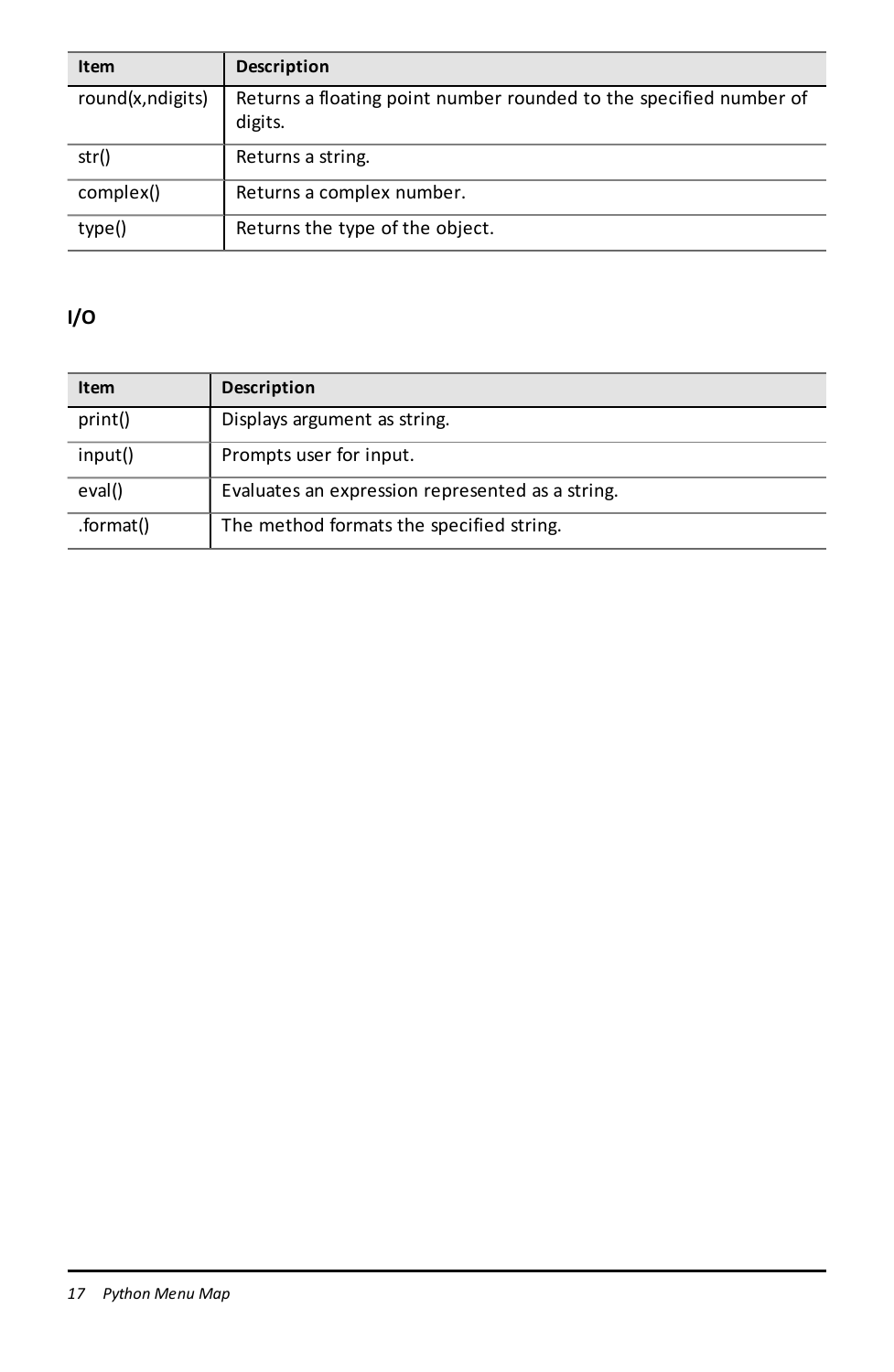## <span id="page-20-0"></span>*Math Menu*

**Note:** When creating a new program that uses this module, it is recommended to use the **Math Calculations** program type. This will ensure that all the relevant modules are imported.

| Item               | Description                                                             |
|--------------------|-------------------------------------------------------------------------|
| from math import * | Imports all methods (functions) from the math module.                   |
| fabs()             | Returns absolute value of a real number.                                |
| sqrt()             | Returns square root of a real number.                                   |
| exp()              | Returns e**x.                                                           |
| pow(x,y)           | Returns x raised to the power y.                                        |
| log(x, base)       | Returns log <sub>base</sub> (x).                                        |
|                    | $log(x)$ with no base returns the natural logarithm x.                  |
| fmod(x,y)          | Returns module value of x and y. Use when x and y are floats.           |
| ceil()             | Returns the smallest integer greater than or equal to a real<br>number. |
| floor()            | Returns the largest integer less than or equal to a real number.        |
| trunc()            | Truncates a real number to an integer.                                  |
| $f$ rexp()         | Returns a pair (y,n) where $x == y * 2**n$ .                            |

#### **Const**

| Item | Description                        |
|------|------------------------------------|
|      | Returns value for the constant e.  |
|      | Returns value for the constant pi. |

#### **Trig**

| Item      | Description                           |
|-----------|---------------------------------------|
| radians() | Converts angle in degrees to radians. |
| degrees() | Converts angle in radians to degrees. |
| sin()     | Returns sine of argument in radians.  |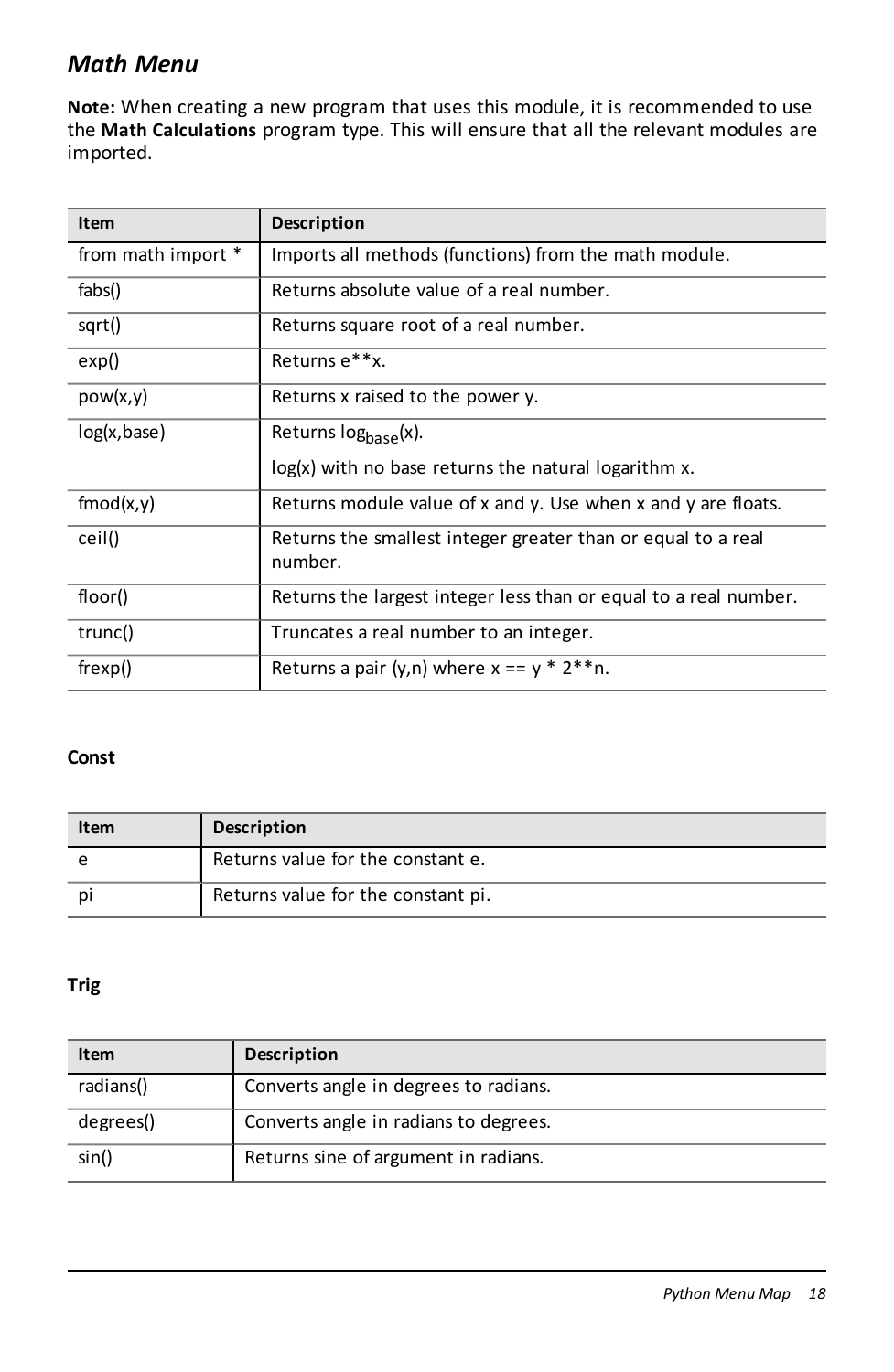| Item       | Description                                 |
|------------|---------------------------------------------|
| cos()      | Returns cosine of argument in radians.      |
| tan()      | Returns tangent of argument in radians.     |
| asin()     | Returns arc sine of argument in radians.    |
| acos()     | Returns arc cosine of argument in radians.  |
| atan()     | Returns arc tangent of argument in radians. |
| atan2(y,x) | Returns arc tangent of $y/x$ in radians.    |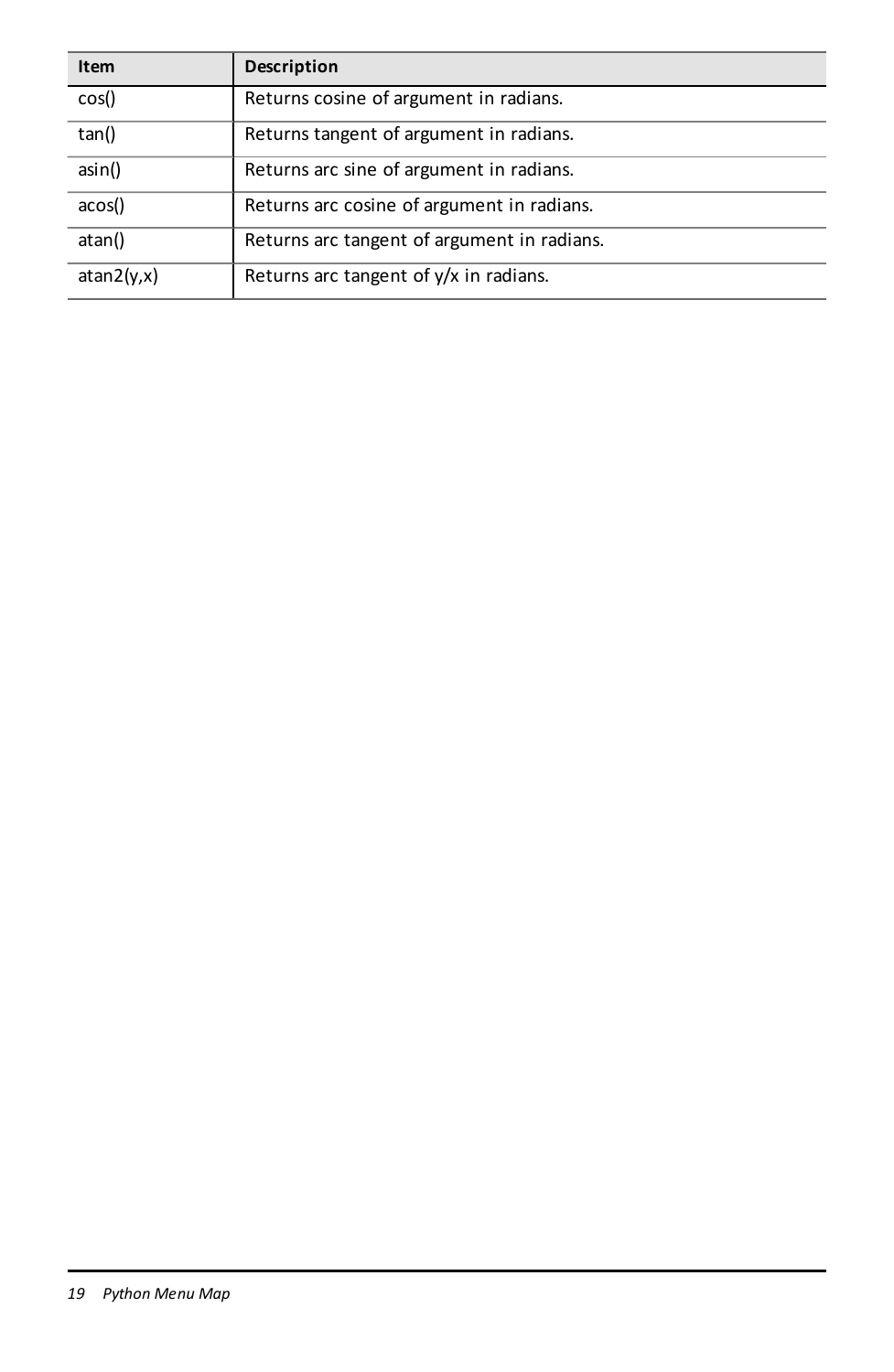## <span id="page-22-0"></span>*Random Menu*

**Note:** When creating a new program that uses this module, it is recommended to use the **Random Simulations** program type. This will ensure that all the relevant modules are imported.

| <b>Item</b>                | Description                                                           |
|----------------------------|-----------------------------------------------------------------------|
| from random import *       | Imports all methods from the random module.                           |
| random()                   | Returns a floating point number from 0 to 1.0.                        |
| uniform(min, max)          | Returns a random number x (float) such that min $\leq x \leq$<br>max. |
| randint(min, max)          | Returns a random integer between min and max.                         |
| choice(sequence)           | Returns a random element from a non-empty sequence.                   |
| randrange(start,stop,step) | Returns a random number from start to stop by step.                   |
| seed()                     | Initializes random number generator.                                  |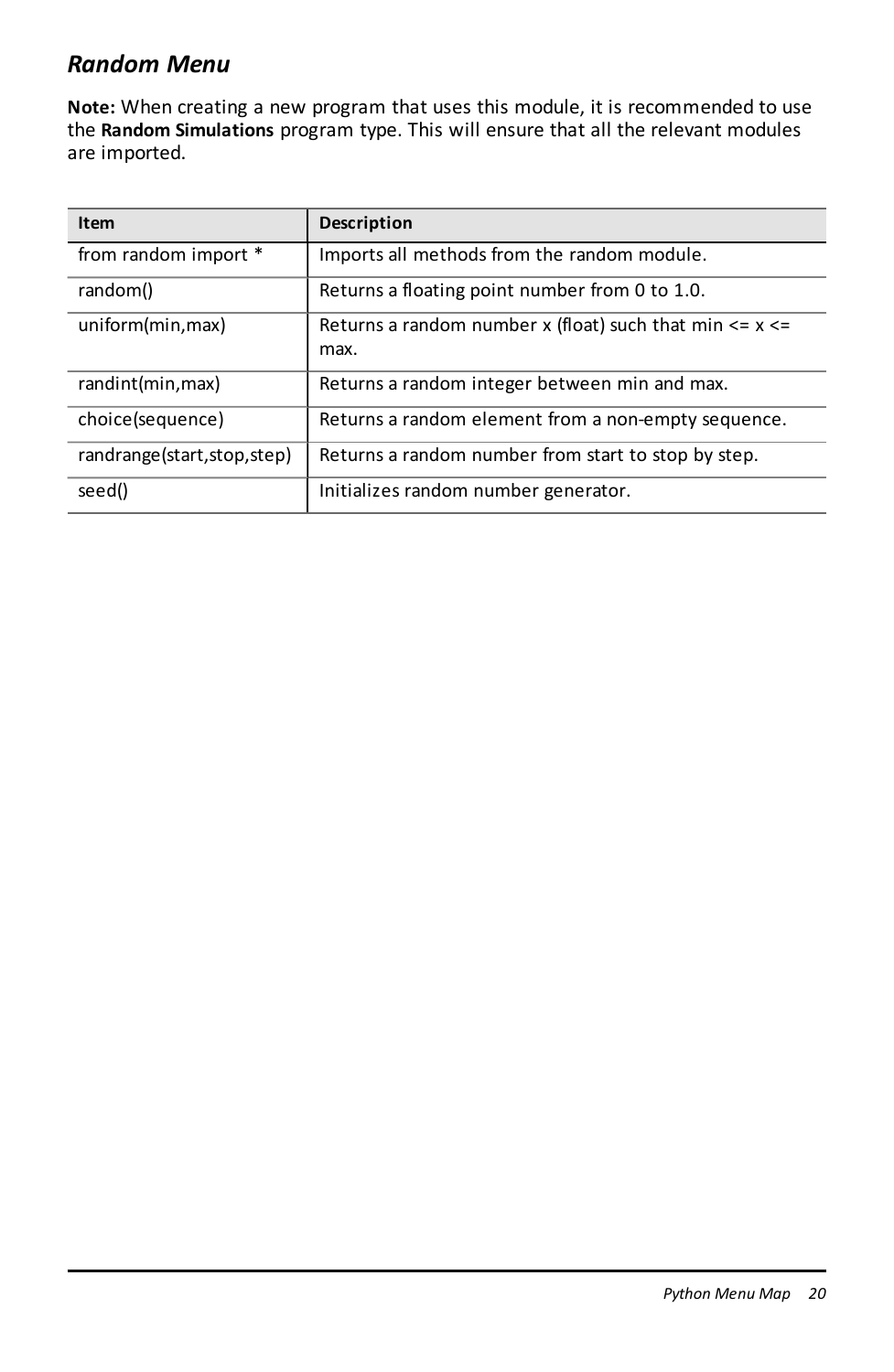## <span id="page-23-0"></span>*TI PlotLib Menu*

**Note:** When creating a new program that uses this module, it is recommended to use the **Plotting (x,y) & Text** program type. This will ensure that all the relevant modules are imported.

| Item | Description                                                                                                                                                                                           |
|------|-------------------------------------------------------------------------------------------------------------------------------------------------------------------------------------------------------|
|      | import ti_plotlib as plt   Imports all methods (functions) from the ti_plotlib module in<br>the "plt" namespace. As a result, all function names pasted<br>from the menus will be preceded by "plt.". |

#### **Setup**

| Item                            | Description                                                                                                                                                                   |
|---------------------------------|-------------------------------------------------------------------------------------------------------------------------------------------------------------------------------|
| cls()                           | Clears the plotting canvas.                                                                                                                                                   |
| grid(x-scale,y-scale,"style")   | Displays a grid using specified scale for x and y axes.                                                                                                                       |
| window(xmin,xmax,ymin,ymax)     | Defines the plotting window by mapping the the<br>specified horizontal interval (xmin, xmax) and<br>vertical interval (ymin, ymax) to the allotted plotting<br>area (pixels). |
| auto window(x-list,y-list)      | Autoscales the plotting window to fit the data ranges<br>within x-list and y-list specified in the program prior<br>to the auto window().                                     |
| axes("mode")                    | Displays axes on specified window in the plotting<br>area.                                                                                                                    |
| labels("x-label","y-label",x,y) | Displays "x-label" and "y-label" labels on the plot<br>axes at row positions x and y.                                                                                         |
| title("title")                  | Displays "title" centered on top line of window.                                                                                                                              |
| show_plot()                     | Displays the buffered drawing output.                                                                                                                                         |
|                                 | The use buffer() and show plot() functions are useful<br>in cases where displaying multiple objects on the<br>screen could cause delays (not necessary in most<br>cases).     |
| use buffer()                    | Enables an off-screen buffer to speed up drawing.                                                                                                                             |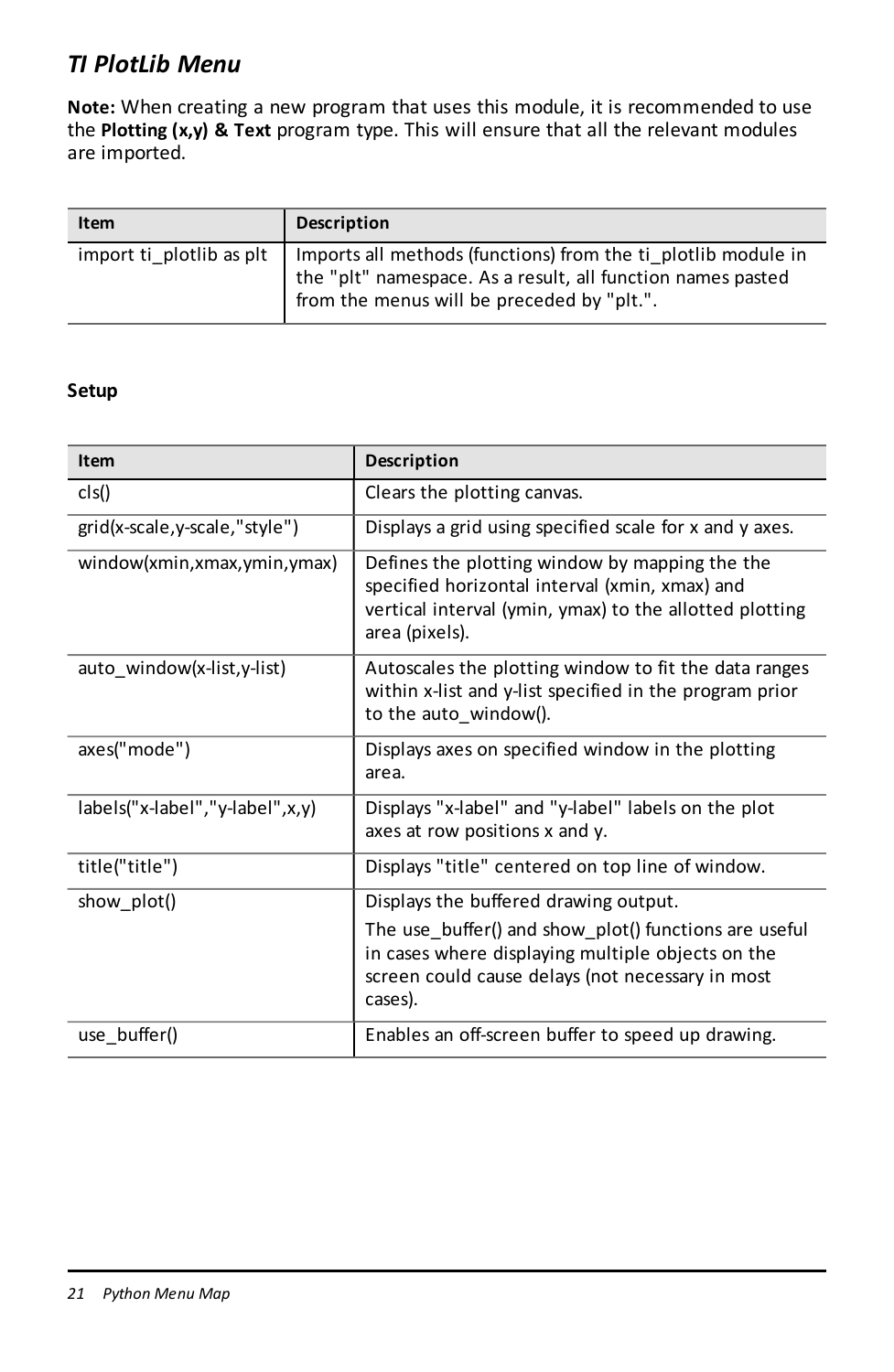| Item                             | Description                                                                                |
|----------------------------------|--------------------------------------------------------------------------------------------|
| color(red, green, blue)          | Sets the color for all following graphics/plotting.                                        |
| cls()                            | Clears the plotting canvas.                                                                |
| show plot()                      | Executes the display of the plot as set up in the<br>program.                              |
| scatter(x-list,y-list,"mark")    | Plots a sequence of ordered pair from $(x-list, y-list)$ with<br>the specified mark style. |
| plot(x-list,y-list,"mark")       | Plots a line using ordered pairs from specified x-list and<br>v-list.                      |
| plot(x,y,"mark")                 | Plots a point using coordinates x and y with the<br>specified mark style.                  |
| line(x1,y1,x2,y2,"mode")         | Plots a line segment from $(x1,y1)$ to $(x2,y2)$ .                                         |
| lin_reg(x-list,y-list,"display") | Calculates and draws the linear regression model, ax+b,<br>of x-list, y-list.              |
| pen("size","style")              | Sets the appearance of all following lines until the next<br>pen() is executed.            |
| text at(row,"text","align")      | Displays "text" in plotting area at specified "align".                                     |

## **Properties**

| <b>Item</b> | Description                                                                                                                       |
|-------------|-----------------------------------------------------------------------------------------------------------------------------------|
| xmin        | Specified variable for window arguments defined as plt.xmin.                                                                      |
| xmax        | Specified variable for window arguments defined as plt.xmax.                                                                      |
| ymin        | Specified variable for window arguments defined as plt.ymin.                                                                      |
| ymax        | Specified variable for window arguments defined as plt.ymax.                                                                      |
| m           | After plt.linreg() is executed in a program, the computed values of slope, m,<br>and intercept, b, are stored in plt.m and plt.b. |
| h           | After plt.linreg() is executed in a program, the computed values of slope, a,<br>and intercept, b, are stored in plt.a and plt.b. |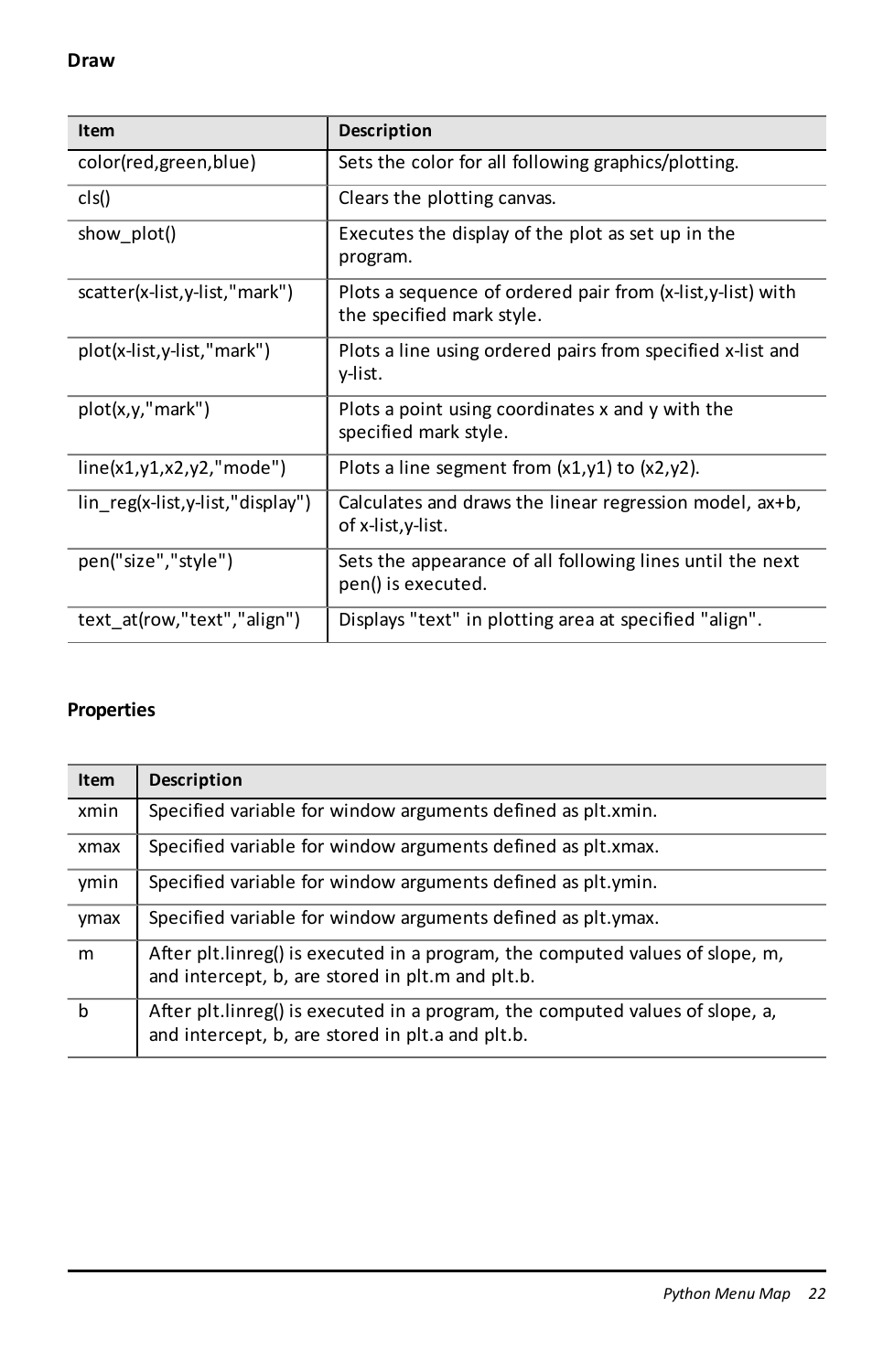## <span id="page-25-0"></span>*TI Hub Menu*

**Note:** When creating a new program that uses this module, it is recommended to use the **Hub Project** program type. This will ensure that all the relevant modules are imported.

| Item                 | Description                                 |
|----------------------|---------------------------------------------|
| from ti hub import * | Imports all methods from the ti hub module. |

#### **Hub Built-in Devices > Color Output**

| Item                  | Description                                                         |
|-----------------------|---------------------------------------------------------------------|
| rgb(red,green,blue)   | Sets the color for the RGB LED.                                     |
| blink(frequency,time) | Sets the blinking frequency and duration for the selected<br>color. |
| off()                 | Turns the RGB LED off.                                              |

### **Hub Built-in Devices > Light Output**

| Item                  | Description                                           |
|-----------------------|-------------------------------------------------------|
| on()                  | Turns the LED on.                                     |
| off()                 | Turns the LED off.                                    |
| blink(frequency,time) | Sets the blinking frequency and duration for the LED. |

### **Hub Built-in Devices > Sound Output**

| Item                 | Description                                                                      |
|----------------------|----------------------------------------------------------------------------------|
| tone(frequency,time) | Plays a tone of the specified frequency for the specified<br>time.               |
| note("note",time)    | Plays the specified note for the specified time.                                 |
|                      | The note is specified using the note name and an<br>octave. For example: A4, C5. |
|                      | The note names are C, CS, D, DS, E, F, FS, G, GS, A, AS,<br>and B.               |
|                      | The octave numbers range from 1 to 9 (inclusive).                                |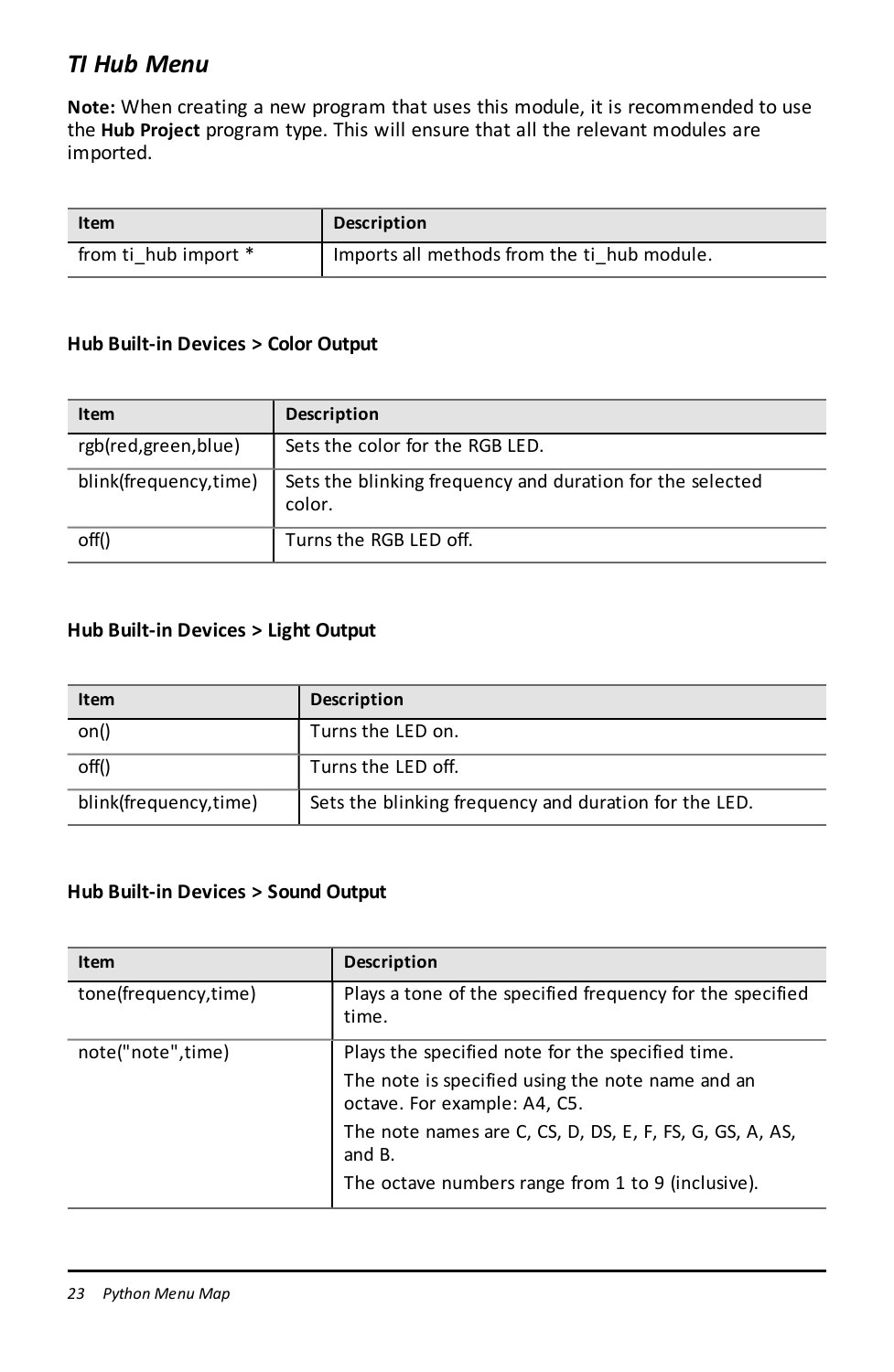| Item                       | Description                                                                           |
|----------------------------|---------------------------------------------------------------------------------------|
| tone(frequency,time,tempo) | Plays a tone of the specified frequency for the specified<br>time and tempo.          |
|                            | The tempo defines the number of beeps per second<br>ranging from 0 to 10 (inclusive). |
| note("note",time,tempo)    | Plays the specified note for the specified time and<br>tempo.                         |
|                            | The note is specified using the note name and an<br>octave. For example: A4, C5.      |
|                            | The note names are C, CS, D, DS, E, F, FS, G, GS, A, AS,<br>and B.                    |
|                            | The octave numbers range from 1 to 9 (inclusive).                                     |
|                            | The tempo numbers range from 0 to 10 (inclusive).                                     |

#### **Hub Built-in Devices > Brightness Input**

| Item            | Description                                                                                                                                                                      |
|-----------------|----------------------------------------------------------------------------------------------------------------------------------------------------------------------------------|
| measurement()   | Reads the built-in BRIGHTNESS (light level) sensor and returns a<br>reading.<br>The default range is 0 to 100. This can be changed using the range()<br>function.                |
| range(min, max) | Sets the range for mapping the readings from the light level sensor.<br>If both are missing, or set to a value of None, then the default<br>brightness range of 0 to 100 is set. |

#### **Add Input Device**

This menu has a list of the sensors (input devices) supported by the ti hub module. All the menu items will paste the name of the object and expect a variable and a port used with the sensor. Each sensor has a measurement() method that returns the value of the sensor.

| Item                          | Description                                                                                                                   |
|-------------------------------|-------------------------------------------------------------------------------------------------------------------------------|
| DHT (Digital Humidity & Temp) | Returns a list consisting of the current temperature,<br>humidity, type of sensor, and last cached read status.               |
| Ranger                        | Returns the current distance measurement from the<br>specified ultrasonic ranger.                                             |
|                               | measurement time() - Returns the time that<br>٠<br>the ultrasonic signal takes to reach the object<br>(the "time of flight"). |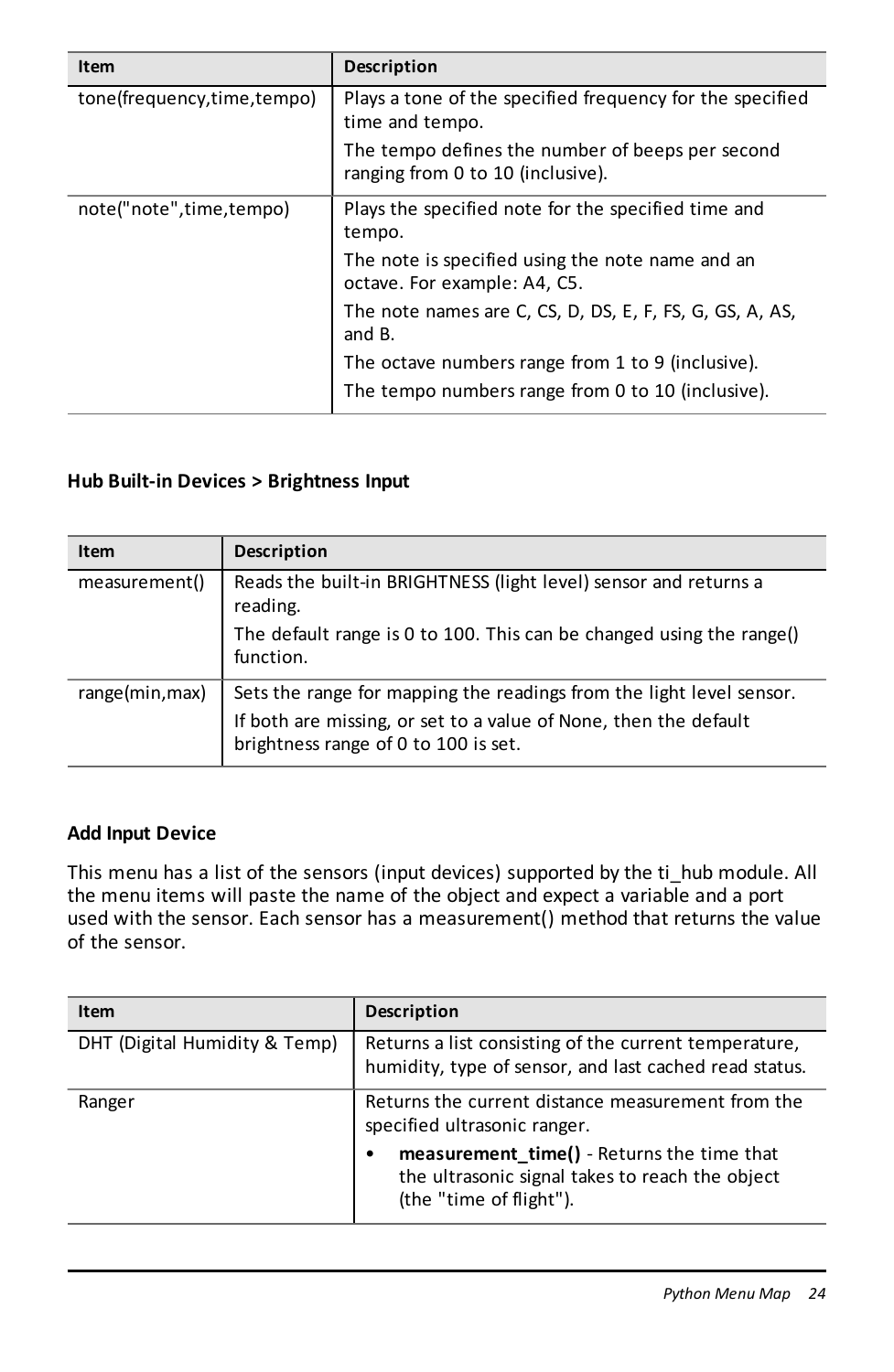| Item          | Description                                                                                                                                                                         |
|---------------|-------------------------------------------------------------------------------------------------------------------------------------------------------------------------------------|
| Light Level   | Returns the brightness level from the external light<br>level (brightness) sensor.                                                                                                  |
| Temperature   | Returns the temperature reading from the external<br>temperature sensor.                                                                                                            |
|               | The default configuration is to support the Seeed<br>temperature sensor in IN 1, IN 2 or IN 3 ports.                                                                                |
|               | To use the TI LM19 Temperature sensor from the TI-<br>Innovator <sup>™</sup> Hub breadboard pack, edit the port to<br>the BB pin in use and use an optional argument<br>"TIANALOG". |
|               | Example: mylm19=temperature("BB 5", "TIANALOG")                                                                                                                                     |
| Moisture      | Returns the moisture sensor reading.                                                                                                                                                |
| Magnetic      | Detects the presence of a magnetic field.                                                                                                                                           |
|               | The threshold value to determine the presence of<br>the field is set through the trigger() function.                                                                                |
|               | The default value of the threshold is 150.                                                                                                                                          |
| Vernier       | Reads the value from the Vernier analog sensor<br>specified in the command.                                                                                                         |
|               | The command supports the following Vernier<br>sensors:                                                                                                                              |
|               | $\bullet$<br>temperature - Stainless Steel Temperature<br>sensor.                                                                                                                   |
|               | lightlevel - TI Light level sensor.                                                                                                                                                 |
|               | <b>pressure</b> - Original gas pressure sensor                                                                                                                                      |
|               | pressure - Newer gas pressure sensor.                                                                                                                                               |
|               | pH - pH sensor.                                                                                                                                                                     |
|               | force10 - ±10 N setting, Dual Force Sensor.                                                                                                                                         |
|               | force50 - ±50 N setting, Dual Force Sensor.                                                                                                                                         |
|               | accelerometer - Low-G Accelerometer.                                                                                                                                                |
|               | <b>generic</b> - Allows setting of other sensors not<br>supported directly above, and use of the<br>calibrate() API above to set equation coefficients.                             |
| Analog In     | Supports the use of analog input generic devices.                                                                                                                                   |
| Digital In    | Returns the current state of the digital pin<br>connected to the DIGITAL object, or the cached<br>state of the digital output value last SET to the<br>object.                      |
| Potentiometer | Supports a potentiometer sensor.                                                                                                                                                    |
|               | The range of the sensor can be changed by the range                                                                                                                                 |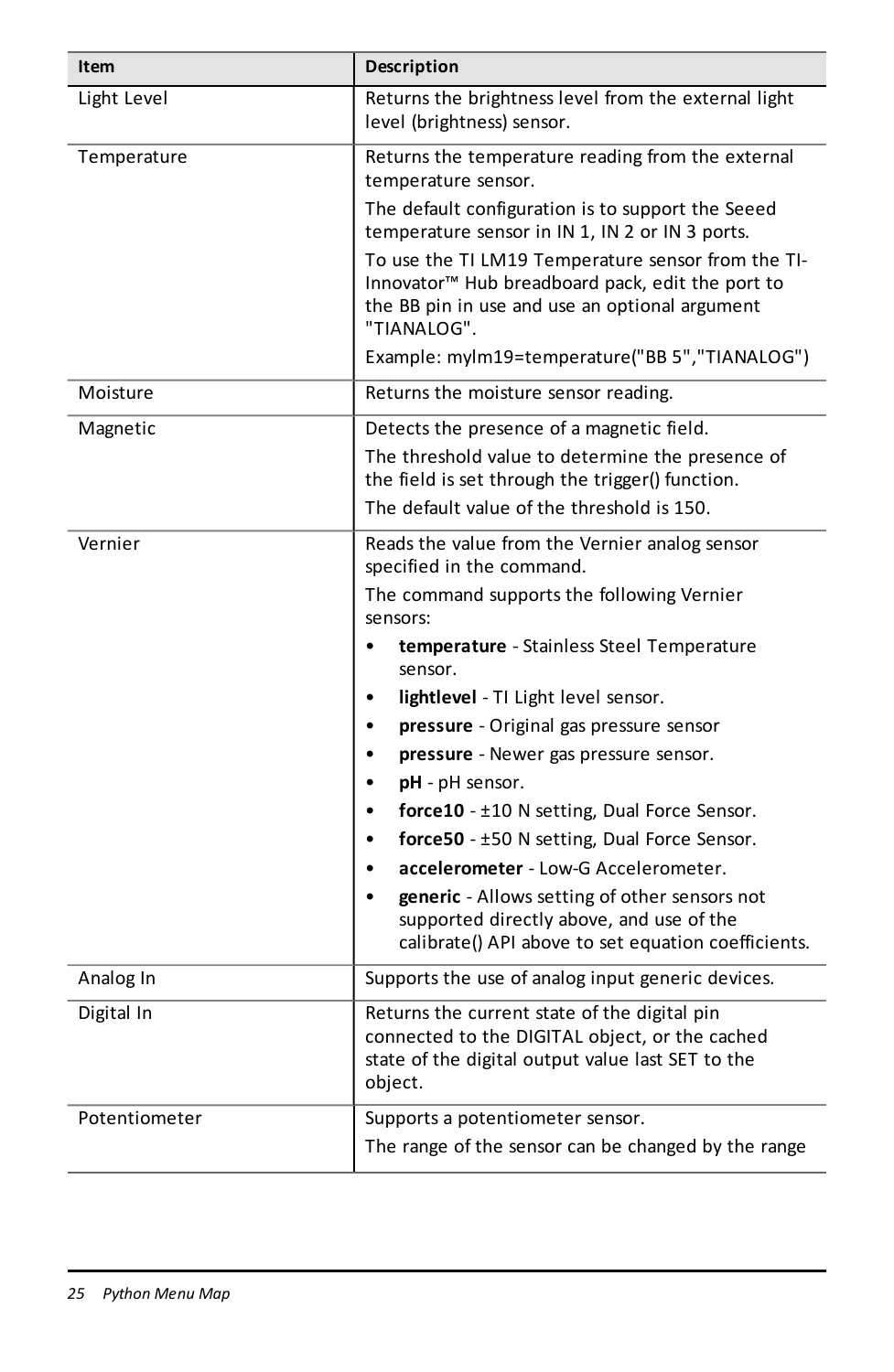| Item           | Description                                                                                                                                                                                                                                                                                                                                                                                                                                                                                                                                                                                                                                                                                                                                                                                                                                                                                                                      |
|----------------|----------------------------------------------------------------------------------------------------------------------------------------------------------------------------------------------------------------------------------------------------------------------------------------------------------------------------------------------------------------------------------------------------------------------------------------------------------------------------------------------------------------------------------------------------------------------------------------------------------------------------------------------------------------------------------------------------------------------------------------------------------------------------------------------------------------------------------------------------------------------------------------------------------------------------------|
|                | () function.                                                                                                                                                                                                                                                                                                                                                                                                                                                                                                                                                                                                                                                                                                                                                                                                                                                                                                                     |
| Thermistor     | Reads thermistor sensors.                                                                                                                                                                                                                                                                                                                                                                                                                                                                                                                                                                                                                                                                                                                                                                                                                                                                                                        |
|                | The default coefficients are designed to match the<br>thermistor included in the Breadboard Pack of the<br>TI-Innovator <sup>™</sup> Hub, when used with a 10KQ fixed<br>resistor.                                                                                                                                                                                                                                                                                                                                                                                                                                                                                                                                                                                                                                                                                                                                               |
|                | A new set of calibration coefficients and reference<br>resistance for the thermistor can be configured using<br>the calibrate() function.                                                                                                                                                                                                                                                                                                                                                                                                                                                                                                                                                                                                                                                                                                                                                                                        |
| Loudness       | Supports sound loudness sensors.                                                                                                                                                                                                                                                                                                                                                                                                                                                                                                                                                                                                                                                                                                                                                                                                                                                                                                 |
| Color Input    | Provides interfaces to an I2C-connected Color Input<br>sensor.<br>The bb port pin is used in addition to the I2C port<br>to control the LED on the color sensor.<br>color number(): Returns a value from 1 to 9 that<br>represents the color the sensor is detecting.<br>The numbers represent the colors per the<br>following mapping:<br>$1:$ Red<br>2: Green<br>3: Blue<br>4: Cyan<br>5: Magenta<br>6: Yellow<br>7: Black<br>8: White<br>9: Gray<br>red(): Returns a value from 0 to 255 that<br>represents the intensity of the RED color level<br>being detected.<br>green(): Returns a value from 0 to 255 that<br>represents the intensity of the GREEN color level<br>being detected.<br>blue(): Returns a value from 0 to 255 that<br>$\bullet$<br>represents the intensity of the BLUE color level<br>being detected.<br>gray(): Returns a value from 0 to 255 that<br>represents the gray level being detected, where |
|                | 0 is black and 255 is white.                                                                                                                                                                                                                                                                                                                                                                                                                                                                                                                                                                                                                                                                                                                                                                                                                                                                                                     |
| <b>BB Port</b> | Provides support for using all 10 BB port pins as a                                                                                                                                                                                                                                                                                                                                                                                                                                                                                                                                                                                                                                                                                                                                                                                                                                                                              |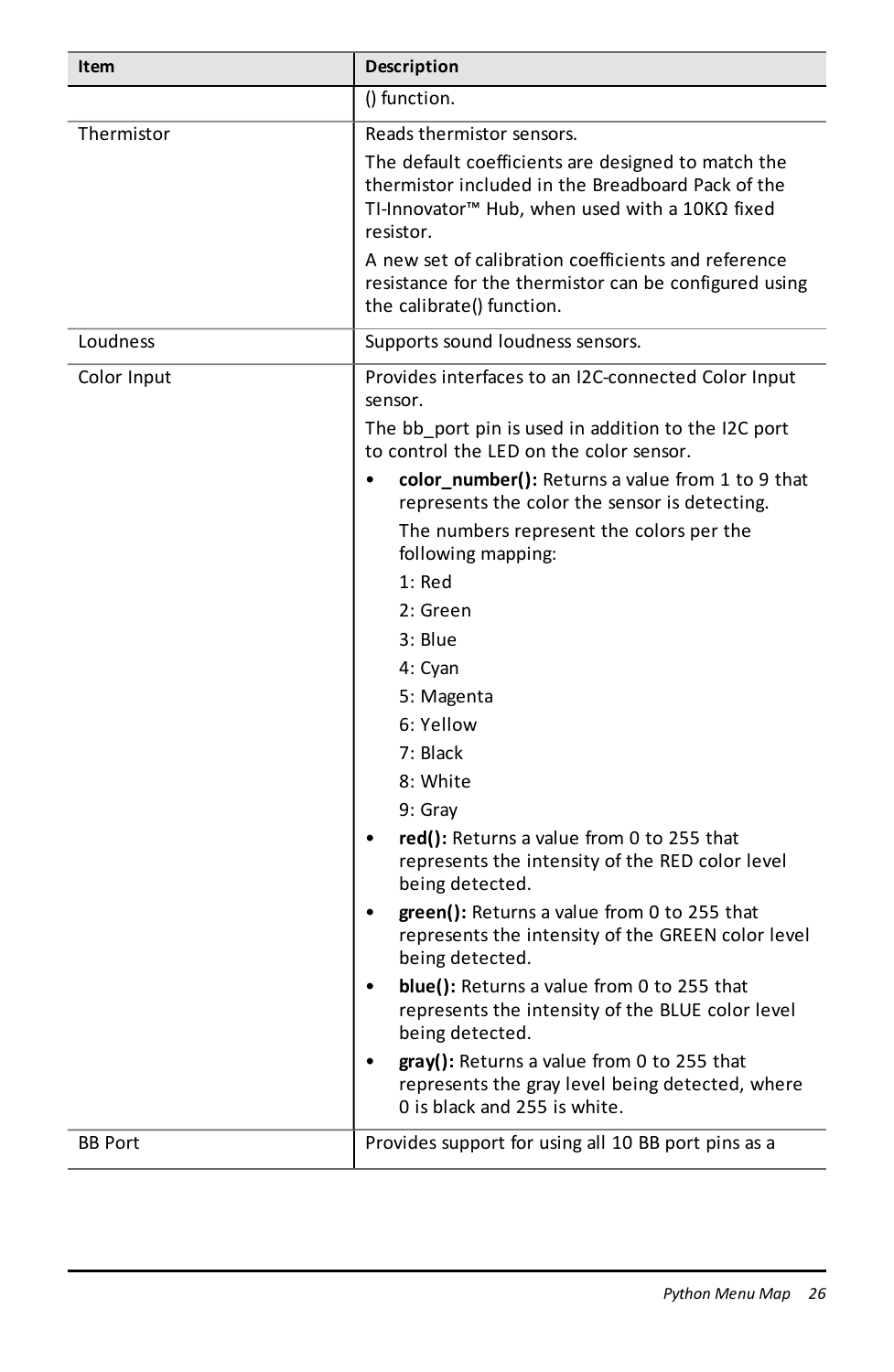| Item         | Description                                                                                                                                                                                                                                                                                                                                                                                                                                                                                                                                                                                                                                                                                                                                                                                                                                                                                                                                                                                                                                                                                                                                                                                                                                                                                                                                     |
|--------------|-------------------------------------------------------------------------------------------------------------------------------------------------------------------------------------------------------------------------------------------------------------------------------------------------------------------------------------------------------------------------------------------------------------------------------------------------------------------------------------------------------------------------------------------------------------------------------------------------------------------------------------------------------------------------------------------------------------------------------------------------------------------------------------------------------------------------------------------------------------------------------------------------------------------------------------------------------------------------------------------------------------------------------------------------------------------------------------------------------------------------------------------------------------------------------------------------------------------------------------------------------------------------------------------------------------------------------------------------|
|              | combined digital input/output port.<br>The initialization functions have an optional "mask"<br>parameter that allows the use of the subset of the 10<br>pins.<br>$\bullet$<br>read_port(): Reads the current values on the<br>input pins of the BB port.<br>write_port(value): Sets the output pin values to<br>$\bullet$<br>the specified value, where value is between 0<br>and 1023. Note that the value is also adjusted<br>against the mask value in the var=bbport(mask)<br>operation, if a mask was provided.                                                                                                                                                                                                                                                                                                                                                                                                                                                                                                                                                                                                                                                                                                                                                                                                                            |
| Hub Time     | Provides access to the internal millisecond timer.                                                                                                                                                                                                                                                                                                                                                                                                                                                                                                                                                                                                                                                                                                                                                                                                                                                                                                                                                                                                                                                                                                                                                                                                                                                                                              |
| TI-RGB Array | Provides functions for programming the TI-RGB Array.<br>The initialization function accepts an optional<br>"LAMP" parameter to enable a high-brightness mode<br>for the TI-RGB Array that requires an external power<br>supply.<br>set(led_position, r,g,b): Sets a specific led_<br>position (0-15) to the specified r,g,b value,<br>where r,g,b are values from 0 to 255.<br>set(led_list,red,green,blue): Sets the LEDs<br>defined in the "led_list" to the color specified<br>by "red", "green", "blue". The "led_list" is a<br>Python list that includes indexes of the LEDs<br>from 0 to 15. For example, the set( $[0, 2, 4, 6, 15]$ ,<br>0, 0, 255) will set LEDs 0, 2, 4, 6 and 15 to blue.<br>set_all(r,g,b): Sets all RGB LEDs in the array to<br>the same r,g,b value.<br>all_off(): Turns off all RGBs in the array.<br>measurement(): Returns the approximate<br>current draw that the RGB array is using from the<br>TI-Innovator <sup>™</sup> in milliAmps.<br>pattern(pattern): Using the value of the<br>argument as a binary value in the range 0 to<br>65535, turns on pixels where a 1 value in the<br>representation would be. LEDs are turned on as<br>RED with pwm level value of 255.<br>pattern(value,red,green,blue): Sets the LEDs<br>defined by the "pattern" to the color specified<br>by "red", "green", "blue". |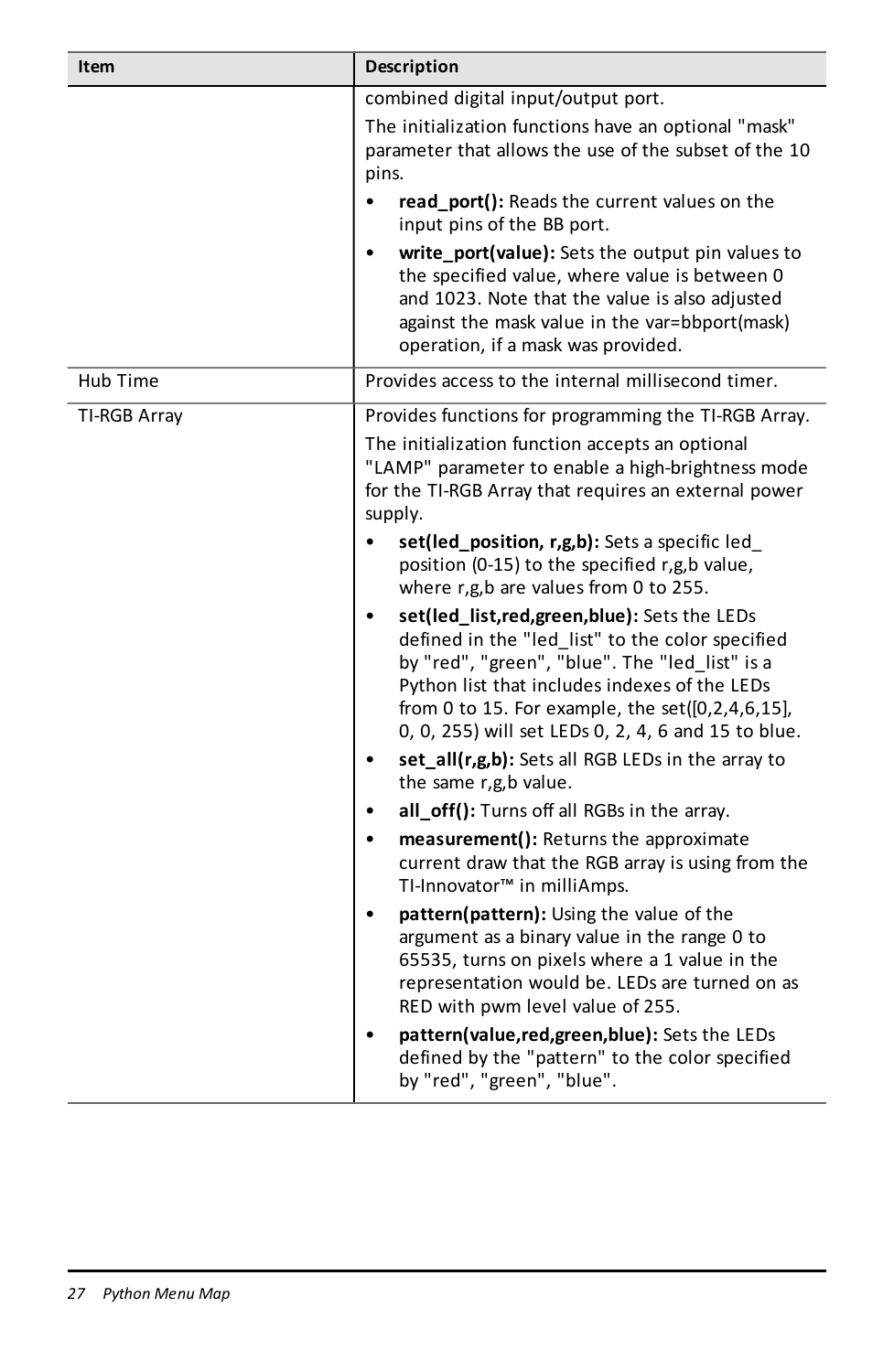#### **Add Output Device**

This menu has a list of the output devices supported by the ti\_hub module. All the menu items will paste the name of the object and expect a variable and a port used with the device.

| Item                   | Description                                                                                                                                                                                                                                                                                                                                                                                                                |
|------------------------|----------------------------------------------------------------------------------------------------------------------------------------------------------------------------------------------------------------------------------------------------------------------------------------------------------------------------------------------------------------------------------------------------------------------------|
| LED                    | Functions for controlling externally connected LEDs.                                                                                                                                                                                                                                                                                                                                                                       |
| <b>RGB</b>             | Support for controlling external RGB LEDs.                                                                                                                                                                                                                                                                                                                                                                                 |
| TI-RGB Array           | Provides functions for programming the TI-RGB Array.                                                                                                                                                                                                                                                                                                                                                                       |
| Speaker                | Functions for supporting an external speaker with the TI-<br>Innovator <sup>™</sup> Hub.<br>The functions are the same as the ones for "sound" above.                                                                                                                                                                                                                                                                      |
| Power                  | Functions for controlling external power with the TI-Innovator™<br>Hub.<br>set(value): Sets the Power level to the specified value,<br>$\bullet$<br>between 0 and 100.<br>on(): Sets the Power level to 100.<br>٠                                                                                                                                                                                                          |
|                        | off(): Sets the Power level to 0.                                                                                                                                                                                                                                                                                                                                                                                          |
| Continuous Servo       | Functions for controlling continuous servo motors.<br>set cw(speed,time): The servo will spin in the clockwise<br>$\bullet$<br>direction at the specified speed (0-255) and for the specific<br>duration in seconds.<br>set ccw(speed,time): The servo will spin in the counter-<br>clockwise direction at the specified speed (0-255) and for the<br>specific duration in seconds.<br>stop(): Stops the continuous servo. |
| Analog Out             | Functions for the use of analog input generic devices.                                                                                                                                                                                                                                                                                                                                                                     |
| <b>Vibration Motor</b> | Functions for controlling vibration motors.<br>set(val): Sets the vibration motor intensity to "val" (0-255).<br>off(): Turns the vibration motor off.<br>on(): Turns the vibration motor on at the highest level.                                                                                                                                                                                                         |
| Relay                  | Controls interfaces for controlling relays.<br>on(): Sets the relay to the ON state.<br>off(): Sets the relay to the OFF state.                                                                                                                                                                                                                                                                                            |
| Servo<br>Squarewave    | Functions for controlling servo motors.<br>set position(pos): Sets the sweep servo position within a<br>$\bullet$<br>range of -90 to +90.<br>zero(): Sets the sweep servo to the zero position.<br>Functions for generating a square wave.                                                                                                                                                                                 |
|                        |                                                                                                                                                                                                                                                                                                                                                                                                                            |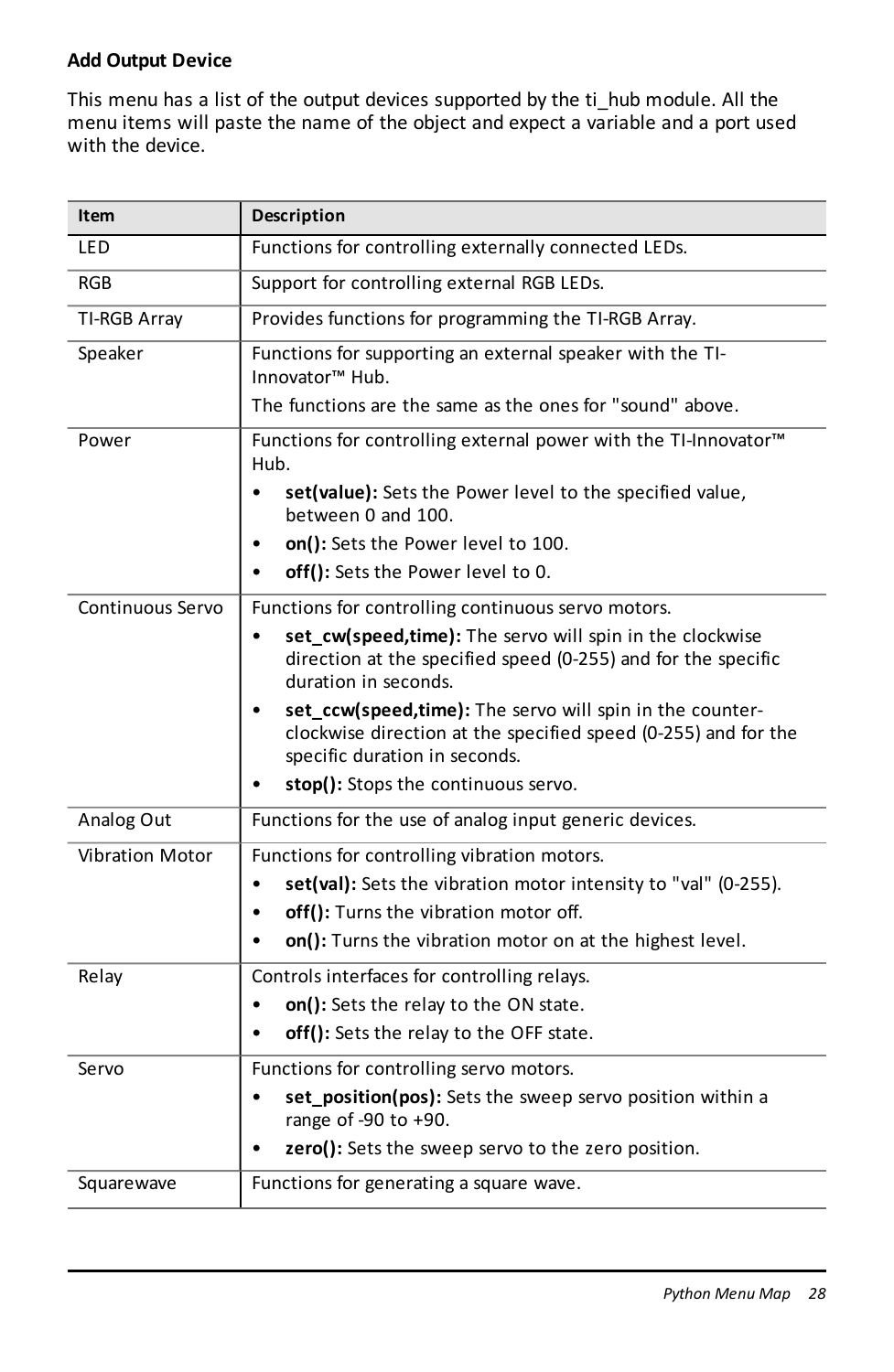| Item           | Description                                                                                                                                                                                                                                                                                                                |
|----------------|----------------------------------------------------------------------------------------------------------------------------------------------------------------------------------------------------------------------------------------------------------------------------------------------------------------------------|
|                | set(frequency, duty, time): Sets the output squarewave with a<br>٠<br>default duty cycle of 50% (if duty is not specified) and an<br>output frequency specified by "frequence". The frequency<br>may be from 1 to 500 Hz. The duty cycle, if specified, may be<br>from 0 to 100%.<br>off(): Turns the squarewave off.<br>٠ |
| Digital Out    | Interfaces for controlling a digital output.                                                                                                                                                                                                                                                                               |
|                | set(val): Sets the digital output to the value specified by "val"<br>$(0 or 1)$ .                                                                                                                                                                                                                                          |
|                | on(): Sets the state of the digital output to high (1).                                                                                                                                                                                                                                                                    |
|                | off(): Sets the state of the digital output to low (0).<br>٠                                                                                                                                                                                                                                                               |
| <b>BB Port</b> | Provides functions for programming the TI-RGB Array.                                                                                                                                                                                                                                                                       |
|                | See the details above.                                                                                                                                                                                                                                                                                                     |

#### **Commands**

| Item                        | Description                                                                       |
|-----------------------------|-----------------------------------------------------------------------------------|
| sleep(seconds)              | Pauses the program for the specified number of seconds.                           |
|                             | Imported from the 'time' module.                                                  |
| text at(row,"text","align") | Displays the specified "text" in the plotting area at<br>specified "align".       |
|                             | Part of the ti plotlib module.                                                    |
| cls()                       | Clears the Shell screen for plotting.                                             |
|                             | Part of the ti plotlib module.                                                    |
| while get $key() != "esc":$ | Runs the commands in the "while" loop until the "esc"<br>key is pressed.          |
| get key()                   | Returns a string representing the key pressed.                                    |
|                             | The '1' key returns "1", 'esc' returns "esc", and so on.                          |
|                             | When called without any parameters - get $key() - it$<br>returns immediately.     |
|                             | When called with a parameter - get $key(1)$ - it waits until<br>a key is pressed. |
|                             | Part of the ti system module.                                                     |

## **Ports**

These are the input and output ports available on the TI-Innovator™ Hub.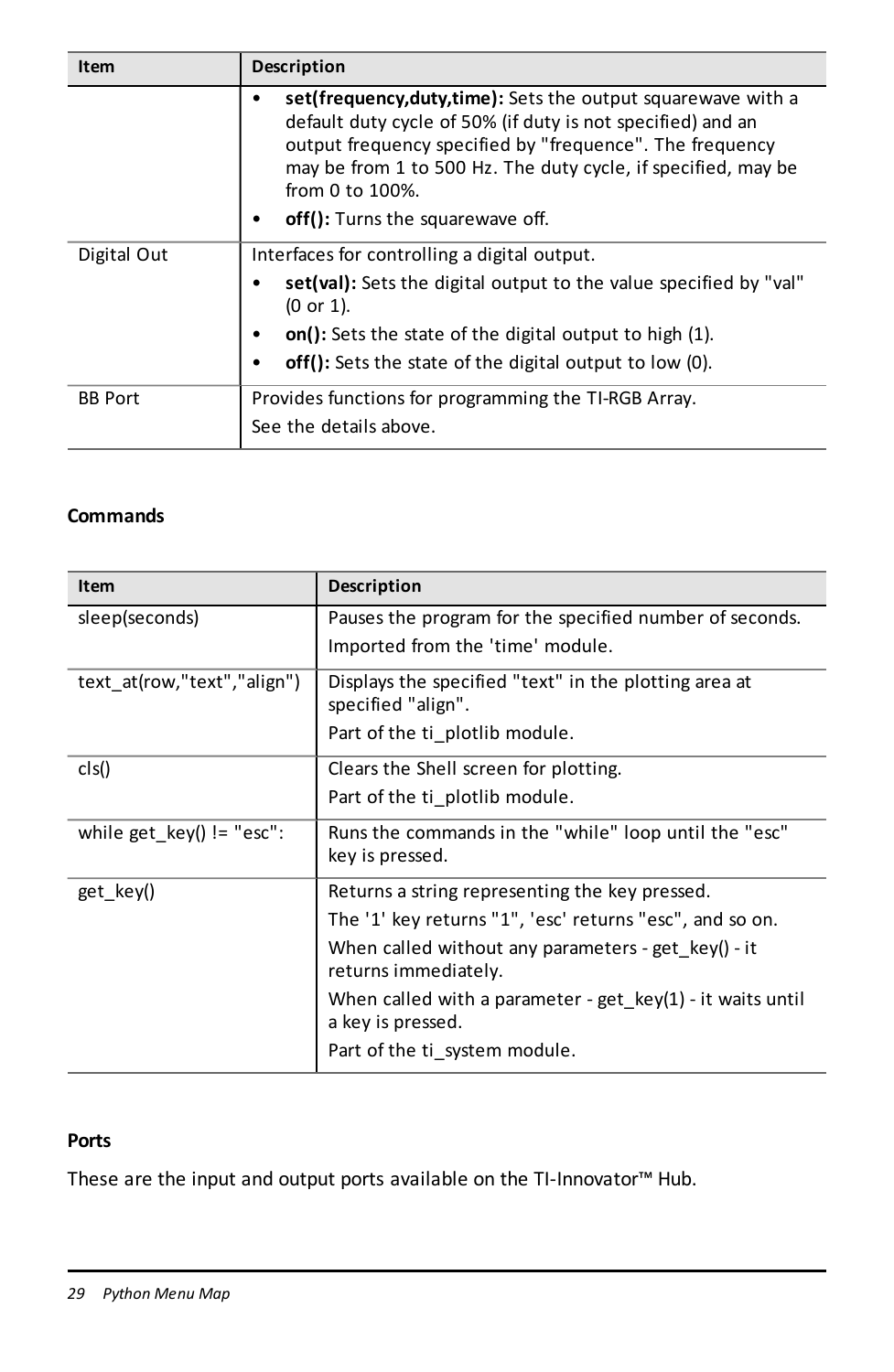| Item             |
|------------------|
| OUT <sub>1</sub> |
| OUT <sub>2</sub> |
| OUT <sub>3</sub> |
| IN 1             |
| IN <sub>2</sub>  |
| IN <sub>3</sub>  |
| BB <sub>1</sub>  |
| BB <sub>2</sub>  |
| BB <sub>3</sub>  |
| BB <sub>4</sub>  |
| BB <sub>5</sub>  |
| BB <sub>6</sub>  |
| BB <sub>7</sub>  |
| <b>BB8</b>       |
| BB <sub>9</sub>  |
| <b>BB 10</b>     |
| 120              |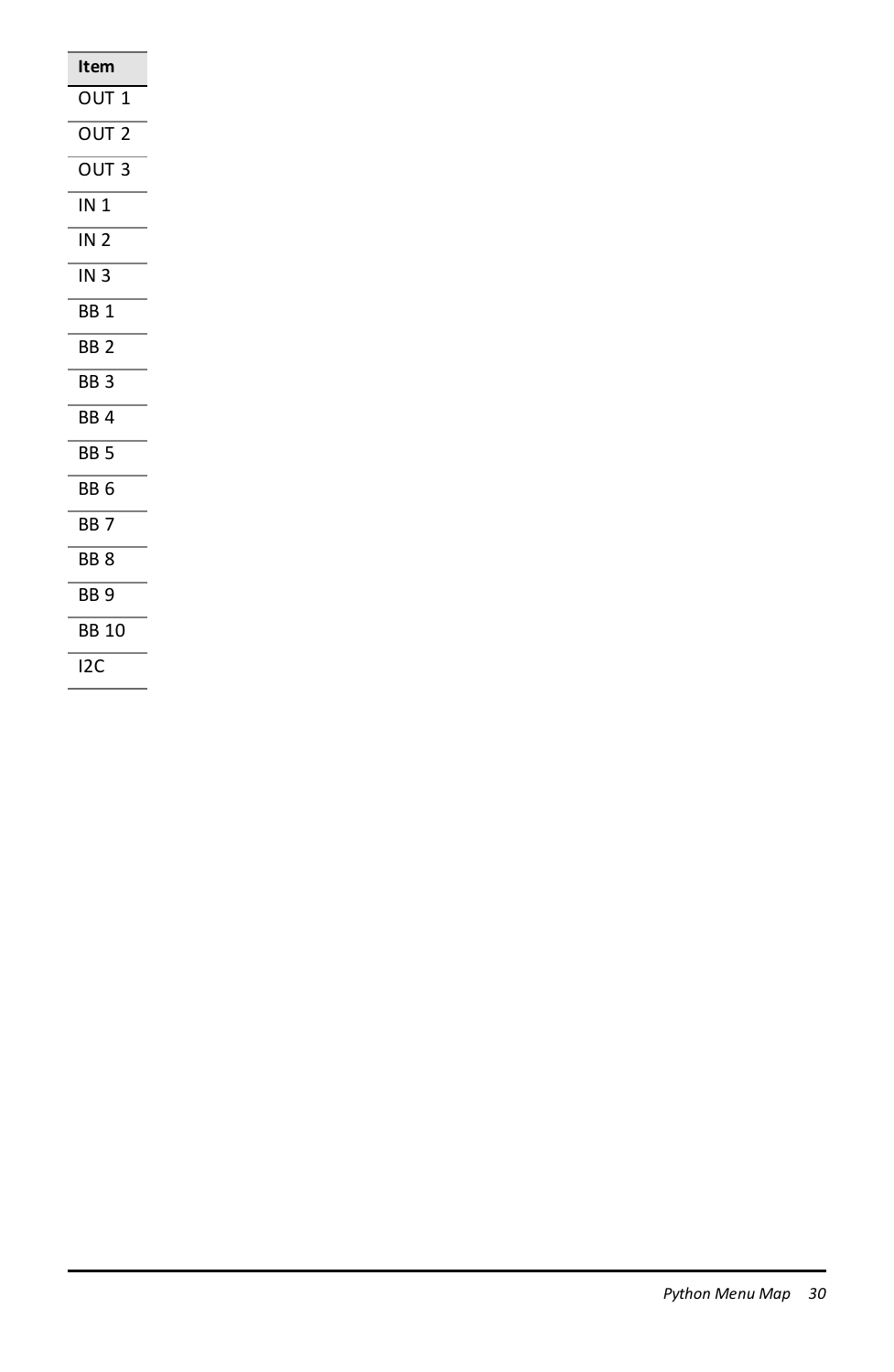## <span id="page-33-0"></span>*TI Rover Menu*

**Note:** When creating a new program that uses this module, it is recommended to use the **Rover Coding** program type. This will ensure that all the relevant modules are imported.

| Item                  | Description                                                                                                                                                            |
|-----------------------|------------------------------------------------------------------------------------------------------------------------------------------------------------------------|
| import ti rover as rv | Imports all methods (functions) from the ti_rover module in<br>the "rv" namespace. As a result, all function names pasted from<br>the menus will be preceded by "rv.". |

#### **Drive**

| Item                        | Description                                                                                                                                           |
|-----------------------------|-------------------------------------------------------------------------------------------------------------------------------------------------------|
| forward(distance)           | Moves Rover forward the specified distance in grid units.                                                                                             |
| backward(distance)          | Moves Rover backward the specified distance in grid units.                                                                                            |
| left(angle degrees)         | Turns Rover left the specified angle in degrees.                                                                                                      |
| right(angle degrees)        | Turns Rover right the specified angle in degrees.                                                                                                     |
| stop()                      | Stops any current movement immediately.                                                                                                               |
| stop_clear()                | Stops any current movement immediately and clears all<br>pending commands.                                                                            |
| resume()                    | Resumes the processing of commands.                                                                                                                   |
| stay(time)                  | Rover stays in place for the specified amount of time in<br>seconds (optional).                                                                       |
|                             | If no time is specified, the Rover stays for 30 seconds.                                                                                              |
| to_xy(x,y)                  | Moves Rover to coordinate position (x,y) on virtual grid.                                                                                             |
| to polar(r, the ta degrees) | Moves Rover to polar coordinate position (r, theta) on<br>virtual grid.                                                                               |
|                             | The angle is specified in degrees.                                                                                                                    |
| to angle(angle,"unit")      | Spins Rover to the specified angle in the virtual grid.<br>The angle is relative to a zero angle which points down<br>the x-axis in the virtual grid. |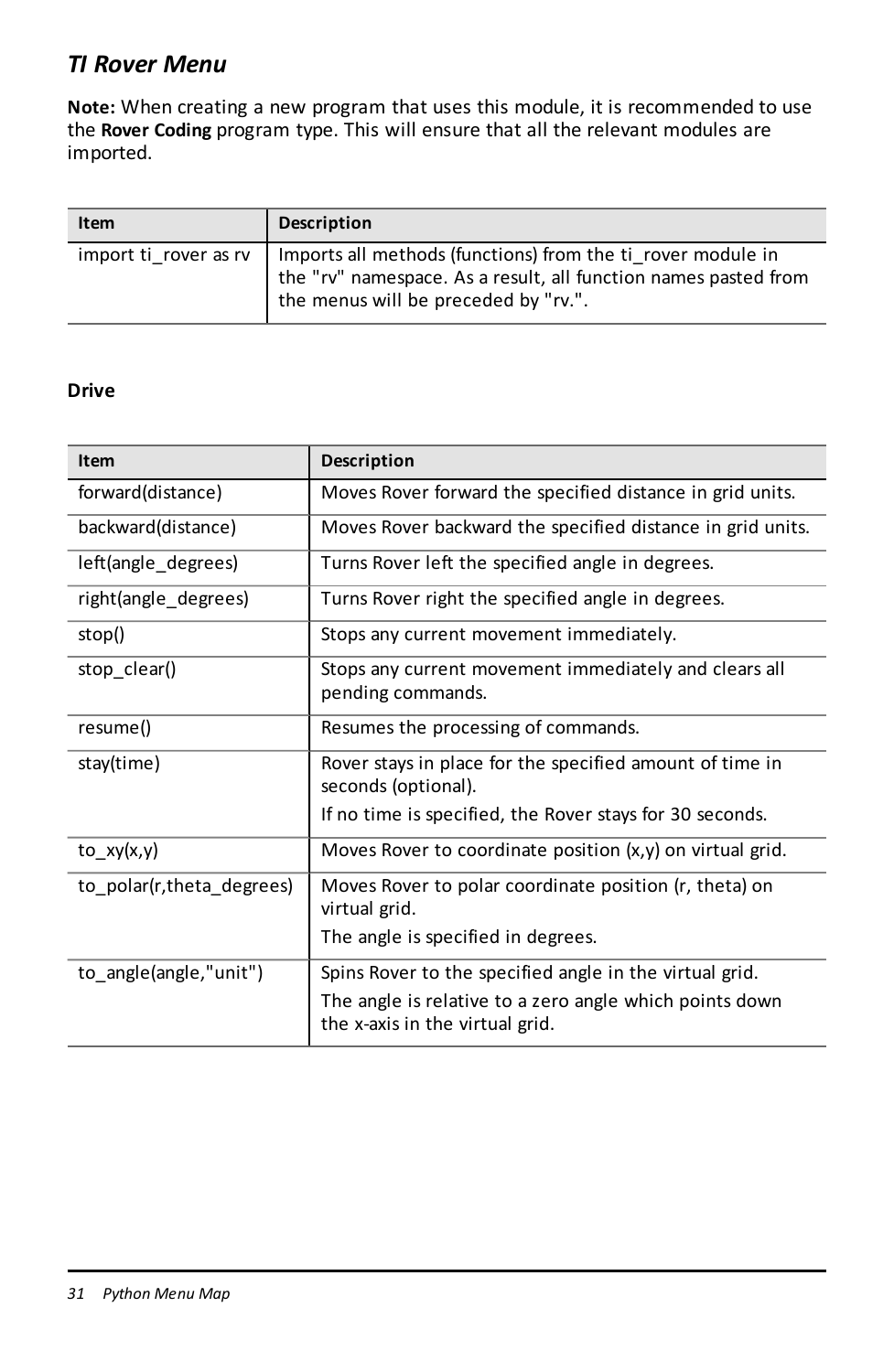| Item                                    | Description                                                                                                                                                                                                                                     |
|-----------------------------------------|-------------------------------------------------------------------------------------------------------------------------------------------------------------------------------------------------------------------------------------------------|
| forward_time(time)                      | Moves Rover forward for the specified time.                                                                                                                                                                                                     |
| backward time(time)                     | Moves Rover backward for the specified<br>time.                                                                                                                                                                                                 |
| forward(distance,"unit")                | Moves Rover forward at the default speed<br>for the specified distance.<br>The distance can be specified in grid units,<br>meters, or wheel revolutions.                                                                                        |
| backward(distance,"unit")               | Moves Rover backward at the default speed<br>for the specified distance.<br>The distance can be specified in grid units,<br>meters, or wheel revolutions.                                                                                       |
| left(angle,"unit")                      | Turns Rover left the specified angle.<br>The angle can be in degrees, radians, or<br>gradians.                                                                                                                                                  |
| right(angle,"unit")                     | Turns Rover right the specified angle.<br>The angle can be in degrees, radians, or<br>gradians.                                                                                                                                                 |
| forward_time(time,speed,"rate")         | Moves Rover forward for the specified time<br>at the specified speed.<br>The speed can be specified in grid units/s,<br>meters/s, or wheel revolutions/s.                                                                                       |
| backward_time(time,speed,"rate")        | Moves Rover backward for the specified time<br>at the specified speed.<br>The speed can be specified in grid units/s,<br>meters/s, or wheel revolutions/s.                                                                                      |
| forward(distance,"unit",speed,"rate")   | Moves Rover forward for the specified<br>distance at the specified speed.<br>The distance can be specified in grid units,<br>meters, or wheel revolutions.<br>The speed can be specified in grid units/s,<br>meters/s, or wheel revolutions/s.  |
| backward(distance,"unit", speed,"rate") | Moves Rover backward for the specified<br>distance at the specified speed.<br>The distance can be specified in grid units,<br>meters, or wheel revolutions.<br>The speed can be specified in grid units/s,<br>meters/s, or wheel revolutions/s. |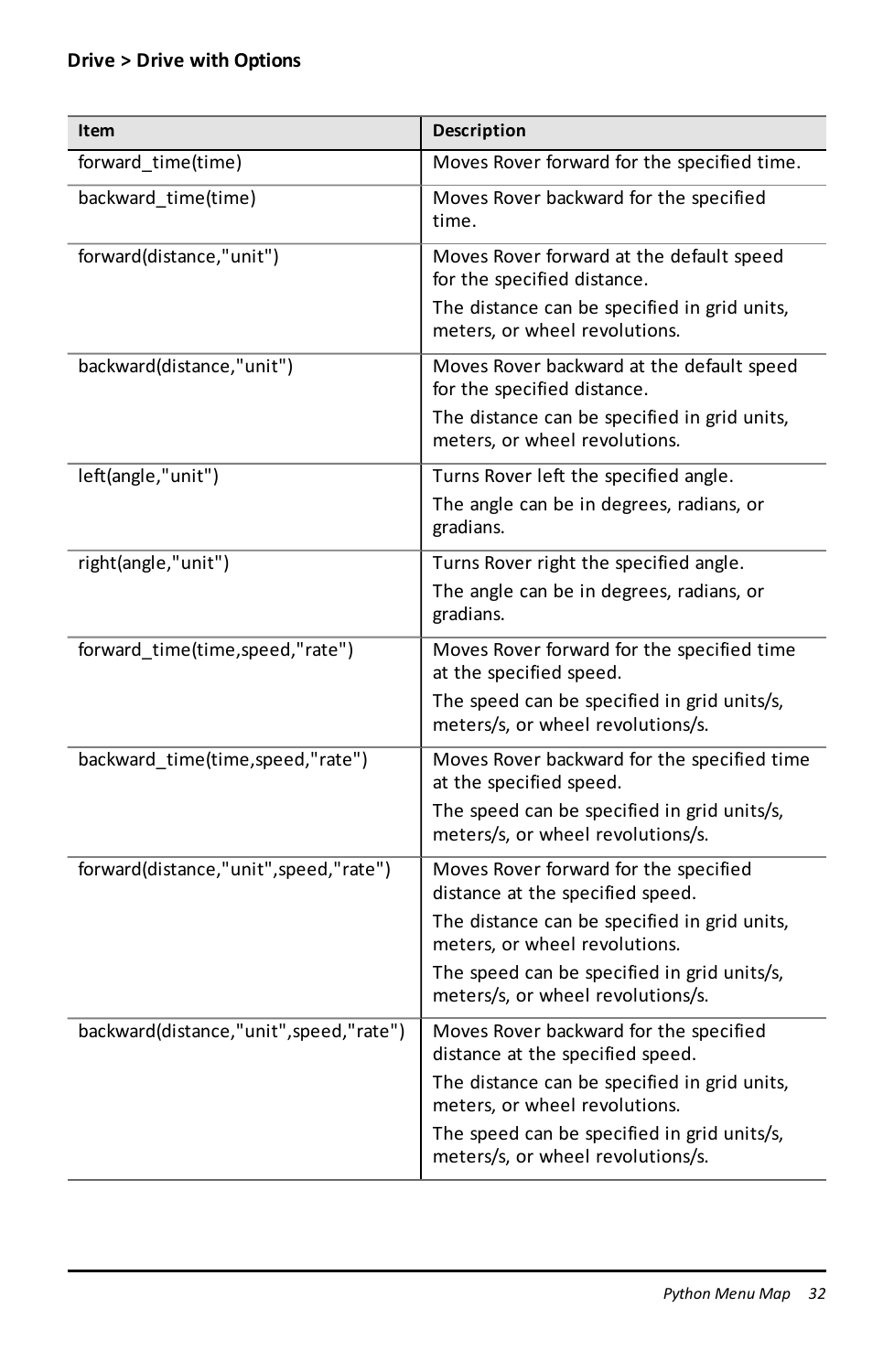| Item                        | Description                                                                                                                                                                                                                                    |
|-----------------------------|------------------------------------------------------------------------------------------------------------------------------------------------------------------------------------------------------------------------------------------------|
| ranger_measurement()        | Reads the ultrasonic distance sensor on the front of<br>the Rover, returning the current distance in meters.                                                                                                                                   |
| color_measurement()         | Returns a value from 1 to 9, indicating the<br>predominant color being "seen" by the Rover color<br>input sensor.<br>$1 = red$<br>$2 = green$<br>$3 = blue$<br>$4 = cyan$<br>$5 = magenta$<br>$6 =$ yellow<br>$7 = black$<br>$8 = \text{grey}$ |
|                             | $9 =$ white                                                                                                                                                                                                                                    |
| red_measurement()           | Returns a value between 0 and 255 that indicates<br>the perceived red level being seen by the color<br>input sensor.                                                                                                                           |
| green measurement()         | Returns a value between 0 and 255 that indicates<br>the perceived green level being seen by the color<br>input sensor.                                                                                                                         |
| blue measurement()          | Returns a value between 0 and 255 that indicates<br>the perceived blue level being seen by the color<br>input sensor.                                                                                                                          |
| gray_measurement()          | Returns a value between 0 and 255 that indicates<br>the perceived gray level being seen by the color<br>input sensor.                                                                                                                          |
| encoders gyro measurement() | Returns a list of values that contains the left and<br>right wheel encoder counts as well as the current<br>gyro heading.                                                                                                                      |
| gyro_measurement()          | Returns a value that represents the current gyro<br>reading, including drift, in the degrees.                                                                                                                                                  |
| ranger_time()               | Returns the time that the ultrasonic signal from the<br>TI-Rover ranger takes to reach the object (the "time<br>of flight").                                                                                                                   |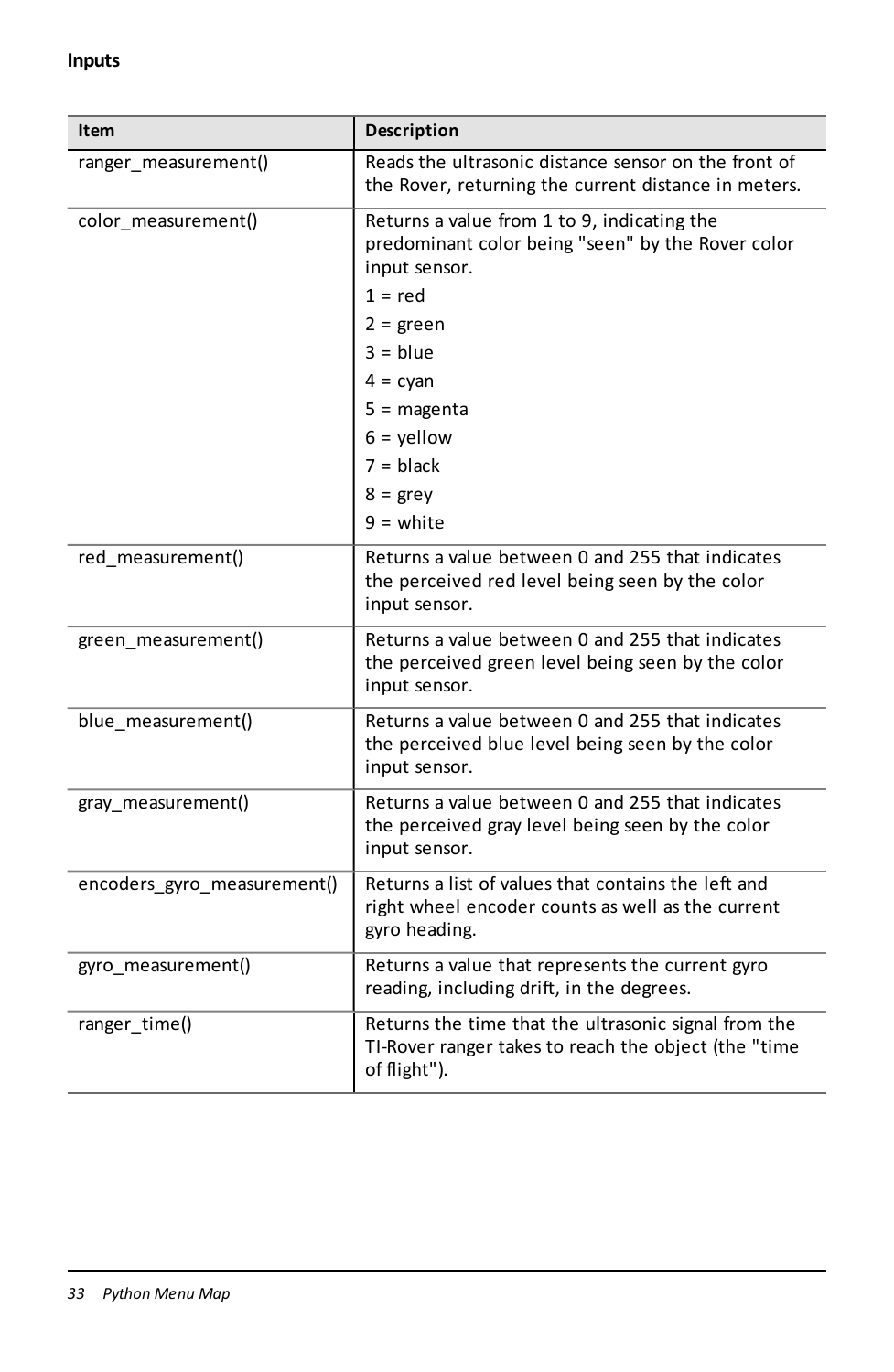### **Outputs**

| Item                                          | Description                                                                                                                                                                       |
|-----------------------------------------------|-----------------------------------------------------------------------------------------------------------------------------------------------------------------------------------|
| color_rgb(r,g,b)                              | Sets the color of the Rover RGB LED to<br>the specific red, green, blue values.                                                                                                   |
| color blink(frequency,time)                   | Sets the blinking frequency and duration<br>for the selected color.                                                                                                               |
| color_off()                                   | Turns the Rover RGB LED off.                                                                                                                                                      |
| motor left(speed,time)                        | Sets the left motor power to the<br>specified value for the specified<br>duration.                                                                                                |
|                                               | The speed is in the range -255 to 255<br>with 0 being stop. Positive speed values<br>are counter-clockwise rotation, and<br>negative speed values are clockwise.                  |
|                                               | The optional time parameter, if<br>specified, has a valid range of 0.05 to<br>655.35 seconds. If not specified, a<br>default of 5 seconds is used.                                |
| motor_right(speed,time)                       | Sets the left motor power to the<br>specified value for the specified<br>duration.                                                                                                |
|                                               | The speed is in the range -255 to 255<br>with 0 being stop. Positive speed values<br>are counter-clockwise rotation, and<br>negative speed values are clockwise.                  |
|                                               | The optional time parameter, if<br>specified, has a valid range of 0.05 to<br>655.35 seconds. If not specified, a<br>default of 5 seconds is used.                                |
| motors("Idir",left_val,"rdir",right_val,time) | Sets the left and right wheel to the<br>specified speed levels, for an optional<br>amount of time in seconds.                                                                     |
|                                               | The speed (left val, right val) values are<br>in the range 0 to 255 with 0 being stop.<br>The Idir and rdir parameters specify CW<br>or CCW rotation of the respective<br>wheels. |
|                                               | The optional time parameter, if<br>specified, has a valid range of 0.05 to<br>655.35 seconds. If not specified, a<br>default of 5 seconds is used.                                |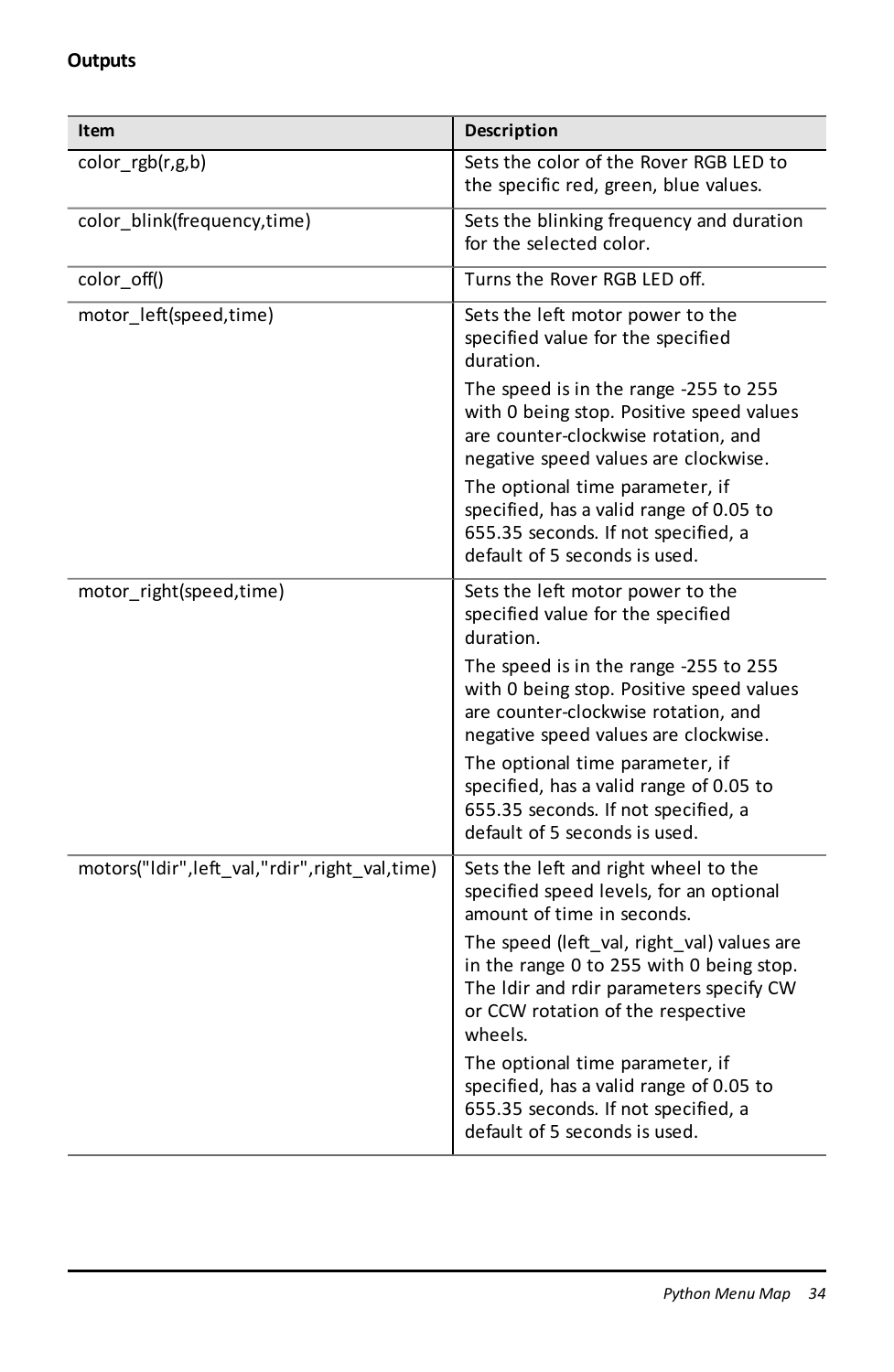**Path**

| Item                | Description                                                                                                                                                                                |
|---------------------|--------------------------------------------------------------------------------------------------------------------------------------------------------------------------------------------|
| waypoint xythdrn()  | Reads the x-coord, y-coord, time, heading, distance traveled,<br>number of wheel revolutions, command number of the current<br>waypoint. Returns a list with all these values as elements. |
| waypoint prev       | Reads the x-coord, y-coord, time, heading, distance traveled,<br>number of wheel revolutions, command number of the previous<br>waypoint.                                                  |
| waypoint eta        | Returns the estimated time to drive to a waypoint.                                                                                                                                         |
| path done()         | Returns a value of 0 or 1 depending on whether the Rover is<br>moving (0) or finished with all movement (1).                                                                               |
| pathlist x()        | Returns a list of X values from the beginning to and including<br>the current Waypoint X value.                                                                                            |
| pathlist y()        | Returns a list of Y values from the beginning to and including<br>the current Waypoint Y value.                                                                                            |
| pathlist_time()     | Returns a list of the time in seconds from the beginning to and<br>including the current Waypoint time value.                                                                              |
| pathlist heading()  | Returns a list of the headings from the beginning to and<br>including the current Waypoint heading value.                                                                                  |
| pathlist distance() | Returns a list of the distances traveled from the beginning to<br>and including the current Waypoint distance value.                                                                       |
| pathlist_revs()     | Returns a list of the number of revolutions traveled from the<br>beginning to and including the current Waypoint revolutions<br>value.                                                     |
| pathlist_cmdnum()   | Returns a list of command numbers for the path.                                                                                                                                            |
| waypoint $x()$      | Returns x coordinate of current waypoint.                                                                                                                                                  |
| waypoint $y()$      | Returns y coordinate of current waypoint.                                                                                                                                                  |
| waypoint time()     | Returns time spent traveling from previous to current waypoint.                                                                                                                            |
| waypoint heading()  | Returns absolute heading of current waypoint.                                                                                                                                              |
| waypoint distance() | Returns distance traveled between previous and current<br>waypoint.                                                                                                                        |
| waypoint revs()     | Returns number of revolutions needed to travel between<br>previous and current waypoint.                                                                                                   |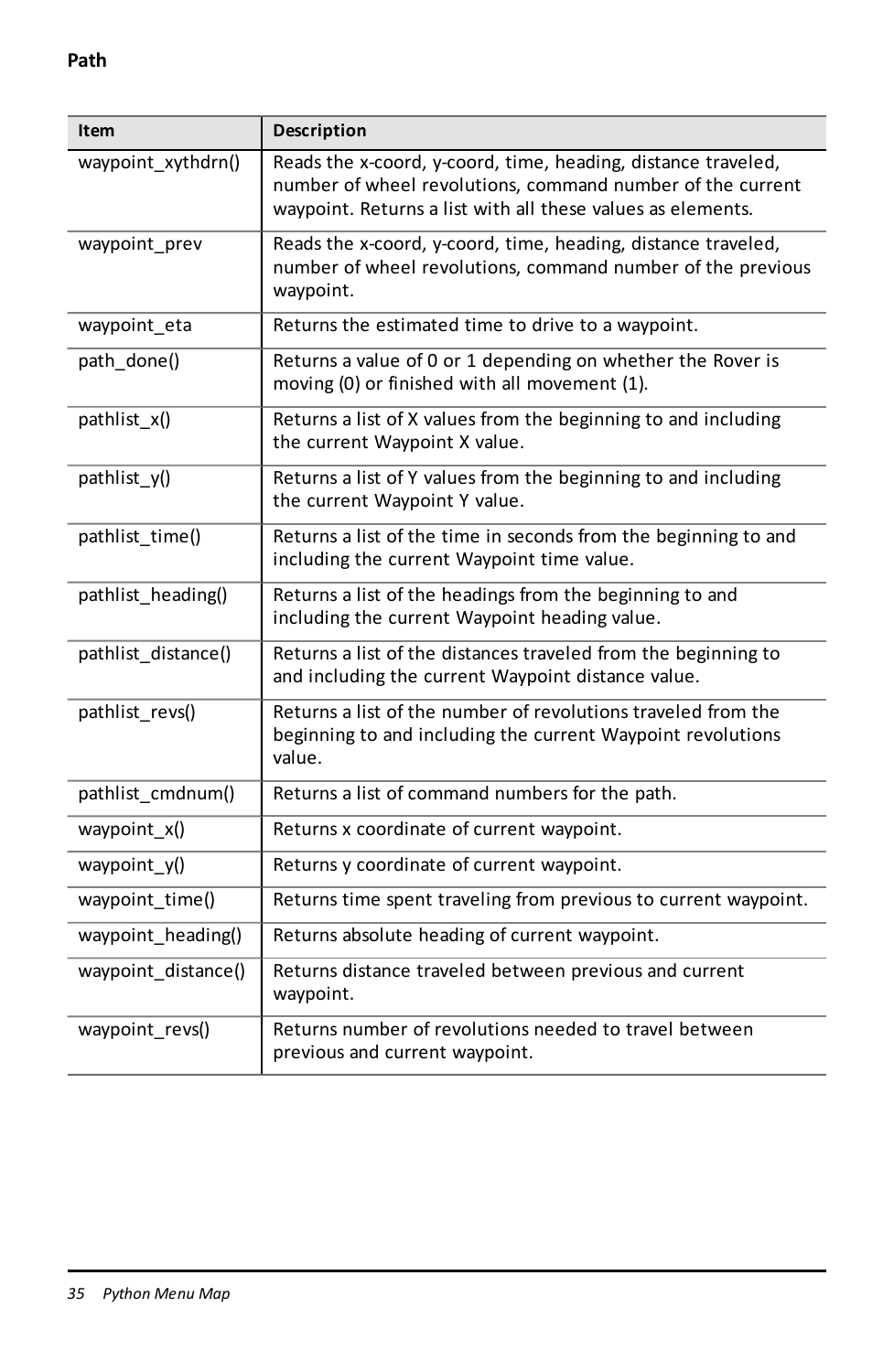#### **Settings**

| Item              | Description                                       |
|-------------------|---------------------------------------------------|
| units/s           | Option for speed in grid units per second.        |
| m/s               | Option for speed in meters per second.            |
| revs/s            | Option for speed in wheel revolutions per second. |
| units             | Option for distance in grid units.                |
| m                 | Option for distance in meters.                    |
| revs              | Option for distance in wheel revolutions.         |
| degrees           | Option for turning in degrees.                    |
| radians           | Option for turning in radians.                    |
| gradians          | Option for turning in gradians.                   |
| clockwise         | Option for specifying wheel direction.            |
| counter-clockwise | Option for specifying wheel direction.            |

#### **Commands**

These commands are collection of functions from other modules as well as from the TI Rover module.

| Item                        | Description                                                                                           |
|-----------------------------|-------------------------------------------------------------------------------------------------------|
| sleep(seconds)              | Pauses the program for the specified number of seconds.                                               |
|                             | Imported from the time module.                                                                        |
| text at(row,"text","align") | Displays "text" in plotting area at specified "align".                                                |
|                             | Imported from the ti plotlib module.                                                                  |
| cls()                       | Clears the Shell screen for plotting.                                                                 |
|                             | Imported from the ti plotlib module.                                                                  |
| while get $key() != "esc":$ | Runs the commands in the "while" loop until the "esc"                                                 |
|                             | key is pressed.                                                                                       |
| wait until done()           | Pauses the program until the Rover finishes the current<br>command.                                   |
|                             | This is a helpful way to synchronize non-Rover                                                        |
|                             | commands with Rover's motion.                                                                         |
| while not path done()       | Runs the commands in the "while" loop until the Rover<br>is finished with all movement.               |
|                             | The path done() function returns a value of 0 or 1<br>depending on whether the Rover is moving (0) or |
|                             |                                                                                                       |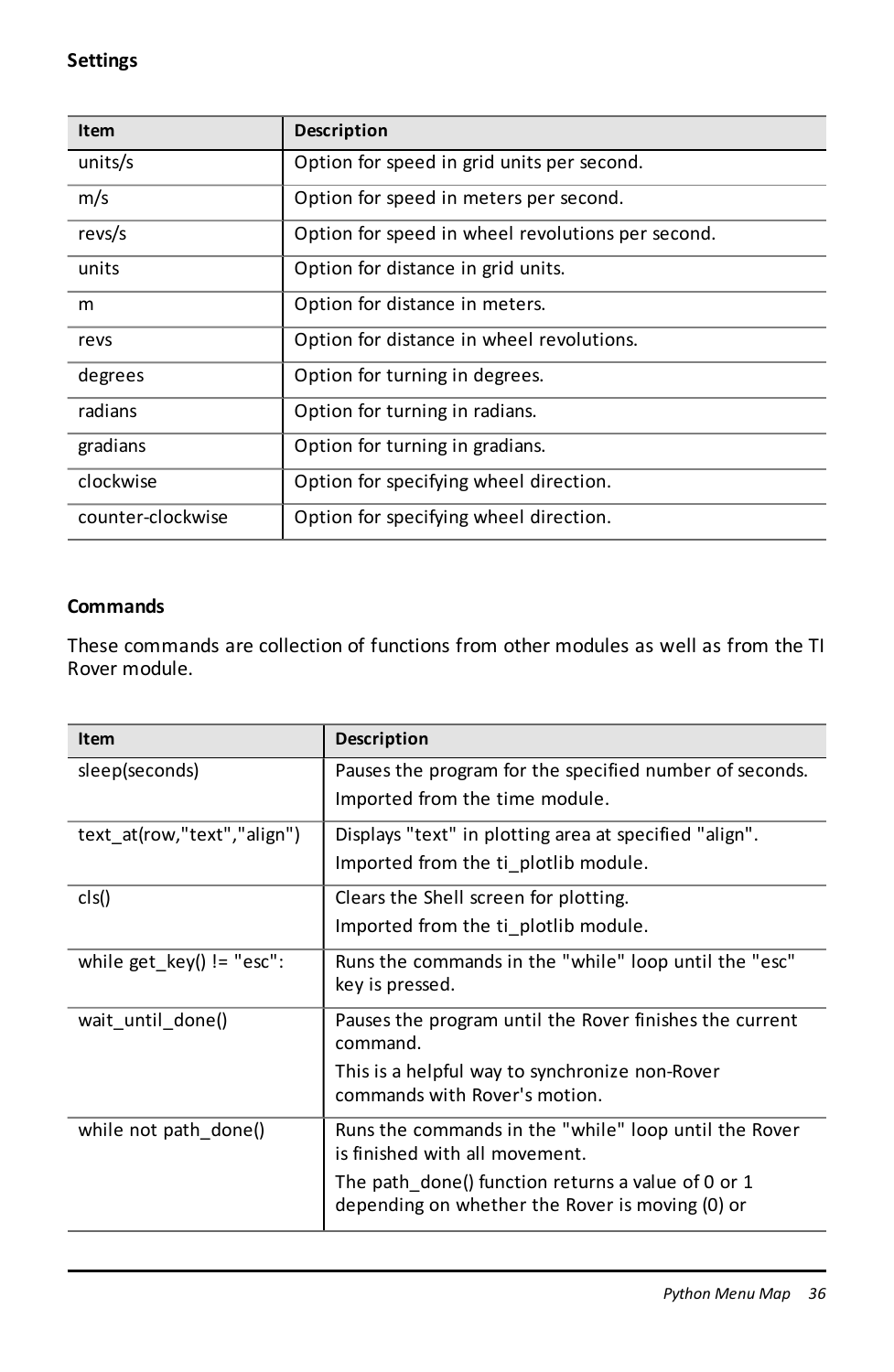| Item                         | Description                                                                                                                                                                                                                               |
|------------------------------|-------------------------------------------------------------------------------------------------------------------------------------------------------------------------------------------------------------------------------------------|
|                              | finished with all movement (1).                                                                                                                                                                                                           |
| position(x,y)                | Sets the Rover position on the virtual grid to the<br>specified x,y coordinate.                                                                                                                                                           |
| position(x,y,heading,"unit") | Sets the Rover position on the virtual grid to the<br>specified x,y coordinate, and the virtual heading,<br>relative to the virtual x-axis is set if a heading is provided<br>(in the units for angles specified).                        |
|                              | Positive angles from 0 to 360 are assumed to be<br>counter-clockwise from the positive x axis. Negative<br>angles from 0 to -360 are assumed to be clockwise from<br>the positive x axis.                                                 |
| grid origin()                | Sets RV as being at current grid origin point of (0,0).                                                                                                                                                                                   |
| grid m unit(scale value)     | Sets the virtual grid spacing in meters per unit (m/unit)<br>to the value specified. 0.1 is the default m/unit and<br>translates to 1 unit = 100 mm or 10 cm or 1 dm or 0.1<br>m.<br>The range of valid scale value is from 0.01 to 10.0. |
| path clear()                 | Clears any pre-existing path or waypoint information.                                                                                                                                                                                     |
| $zero\_gyro()$               | Resets the Rover gyro to 0.0 angle and clears the left<br>and right wheel encoder counts.                                                                                                                                                 |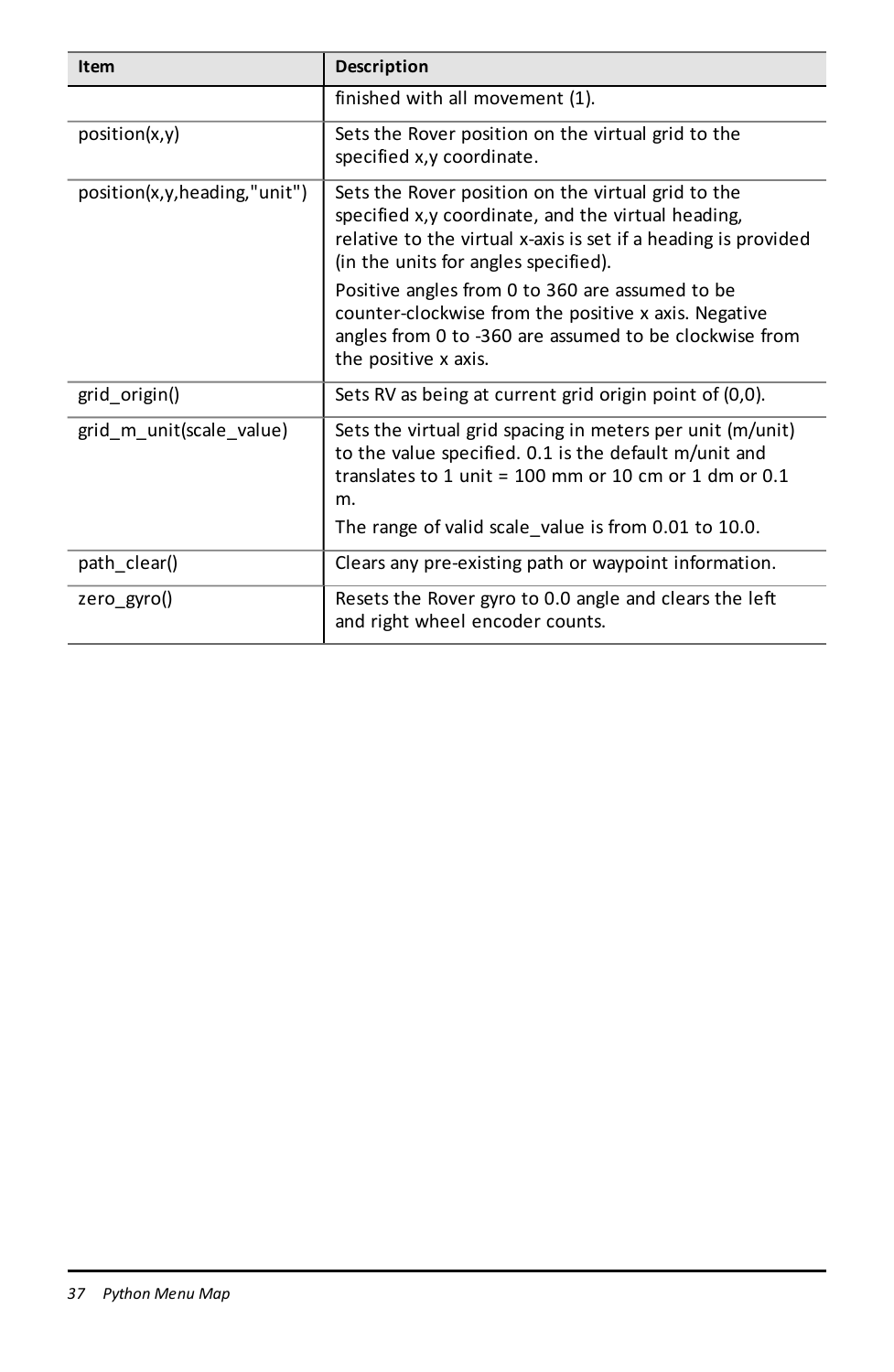## <span id="page-40-0"></span>*Complex Math Menu*

This submenu is located under **More Modules**.

| Item                    | Description                                                            |
|-------------------------|------------------------------------------------------------------------|
| from cmath import *     | Imports all methods from the cmath module.                             |
| complex(real, imag)     | Returns a complex number.                                              |
| rect(modulus, argument) | Converts polar coordinates to rectangular form of a complex<br>number. |
| .real                   | Returns real part of the complex number.                               |
| .imag                   | Returns imaginary part of a complex number.                            |
| polar()                 | Converts rectangular form to polar coordinates of a complex<br>number. |
| phase()                 | Returns phase of a complex number.                                     |
| exp()                   | Returns e**x.                                                          |
| cos()                   | Returns cosine of a complex number.                                    |
| sin()                   | Returns sine of a complex number.                                      |
| log()                   | Returns natural logarithm of a complex number.                         |
| log <sub>10</sub> ()    | Returns base 10 logarithm of a complex number.                         |
| sqrt()                  | Returns square root of a complex number.                               |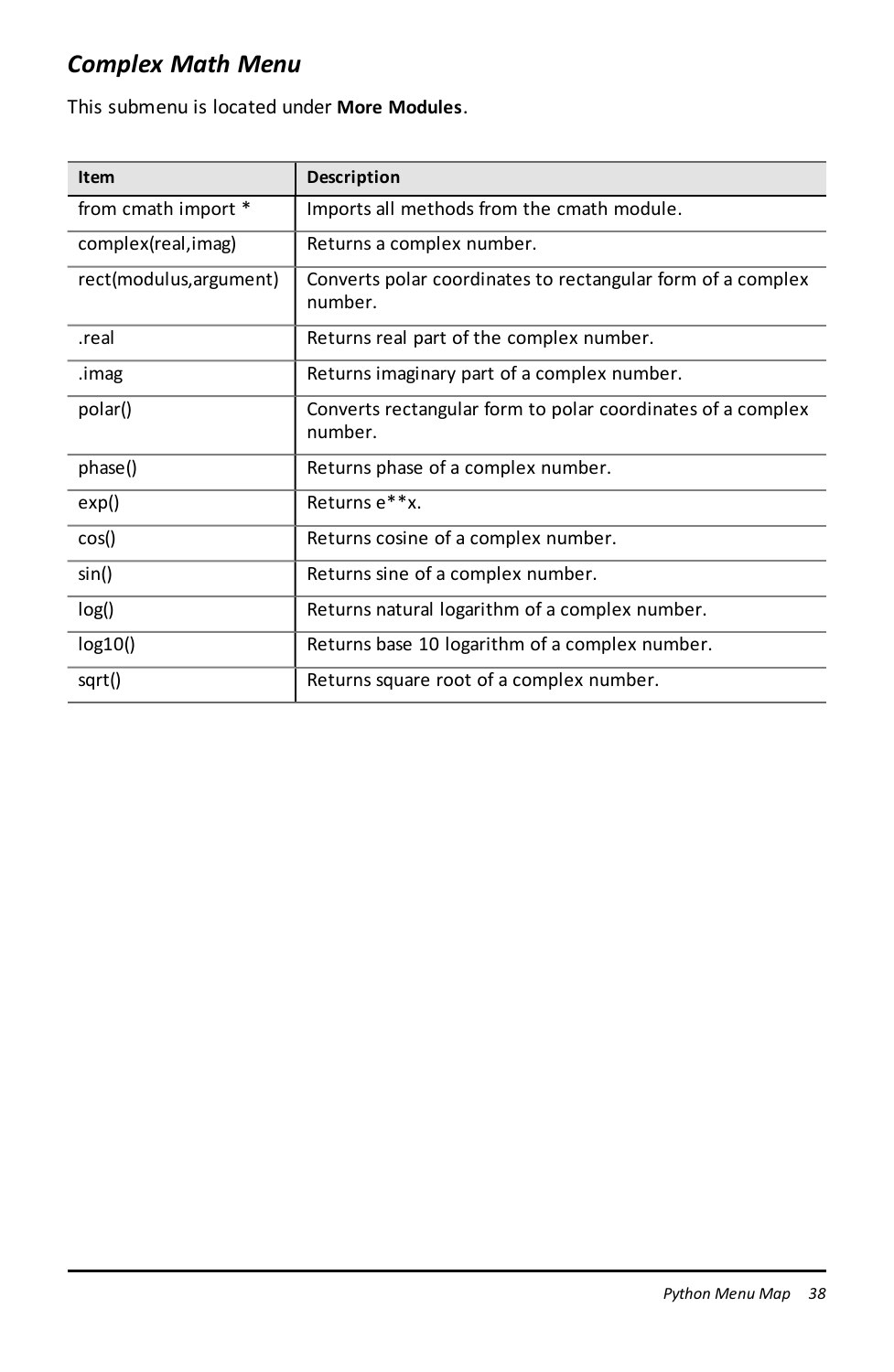## <span id="page-41-0"></span>*Time Menu*

This submenu is located under **More Modules**.

| Item               | Description                                                                                                                                                                                          |
|--------------------|------------------------------------------------------------------------------------------------------------------------------------------------------------------------------------------------------|
| from time import * | Imports all methods from the time module.                                                                                                                                                            |
| sleep(seconds)     | Pauses the program for the specified number of seconds.                                                                                                                                              |
| clock()            | Returns the current processor time as a floating number<br>expressed in seconds.                                                                                                                     |
| localtime()        | Converts a time expressed in seconds since January 1, 2000 into<br>a nine-tuple containing year, month, month day, hour, minute,<br>second, weekday, year day, and Daylight Savings Time (DST) flag. |
|                    | If the optional (seconds) argument is not provided, then the real-<br>time clock is used.                                                                                                            |
| ticks cpu()        | Returns a processor specific increasing millisecond counter with<br>arbitrary reference point.                                                                                                       |
|                    | For measuring time consistently across different systems, use<br>ticks ms().                                                                                                                         |
| ticks diff()       | Measures period between consecutive calls to ticks cpu() or<br>ticks ms().                                                                                                                           |
|                    | This function should not be used to measure arbitrarily long<br>periods of time.                                                                                                                     |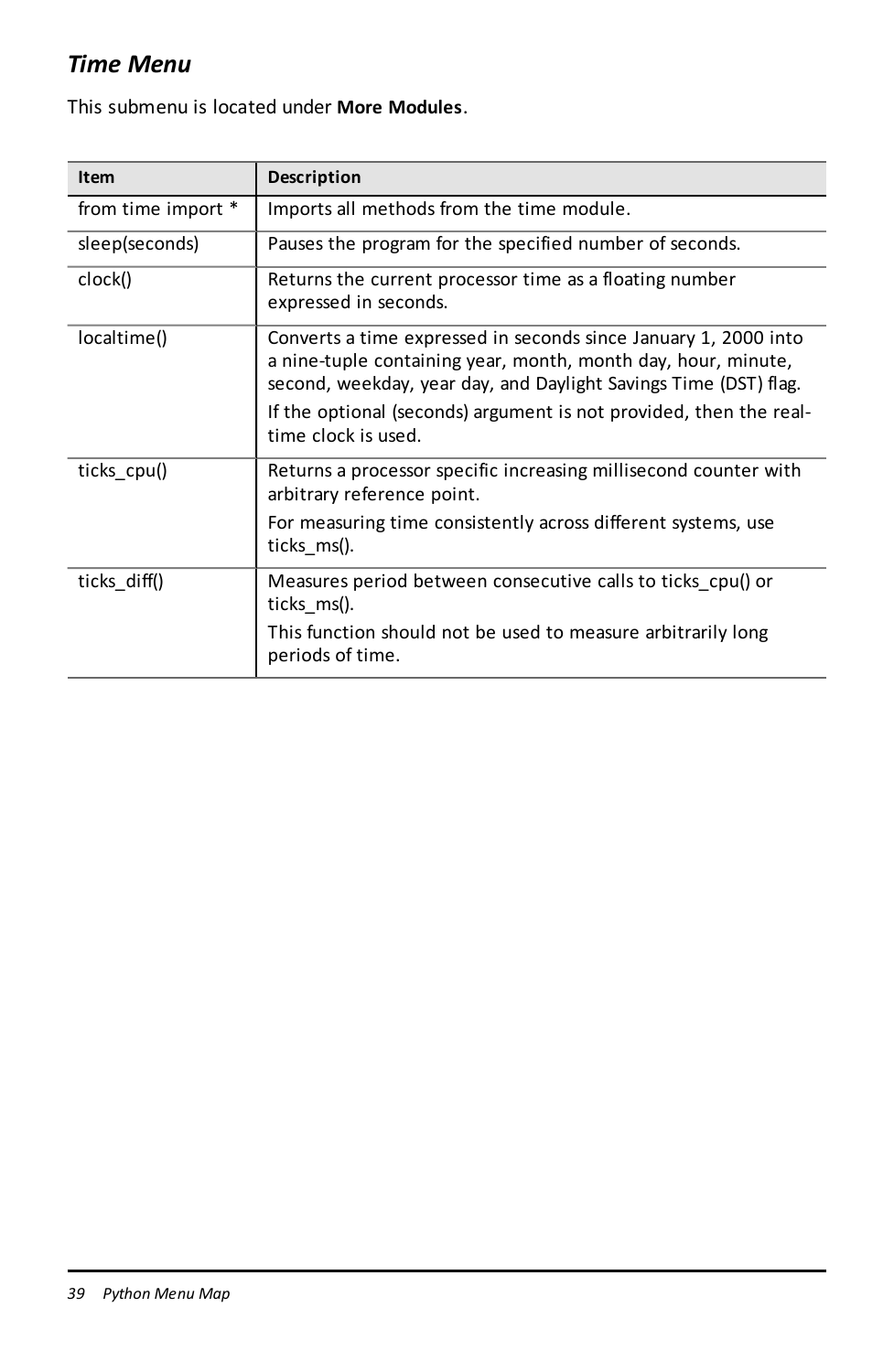## <span id="page-42-0"></span>*TI System Menu*

This submenu is located under **More Modules**.

**Note:** When creating a new program that uses this module, it is recommended to use the **Data Sharing** program type. This will ensure that all the relevant modules are imported.

| Item                          | Description                                                                                            |
|-------------------------------|--------------------------------------------------------------------------------------------------------|
| from ti system import *       | Imports all methods (functions) from the ti system<br>module.                                          |
| recall value("name")          | Recalls a predefined OS variable (value) named "name".                                                 |
| store value("name", value)    | Stores a Python variable (value) to an OS variable<br>named "name".                                    |
| recall_list("name")           | Recalls a predefined OS list named "name".                                                             |
| store list("name",list)       | Stores a Python list (list) to an OS list variable named<br>"name".                                    |
| eval_function("name", value)  | Evaluates a predefined OS function at the specified<br>value.                                          |
| get_platform()                | Returns "hh" for handheld and "dt" for desktop.                                                        |
| get key()                     | Returns a string representing the key pressed.                                                         |
|                               | The '1' key returns "1", 'esc' returns "esc", and so on.                                               |
|                               | When called without any parameters - get $key() - it$<br>returns immediately.                          |
|                               | When called with a parameter - get_key(1) - it waits<br>until a key is pressed.                        |
| get mouse()                   | Returns mouse coordinates as a two element tuple,                                                      |
|                               | either the canvas pixel position or $(-1,-1)$ if outside the<br>canvas.                                |
| while $get$ key() $!=$ "esc": | Run the commands in the "while" loop until the "esc"<br>key is pressed.                                |
| clear history()               | Clears the Shell history.                                                                              |
| get_time_ms()                 | Returns time in milliseconds with millisecond<br>precision.                                            |
|                               | This functionality can be used to calculate a duration<br>rather than determine the actual clock time. |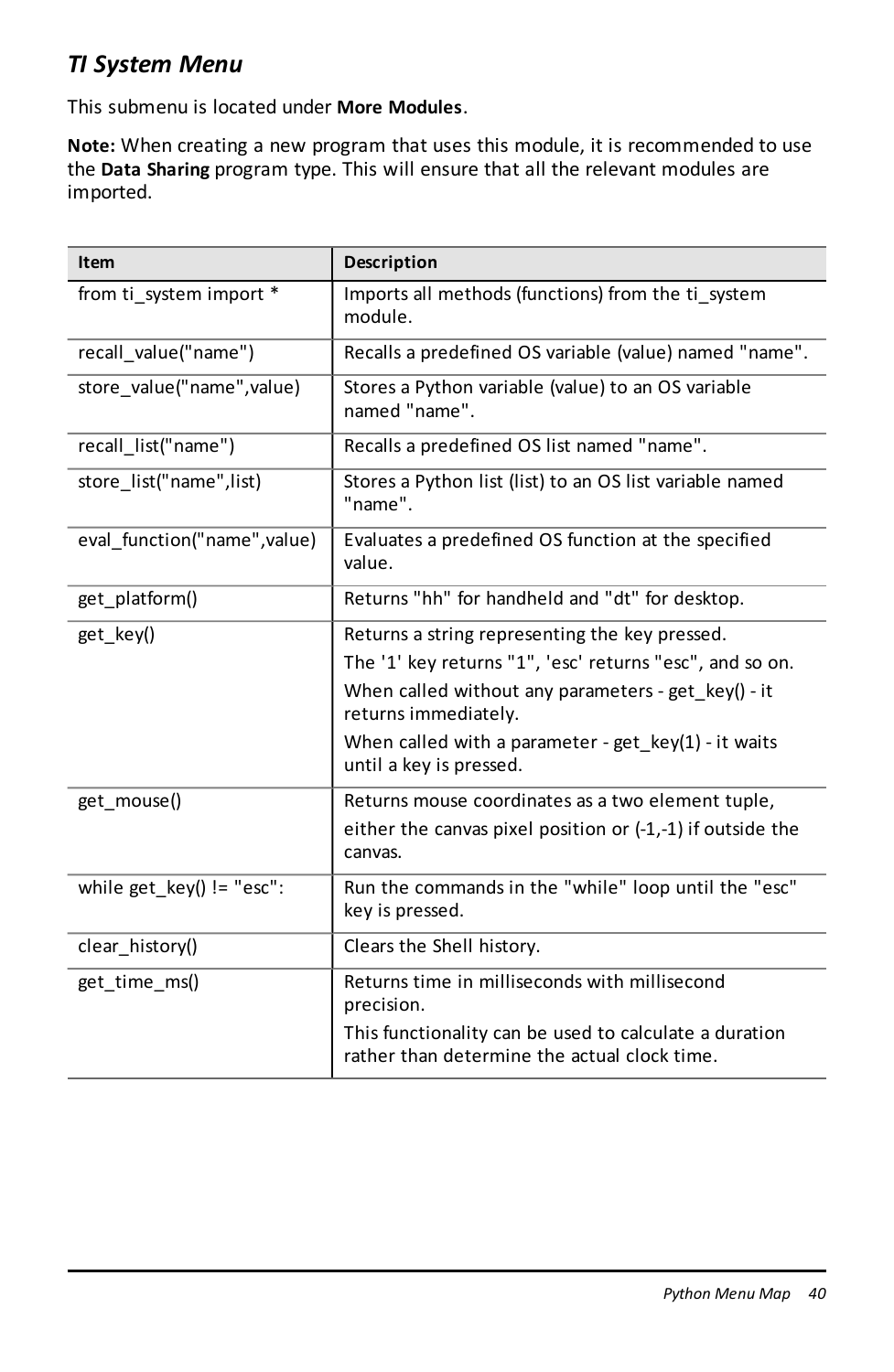## <span id="page-43-0"></span>*TI Draw Menu*

This submenu is located under **More Modules**.

**Note:** When creating a new program that uses this module, it is recommended to use the **Geometry Graphics** program type. This will ensure that all the relevant modules are imported.

| Item                  | Description                                  |
|-----------------------|----------------------------------------------|
| from ti draw import * | Imports all methods from the ti draw module. |

#### **Shape**

| Item          | Description                                                                                                                                                                          |
|---------------|--------------------------------------------------------------------------------------------------------------------------------------------------------------------------------------|
| draw_line()   | Draws a line starting from the specified $x1,y1$ coordinate to $x2,y2$ .                                                                                                             |
| draw_rect()   | Draws a rectangle starting at the specified x, y coordinate with the<br>specified width and height.                                                                                  |
| fill rect()   | Draws a rectangle starting at the specified x, y coordinate with the<br>specified width and height and filled with the specified color (using<br>set color or black if not defined). |
| draw_circle() | Draws a circle starting at the specified x, y center coordinate with the<br>specified radius.                                                                                        |
| fill circle() | Draws a circle starting at the specified x, y center coordinate with the<br>specified radius and filled with the specified color (using set color or<br>black if not defined).       |
| draw_text()   | Draws a text string starting at the specified x, y coordinate.                                                                                                                       |
| draw_arc()    | Draws an arc starting at the specified x, y coordinate with the specified<br>width, height and angles.                                                                               |
| fill_arc()    | Draws an arc starting at the specified x,y coordinate with the specified<br>width, height and angles filled with the specified color (using set color<br>or black if not defined).   |
| draw_poly()   | Draws a polygon using the specified x-list, y-list values.                                                                                                                           |
| $fill$ poly() | Draws a polygon using the specified x-list, y-list values filled with the<br>specified color (using set color or black if not defined).                                              |
| $plot_xy()$   | Draws a shape using the specified x,y coordinate and specified number<br>from 1-13 representing different shapes and symbols (see below).                                            |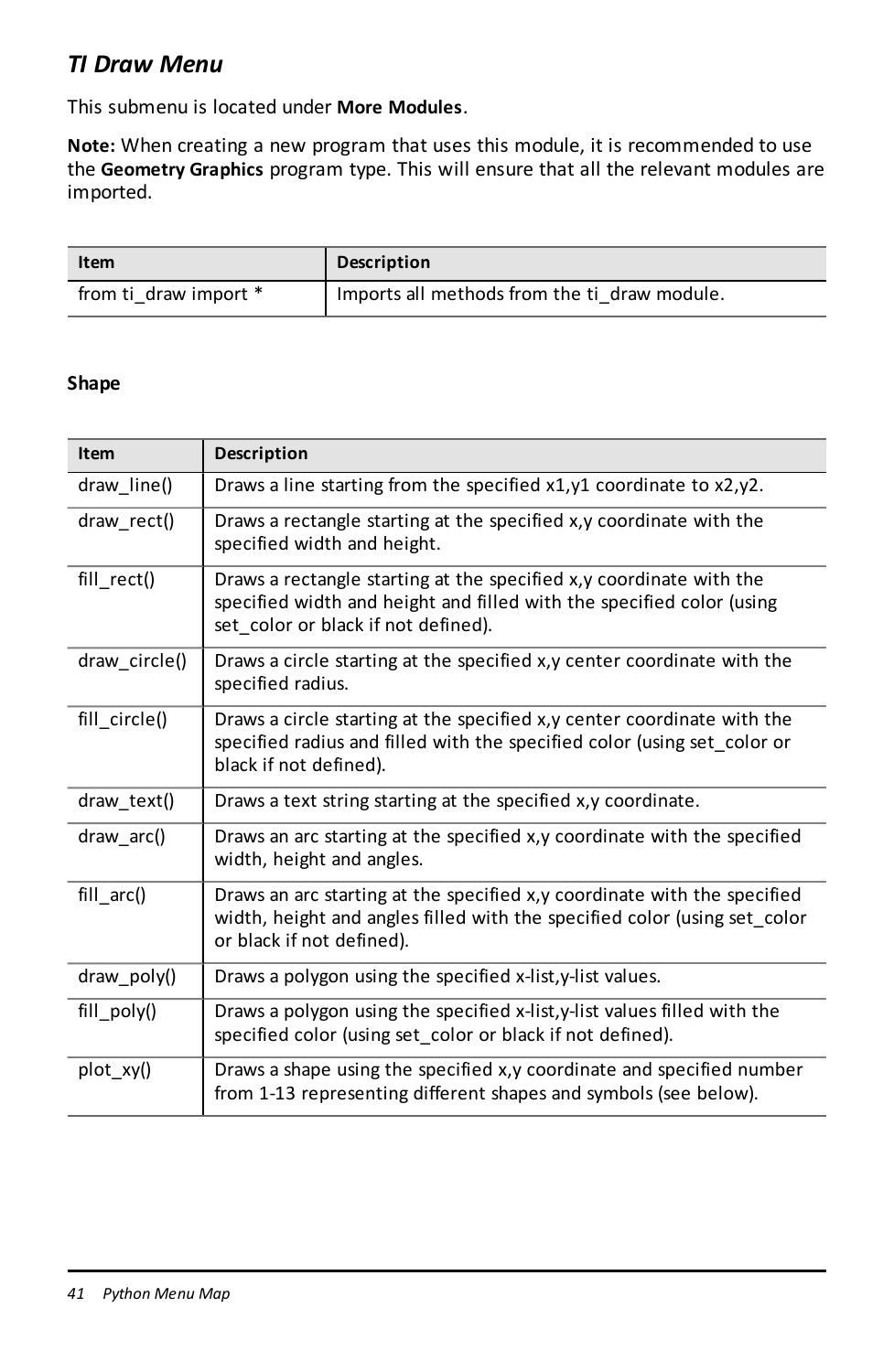| Item | Description                                                          |
|------|----------------------------------------------------------------------|
|      | Finished<br>plot_xy symbols                                          |
|      | $\bullet$ 0 $\bullet$ 0 $\bullet$ 0<br>1 2 3 4 5 6 7 8 9 10 11 12 13 |
|      |                                                                      |
|      |                                                                      |
|      |                                                                      |

#### **Control**

| <b>Item</b>      | Description                                                                                                                                 |
|------------------|---------------------------------------------------------------------------------------------------------------------------------------------|
| clear()          | Clears the entire screen. Can be used with x,y, width, height<br>parameters to clear an existing rectangle.                                 |
| clear rect()     | Clears the rectangle at the specified x,y coordinate with the<br>specified width and height.                                                |
| set color()      | Sets the color of the shape(s) that follow in the program until<br>another color is set.                                                    |
| set pen()        | Sets the specified thickness and style of the border when drawing<br>shapes (not applicable when using fill commands).                      |
| set window()     | Sets the size of the window in which any shapes will be drawn.                                                                              |
|                  | This function is useful to resize the window to match the data or<br>to change the origin (0,0) of the drawing canvas.                      |
| get screen dim() | Returns the xmax and ymax of the screen dimensions.                                                                                         |
| use buffer()     | Enables an off-screen buffer to speed up drawing.                                                                                           |
| paint buffer()   | Displays the buffered drawing output.                                                                                                       |
|                  | The use buffer() and paint buffer() functions are useful in cases<br>where displaying multiple objects on the screen could cause<br>delays. |

#### **Notes**

- The default configuration has (0,0) in the top left corner of the screen. The positive x-axis points to the right and the positive y-axis points to the bottom This can be modified by using the set\_window() function.
- The functions in ti draw module are only available on the handheld and in handheld view on desktop.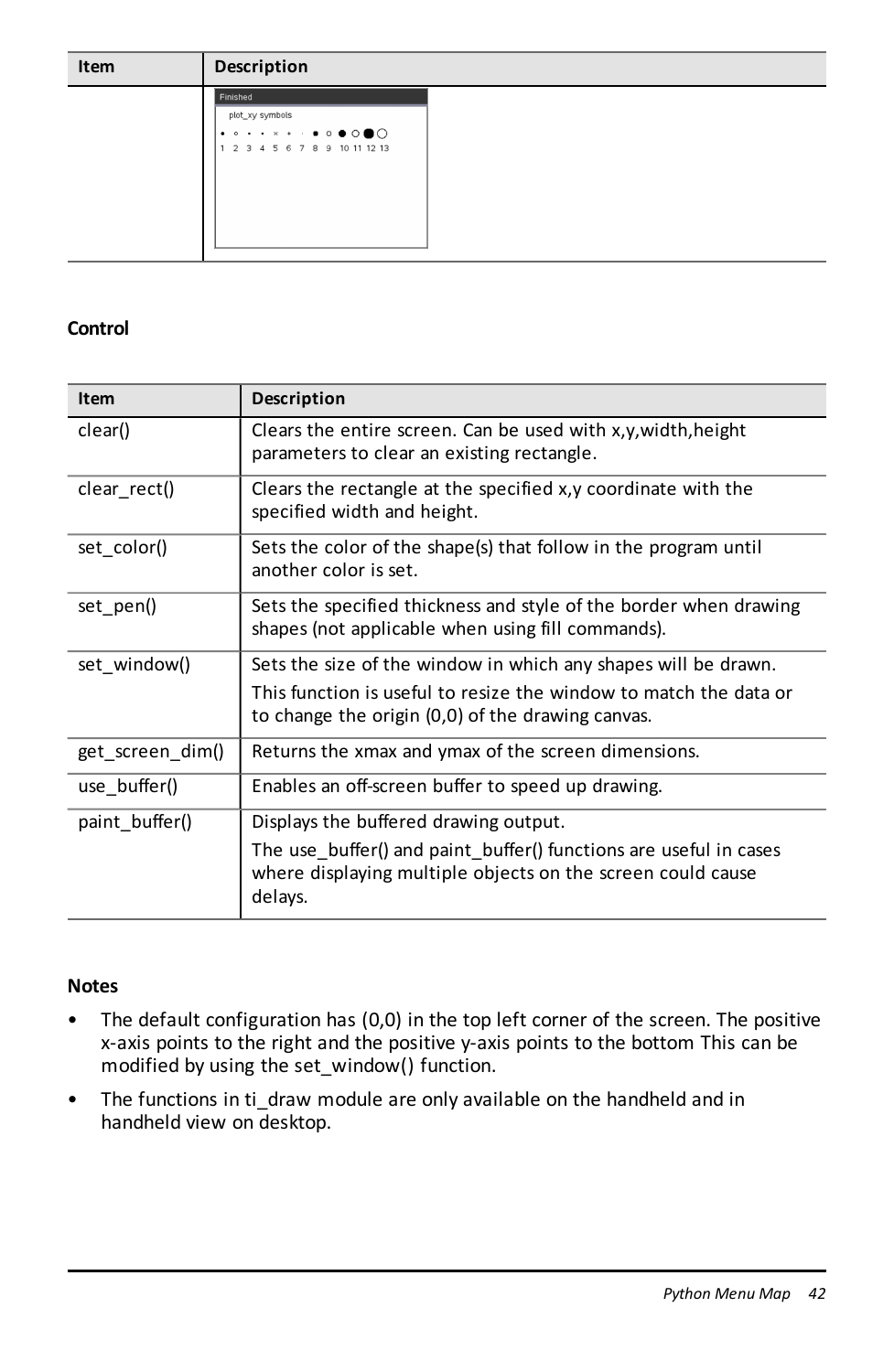## <span id="page-45-0"></span>*TI Image Menu*

This submenu is located under **More Modules**.

**Note:** When creating a new program that uses this module, it is recommended to use the **Image Processing** program type. This will ensure that all the relevant modules are imported.

| Item                                | Description                                                                                                                          |
|-------------------------------------|--------------------------------------------------------------------------------------------------------------------------------------|
| from ti image import *              | Imports all methods from the ti_image module.                                                                                        |
| new image(width, height, (r, g, b)) | Creates a new image with the specified width and<br>height for use in the Python program.                                            |
|                                     | The color of the new image is defined by the $(r, g, b)$<br>values.                                                                  |
| load image("name")                  | Loads the image specified by the "name" for use in<br>the Python program.                                                            |
|                                     | The image must be part of the TNS document either<br>in a Notes or Graphs application.                                               |
|                                     | The "name" prompt will display the image names (if<br>they have been named earlier) or a number<br>indicating their insertion order. |
| copy image(image)                   | Creates a copy of the image specified by the<br>"image" variable.                                                                    |

#### **Methods of the image object**

Additional functions related to the image objects are available in the Editor and Shell by typing the variable name followed by a . (dot).



• **get\_pixel(x,y):** Gets the (r,g,b) value of the pixel at location defined by the (x,y) coordinate pair.

```
px val = qet pixel(100,100)
print (px_val)
```
**set pixel(x,y,color tuple):** Sets the pixel at location  $(x,y)$  to the color specified in the color\_tuple.

```
set pixel(100,100,(0,0,255))
```
Sets the pixel at (100,100) to the (0,0,255) color.

show  $\mathbf{image}(x,y)$ : Displays the image with the top left corner at location  $(x,y)$ .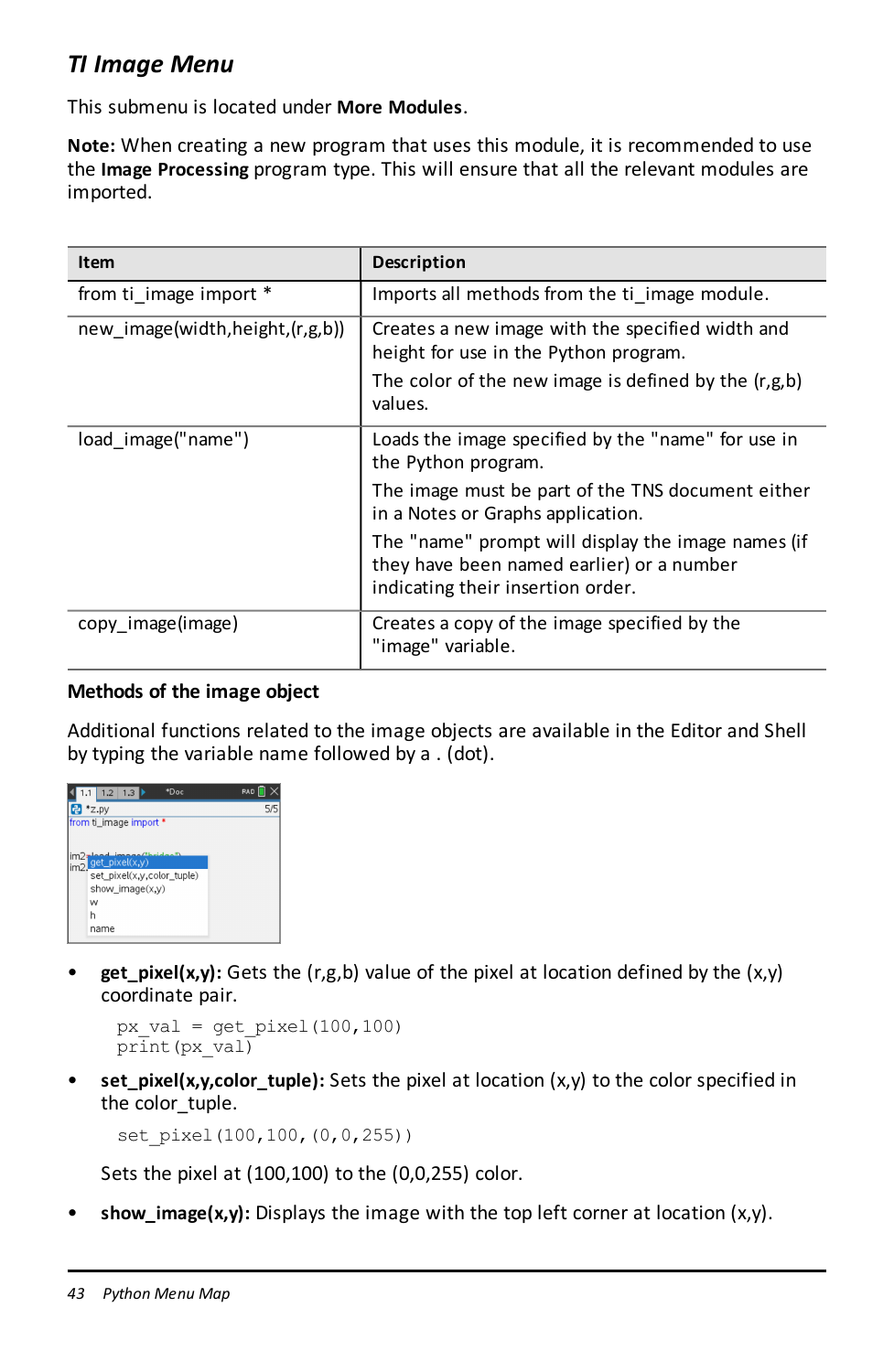#### • **w, h, name:** Gets the width, height, and name parameters of the image.

#### **Example**

from ti image import \*

# An image has been previously inserted into the TNS document in a Notes application and named "bridge" im1=load\_image("bridge") px val  $=$  im1.get pixel(100,100) print(px\_val)

```
# Set the pixel at 100,100 to blue (0,0,255)
im1.set_pixel(100,100,(0,0,255))
new px = im1.get pixel(100,100)print(new_px)
```

```
# Print the width, height and name of the image
print(im1.w, im1.h, im1.name)
```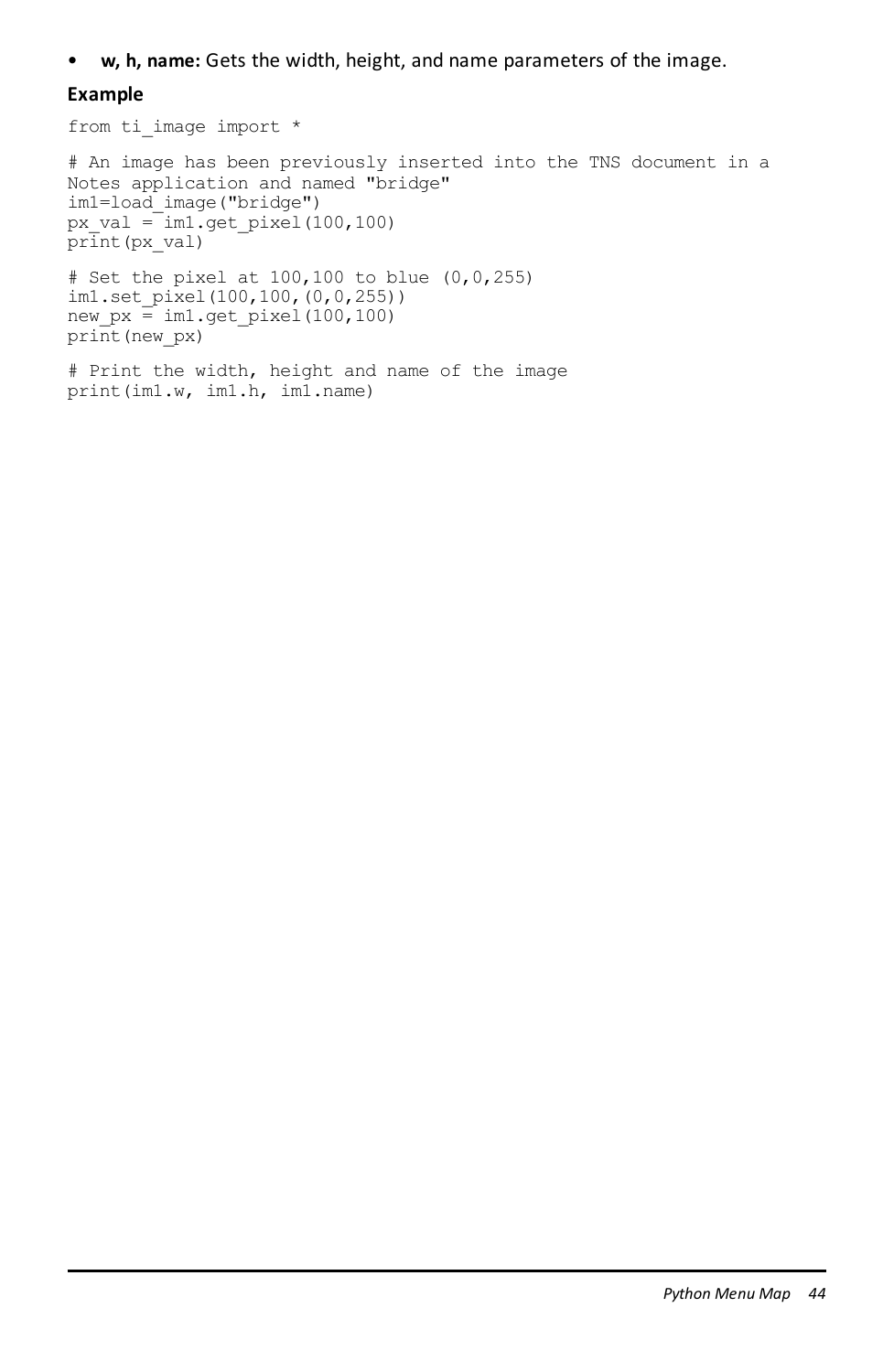## <span id="page-47-0"></span>*Variables Menu*

**Note:** These lists do not include variables defined in any other TI-Nspire™ apps.

| Item                   | Description                                                                                                               |
|------------------------|---------------------------------------------------------------------------------------------------------------------------|
| Vars: Current Program  | (Editor only) Displays a list of global functions and variables<br>defined in the current program                         |
| Vars: Last Run Program | (Shell only) Displays a list of global functions and variables<br>defined in the last run program                         |
| Vars: All              | (Shell only) Displays a list of global functions and variables<br>from both the last run program and any imported modules |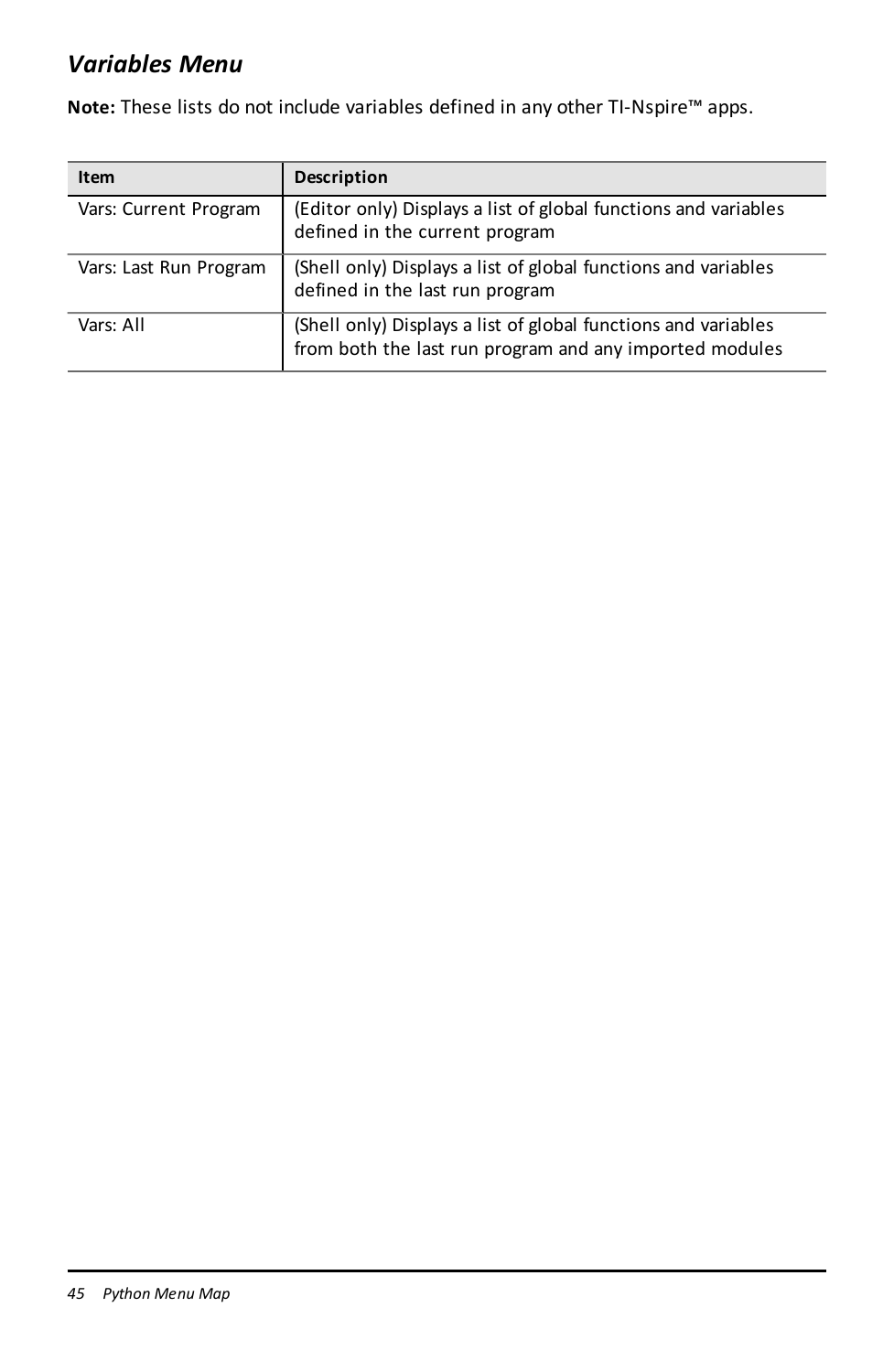# <span id="page-48-0"></span>**Appendix**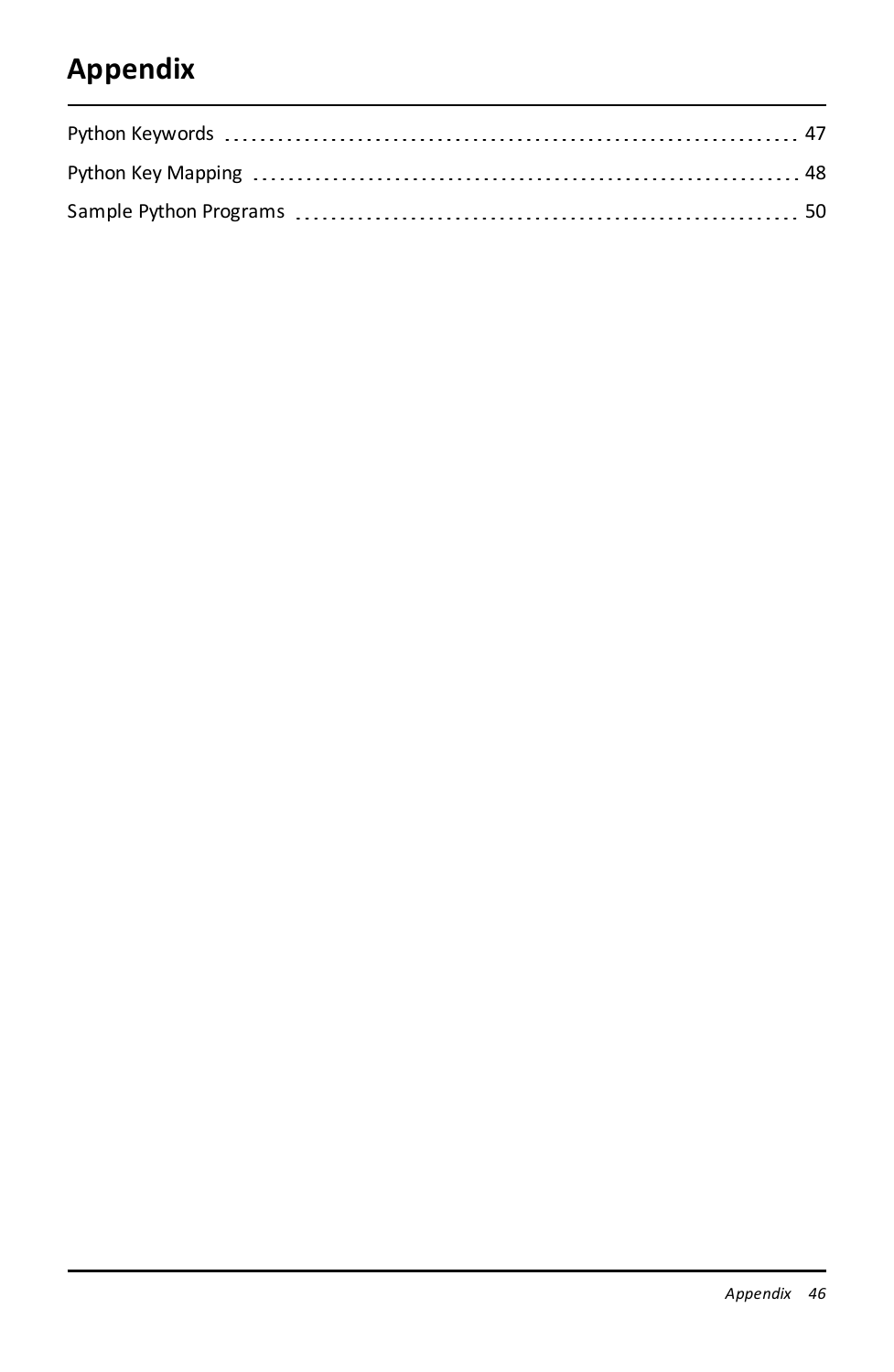## <span id="page-49-0"></span>*Python Keywords*

The following keywords are built into the TI-Nspire™ Python implementation.

| False    | elif    | lambda   |
|----------|---------|----------|
| None     | else    | nonlocal |
| True     | except  | not      |
| and      | finally | or       |
| as       | for     | pass     |
| assert   | from    | raise    |
| break    | global  | return   |
| class    | if      | try      |
| continue | import  | while    |
| def      | in      | with     |
| del      | is      | yield    |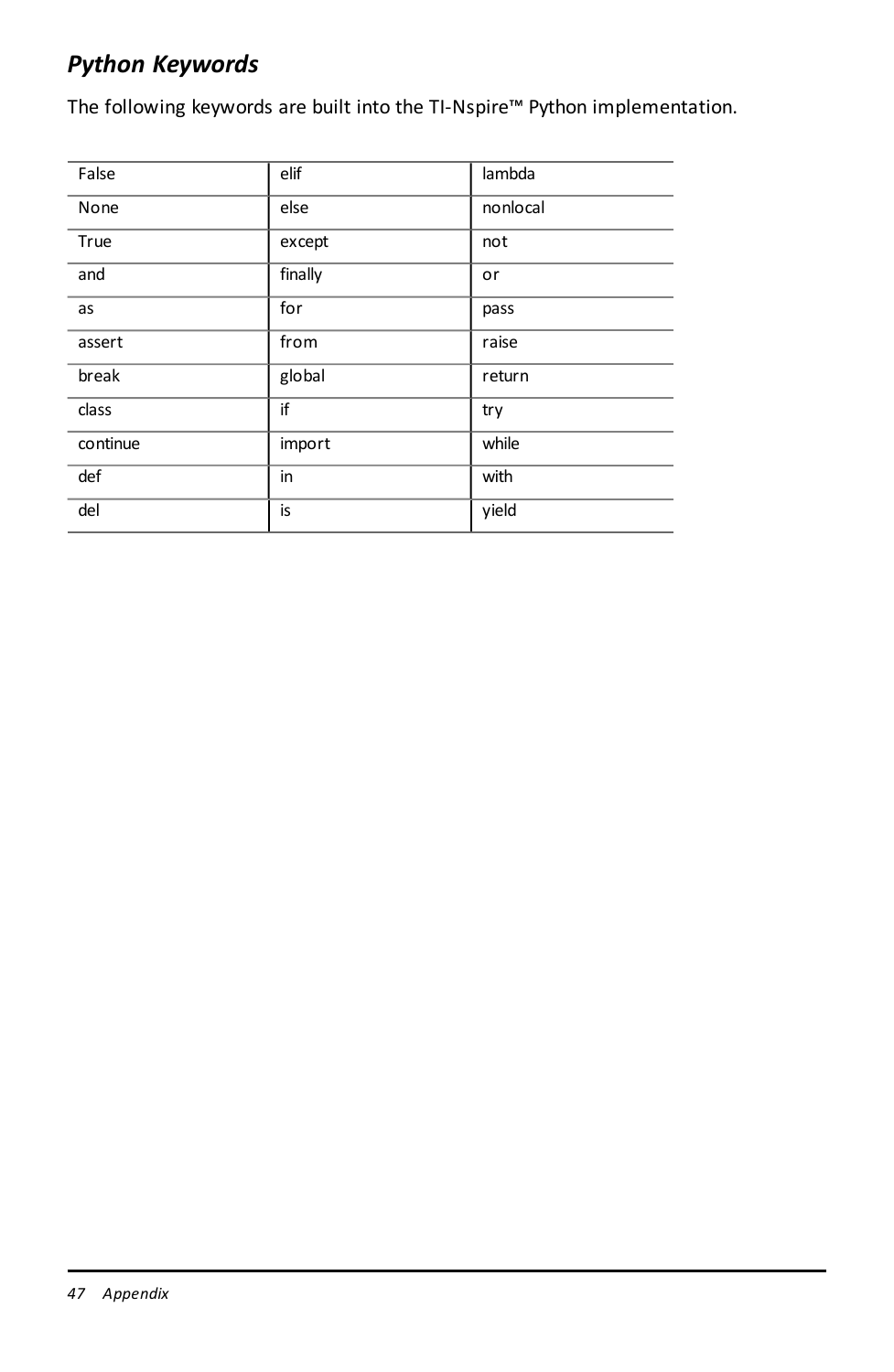## <span id="page-50-0"></span>*Python Key Mapping*

When entering code in the Editor or in the Shell, the keypad is designed to paste the appropriate Python operations or open menus for easy entry of functions, keywords, methods, operators, etc.

| Key                                                                     | Mapping                                     |
|-------------------------------------------------------------------------|---------------------------------------------|
| $\lceil$ var $\rceil$                                                   | Opens Variables menu                        |
| $\left[\text{sto}+\right]$                                              | Pastes = sign                               |
| $\begin{array}{ c } \hline \text{del} \\ \hline \text{del} \end{array}$ | Deletes character to the left of the cursor |
| [clear]                                                                 | No action                                   |
| $\overline{\Xi}$                                                        | Pastes = sign                               |
| $\sqrt{\frac{1}{2} \sum_{i=1}^{n} \frac{1}{i}}$                         | Pastes the selected symbol(s):              |
|                                                                         | >                                           |
|                                                                         | $\overline{\phantom{0}}$                    |
|                                                                         | $!=$                                        |
|                                                                         | $>=$                                        |
|                                                                         | $\leq$                                      |
|                                                                         | $=$ $=$                                     |
|                                                                         | and                                         |
|                                                                         | or<br>٠                                     |
|                                                                         | not                                         |
|                                                                         | I                                           |
|                                                                         | &                                           |
|                                                                         | $\tilde{}$                                  |
| $\begin{tabular}{ c c } \hline trigon\\ \hline \end{tabular}$           | Pastes the selected function:               |
|                                                                         | sin                                         |
|                                                                         | cos                                         |
|                                                                         | tan                                         |
|                                                                         | atan2                                       |
|                                                                         | asin                                        |
|                                                                         | acos                                        |
|                                                                         | atan<br>٠                                   |
| $\boxed{\odot}$                                                         | Displays hints                              |
| $\overline{[n]}$                                                        | Pastes $:=$                                 |
| $\boxed{\triangle}$                                                     | Pastes **                                   |
| $\overline{\left[ n_{\overline{X}}\right] }$                            | No action                                   |
| $x^2$                                                                   | Pastes **2                                  |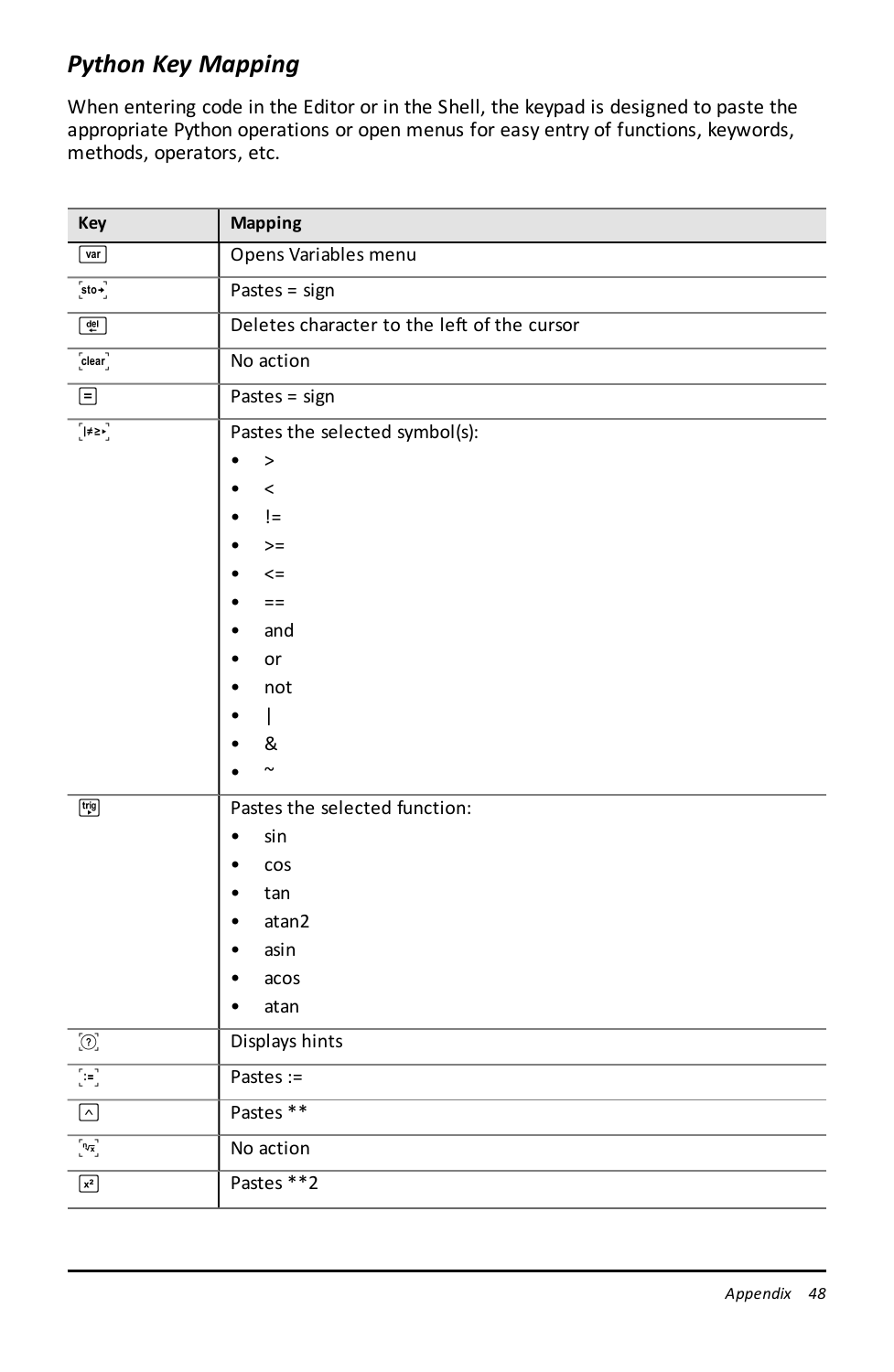| Key                                    | Mapping                                |
|----------------------------------------|----------------------------------------|
| $\mathcal{L}_1$                        | Pastes sqrt()                          |
| $\boxed{\textbf{x}}$                   | Pastes multiply sign (*)               |
| $\overline{[\mathbf{e}^{\mathbf{r}}]}$ | Pastes one double quote (")            |
| $\boxdot$                              | Pastes division sign (/)               |
| $\frac{1}{2}$                          | No action                              |
| $e^{x}$                                | Pastes exp()                           |
| $\overline{\left[ \ln \right] }$       | Pastes log()                           |
| $\boxed{10^{\circ}$                    | Pastes 10**                            |
| $\overline{[\log]}$                    | Pastes log(value, base)                |
| $\boxed{\text{ }}$                     | Pastes (                               |
| $\boxed{\phantom{1}}$                  | Pastes)                                |
| $\overline{\mathbb{R}^n}$              | Pastes []                              |
| $\sqrt{0}$                             | Pastes { }                             |
| $\boxed{\Theta}$                       | Pastes subtract sign (-)               |
| $\overline{[z]}$                       | Adds a new line after the current line |
| $\boxed{E}$                            | Pastes E                               |
| $\boxed{?}$                            | Pastes the selected symbol(s):         |
|                                        | 5                                      |
|                                        | Ţ<br>\$                                |
|                                        | $\bullet$                              |
|                                        | f.                                     |
|                                        | %                                      |
|                                        | $\mathbf{u}$                           |
|                                        |                                        |
|                                        |                                        |
|                                        |                                        |
|                                        | \                                      |
|                                        | #                                      |
| $\boxed{\pi}$                          | Pastes "pi"                            |
| $\boxed{a}$                            | Existing flag behavior                 |
| $\overline{\Xi}$                       | Adds a new line after the current line |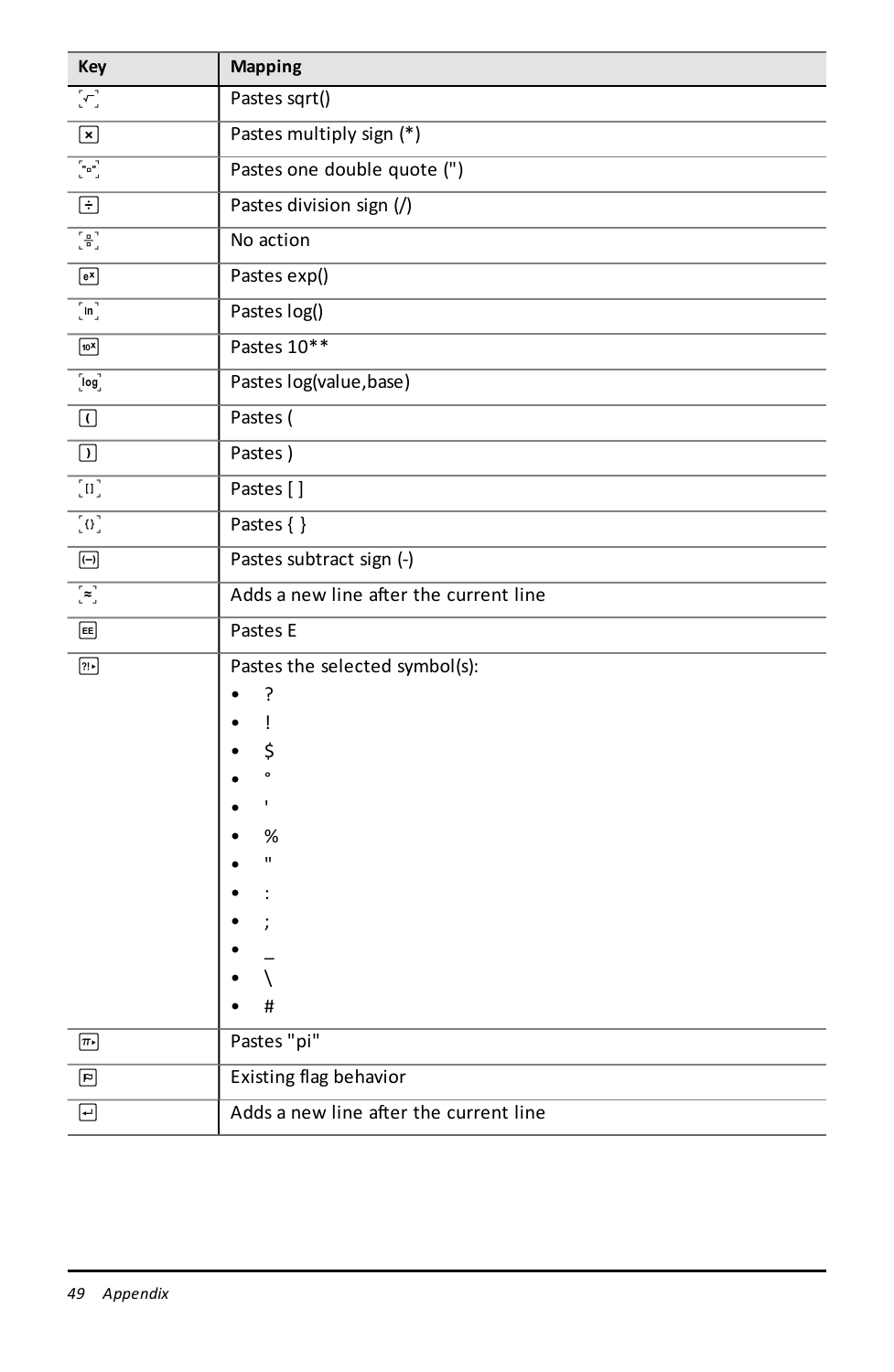## <span id="page-52-0"></span>*Sample Python Programs*

Use the following sample programs to become familiar with Python methods. They are also available in the **Getting Started Python.tns** file located in the **Examples** folder.

**Note:** If you copy and paste any sample code that contains tab indent indicators (••) to the TI-Nspire™ software, you will need to replace those instances with actual tab indents.

#### **Hello**

# This program asks for your name and uses # it in an output message. # Run the program here by typing "Ctrl R" name=input("What's your name? ") print("Hello, ", name) print("\n Press ctrl+R to run again")

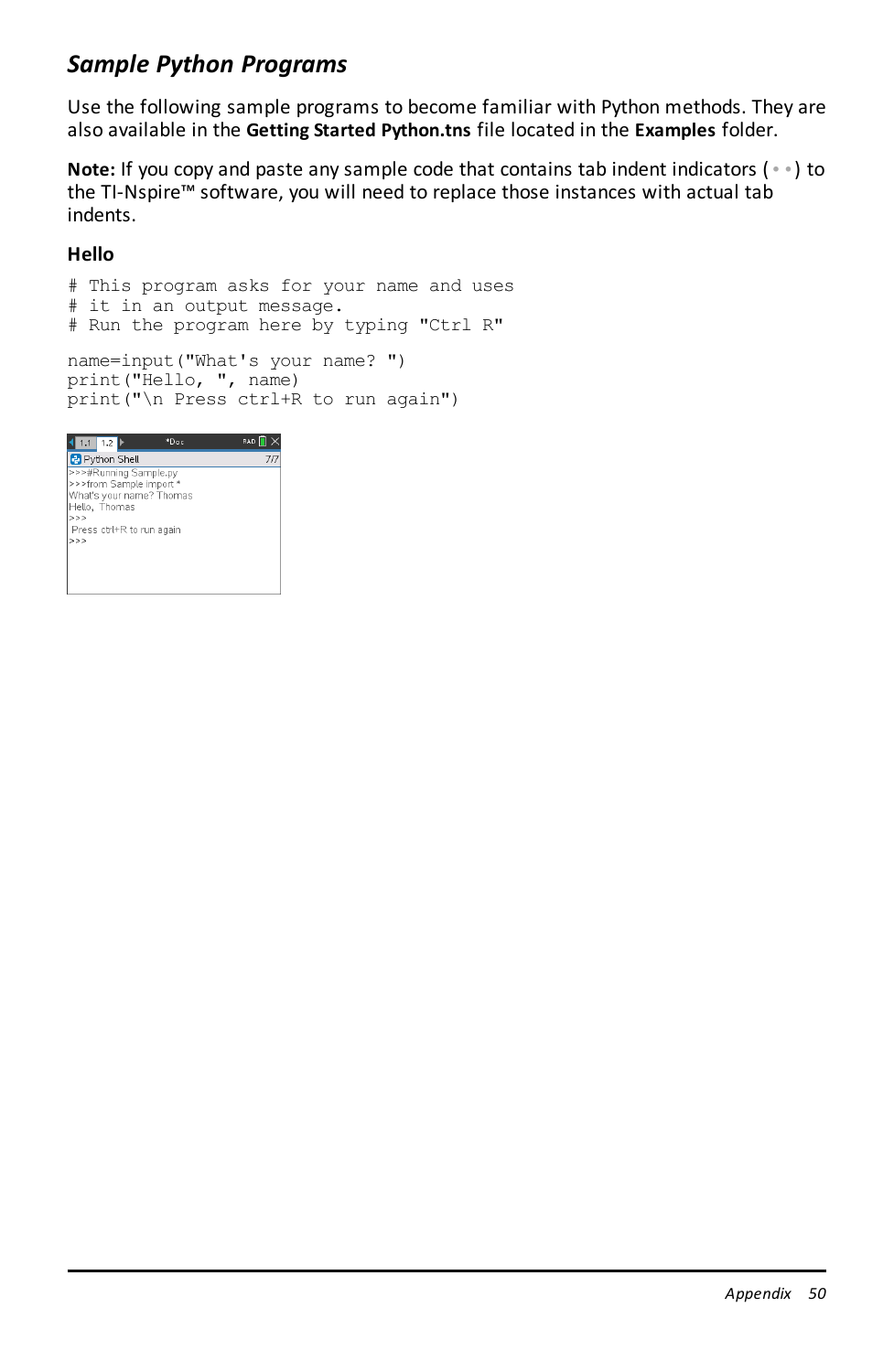#### **Loop Example**

```
# This program uses a "for" loop to calculate
# the squares and cubes of the first 5 numbers
# 0,1,2,3,4
# Note: Python starts counting at 0
for index in range(5):
••square = index**2
\text{...} \cdot \text{cube} = \text{index} \cdot \text{*} 3••print("Index: ", index, "Square: ", square,
\cdots "Cube: ", cube)
```
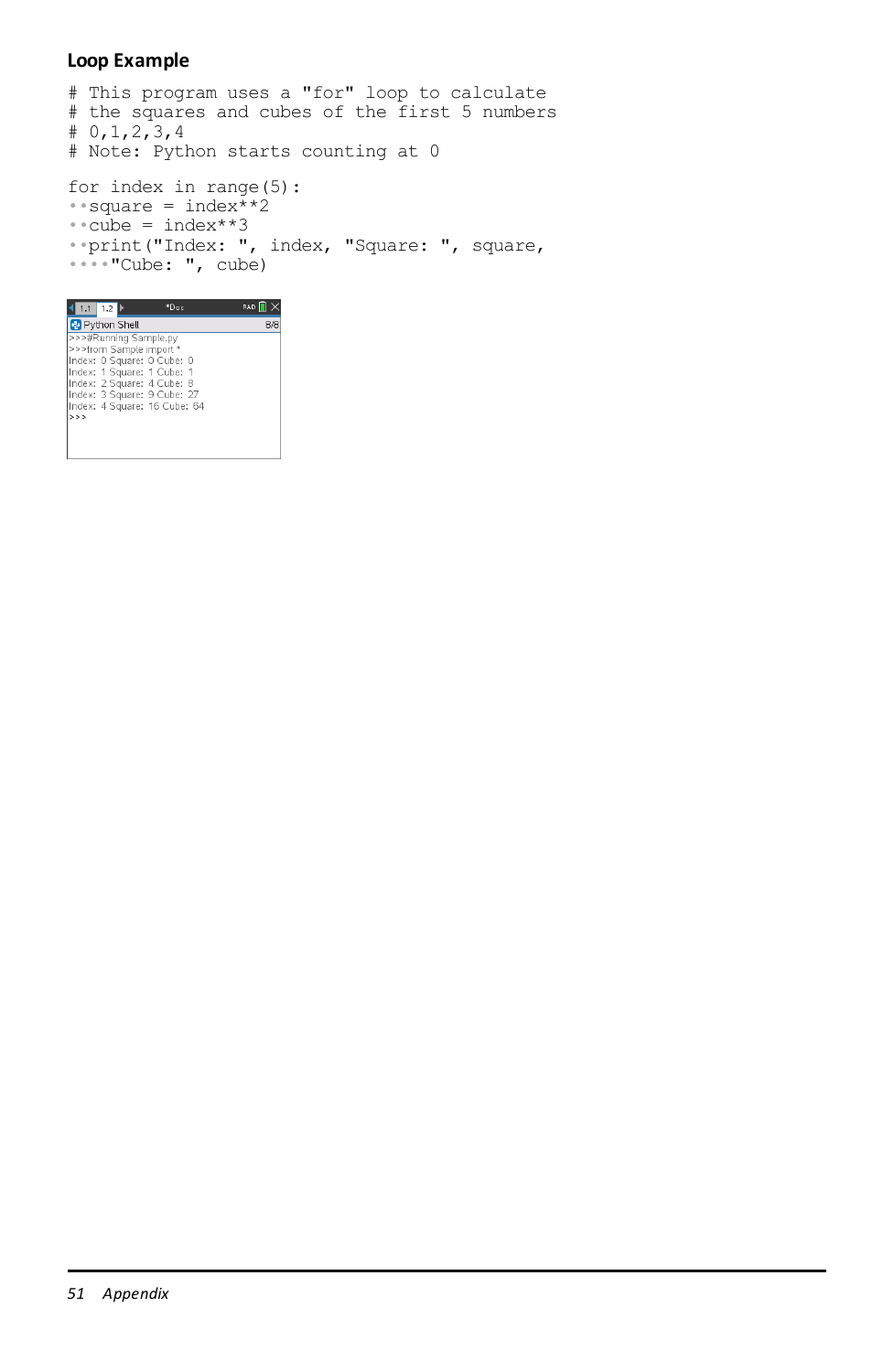#### **Heads or Tails**

# Use random numbers to simulate a coin flip # We will count the number of heads and tails # Run the program here by typing "Ctrl R" # Import all the functions of the "random" module from random import \* # n is the number of times the die is rolled def coin\_flip(n):  $\cdots$  heads = tails = 0 ••for i in range(n): # Generate a random integer - 0 or 1 # "0" means head, "1" means tails ••••side=randint(0,1)  $\cdots$ if (side == 0):  $\cdots$  •••• heads = heads + 1 ••••else:  $\cdots$ + $\text{tails}$  = tails + 1 # Print the total number of heads and tails ••print(n, "coin flips: Heads: ", heads, "Tails: ", tails)

print("\nPress the Var key and select 'coin\_flip()'") print("In the ( ), enter a number of flips! $\overline{}}$ )

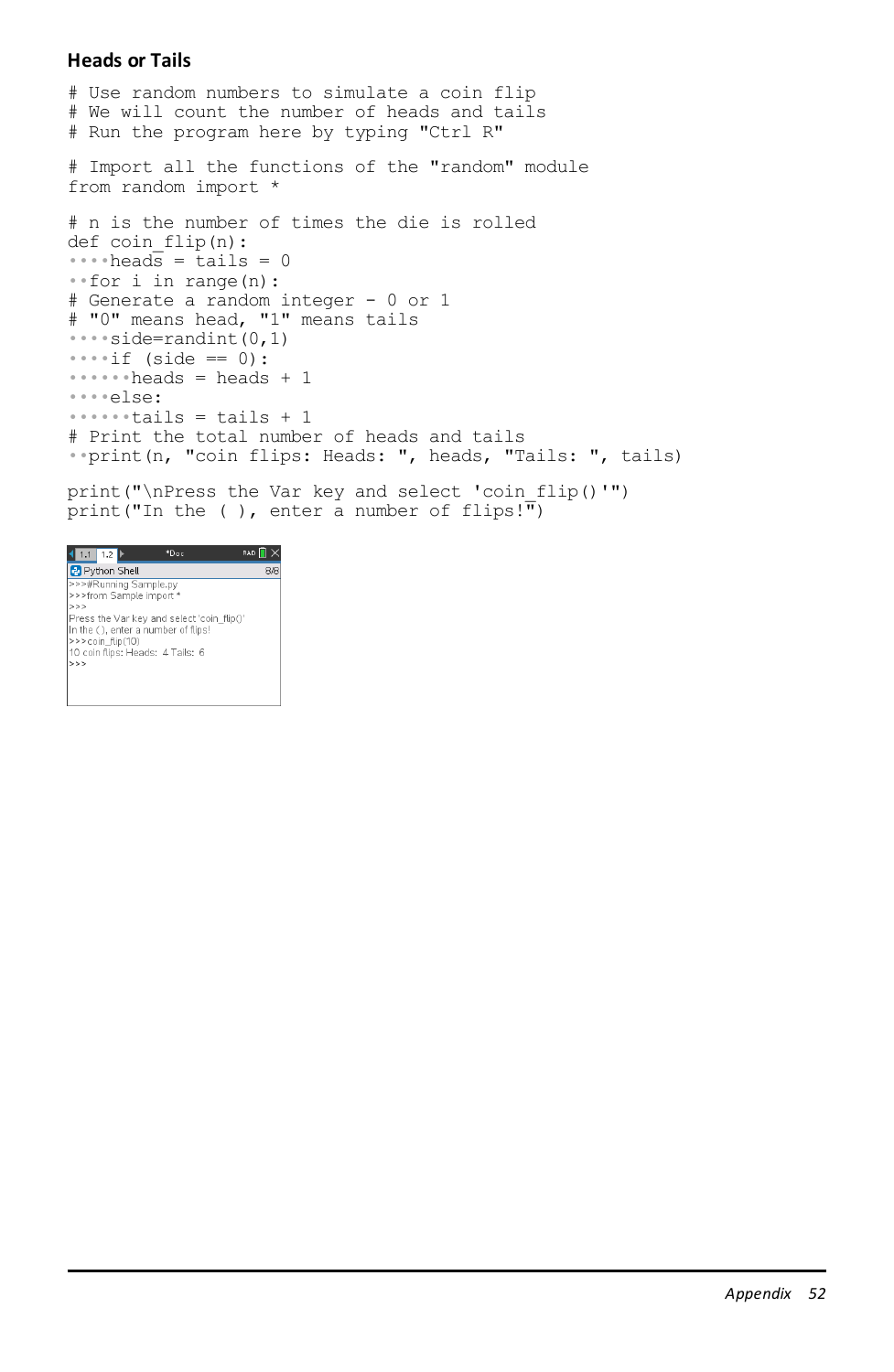#### **Plotting**

```
# Plotting example
import ti_plotlib as plt
# Set up the graph window
plt.window(-10,10,-10,10)
plt.axes("on")
plt.grid(1,1,"dashed")
# Add leading spaces to position the title<br>plt.title(" TITLE")
plt.title("
# Set the pen style and the graph color
plt.pen("medium","solid")
plt.color(28,242,221)
plt.line(-5,5,5,-5,"arrow")
plt.pen("thin","dashed")
plt.color(224,54,243)
plt.line(-5,-5,5,5,"")
```

```
# Scatter plot from 2 lists
plt.color(0,0,0)
xlist=[1,2,3,4,5]
ylist=[5,4,3,2,1]
plt.scatter(xlist,ylist, "x")
```
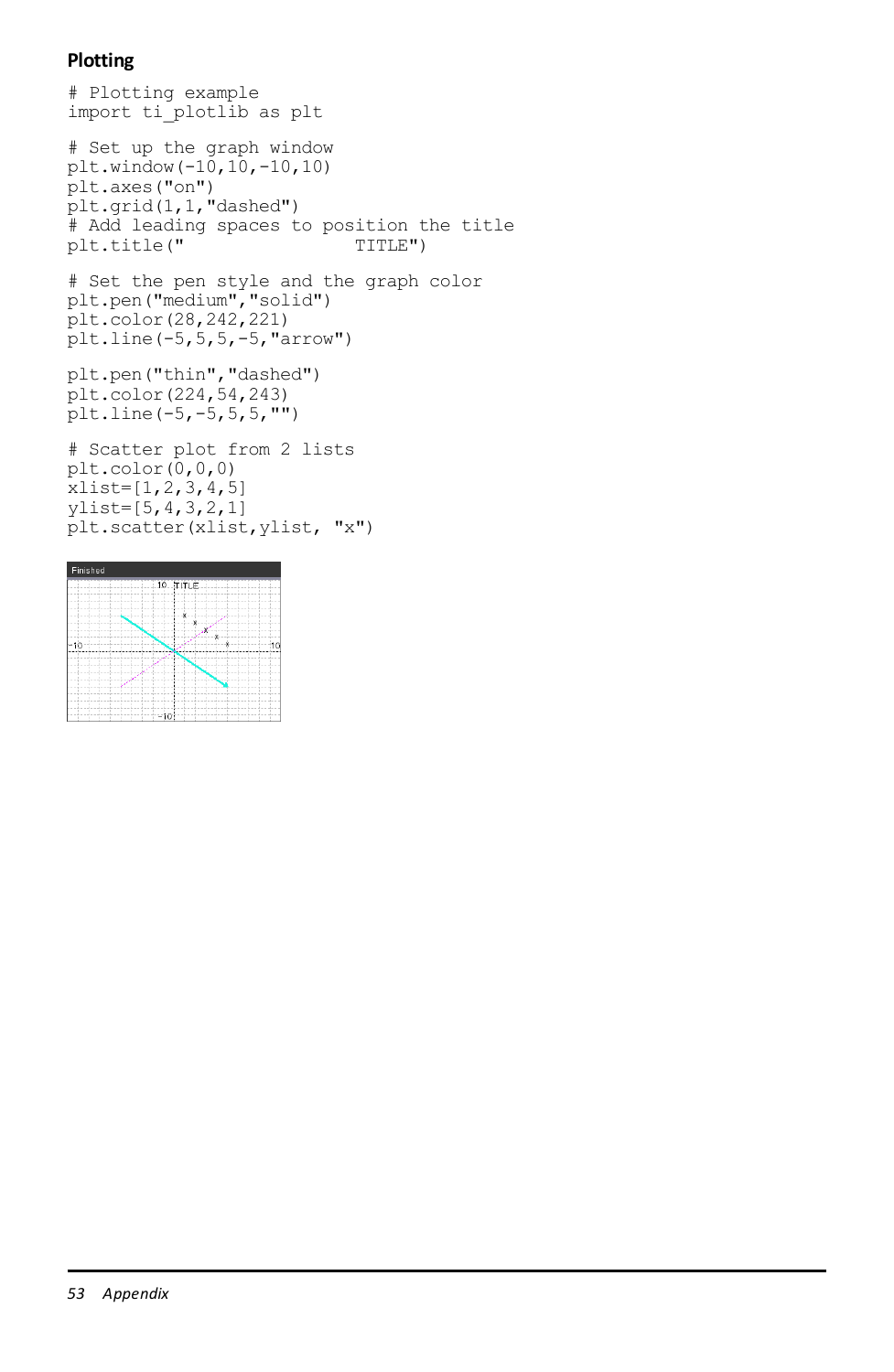#### **Drawing**

from ti draw import \*

# (0,0) is in top left corner of screen # Let's draw some circles and squares # Circle with center at (50,50) and radius 40 draw  $circle(50,50,40)$ 

# Set color to red (255,0,0) and fill a rectangle of # of width 180, height 80 with top left corner at # (100,100) set  $color(255,0,0)$  $fill$  rect(100,100,180,80)

# Set color to green and pen style to "thin" # and "dotted". # Then, draw a circle with center at (200,100) # and radius 40 set color(0,255,0) set<sup>pen("thin","dotted")</sup> draw circle(200,100,40)

set  $color(0,0,0)$  $draw$  text(20,200, "Press Enter to exit")

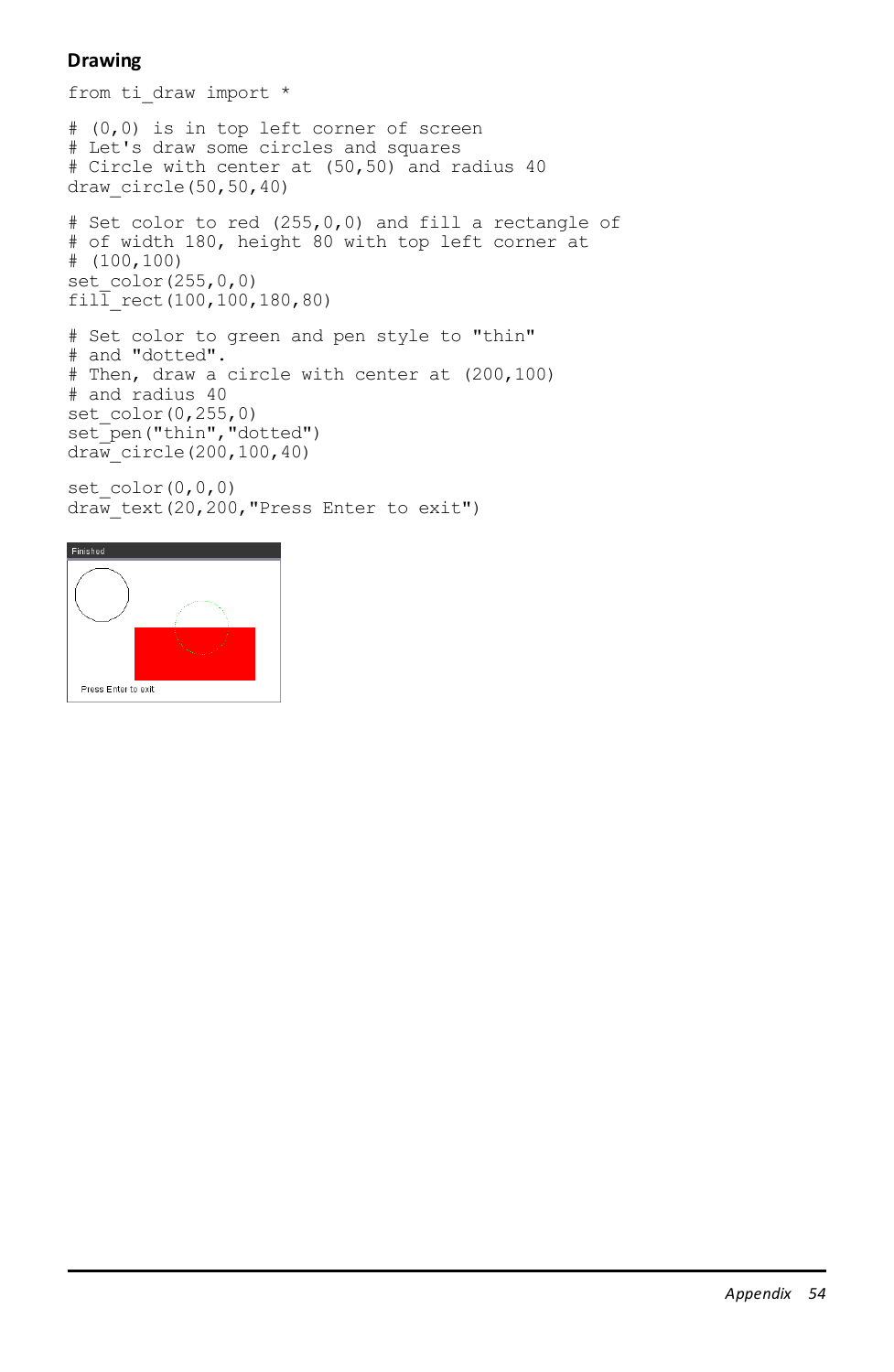#### **Image**

```
# Image Processing
#================================
from ti image import *
from ti<sup>draw</sup> import *
#================================
```

```
# Load and show the 'manhole cover' image
# It's in a Notes app
# Draw a circle on top
im1=load_image("manhole_cover")
im1.show_image(0,0)
set_color(0,255,0)
set_pen("thick","dashed")
draw_circle(140,110,100)
```
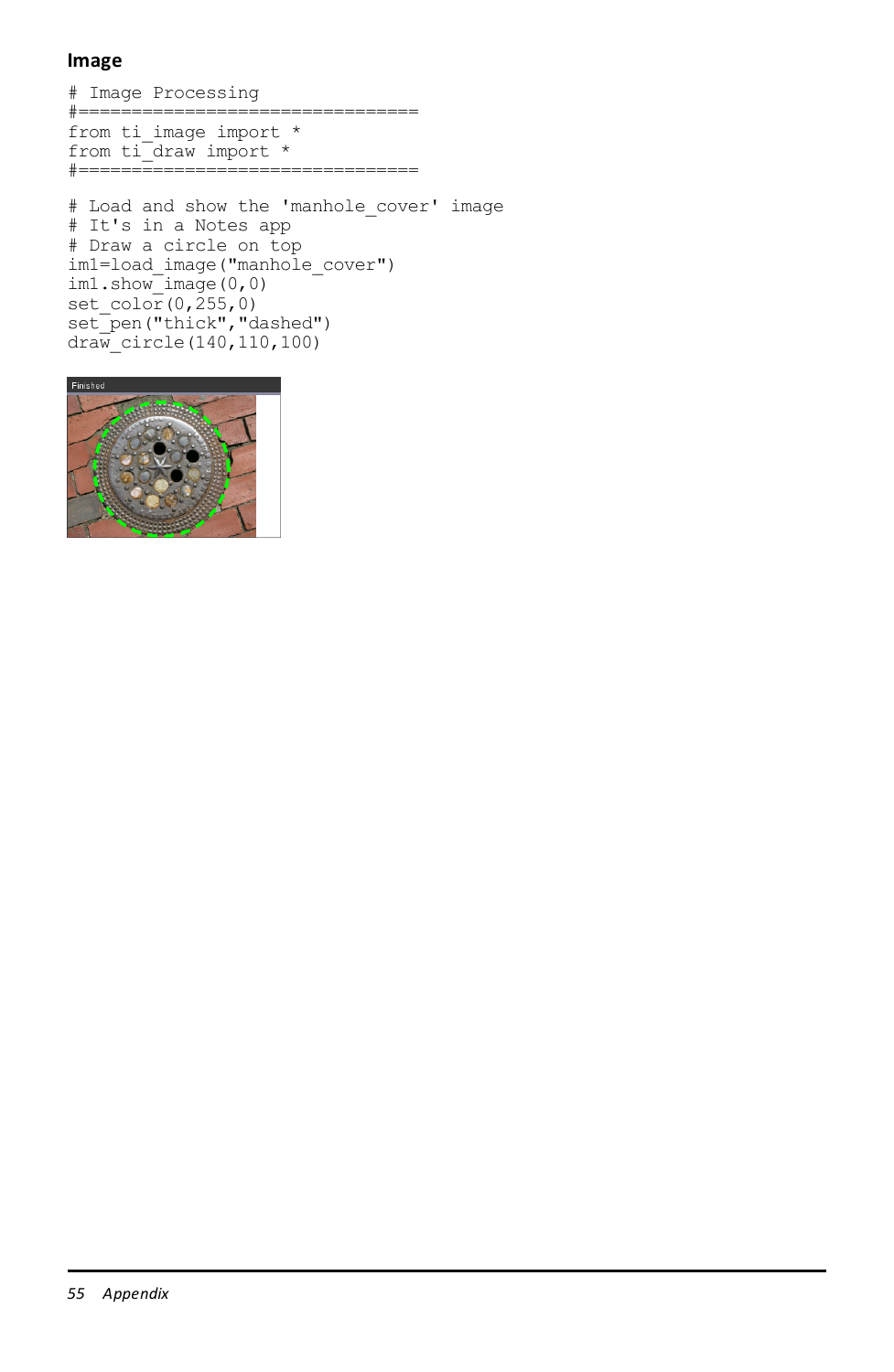#### **Hub**

This program uses Python to control the TI-Innovator™ Hub, a programmable microcontroller. Running the program without attaching a TI-Innovator™ Hub will display an error message.

For more information about TI-Innovator™ Hub, visit [education.ti.com.](https://education.ti.com/)

#========== Import Section ========== from ti hub import \* from math import \* from random import \* from time import sleep from ti plotlib import text at, cls from ti\_system import get key #======== End of Import Section ======= print("Connect the TI-Innovator Hub and hit 'enter'") input() print("Blinking the RGB LED for 4 seconds") # Set the RGB LED on the Hub to purple color.rgb(255,0,255) # Blink the LED 2 times a second for 4 seconds color.blink(2,4) sleep(5) print("The brightness sensor reading is: ", brightness.measurement()) # Generate 10 random colors for the RGB LED # Play a tone on the Hub based on the random # color print("Generate 10 random colors on the Hub & play a tone") for i in range(10):  $\cdot$   $\cdot$  r=randint (0,255) ••b=randint(0,255)  $*$ •q=randint $(0, 255)$ ••color.rgb(r,g,b) ••sound.tone((r+g+b)/3,1) ••sleep(1) color.off()